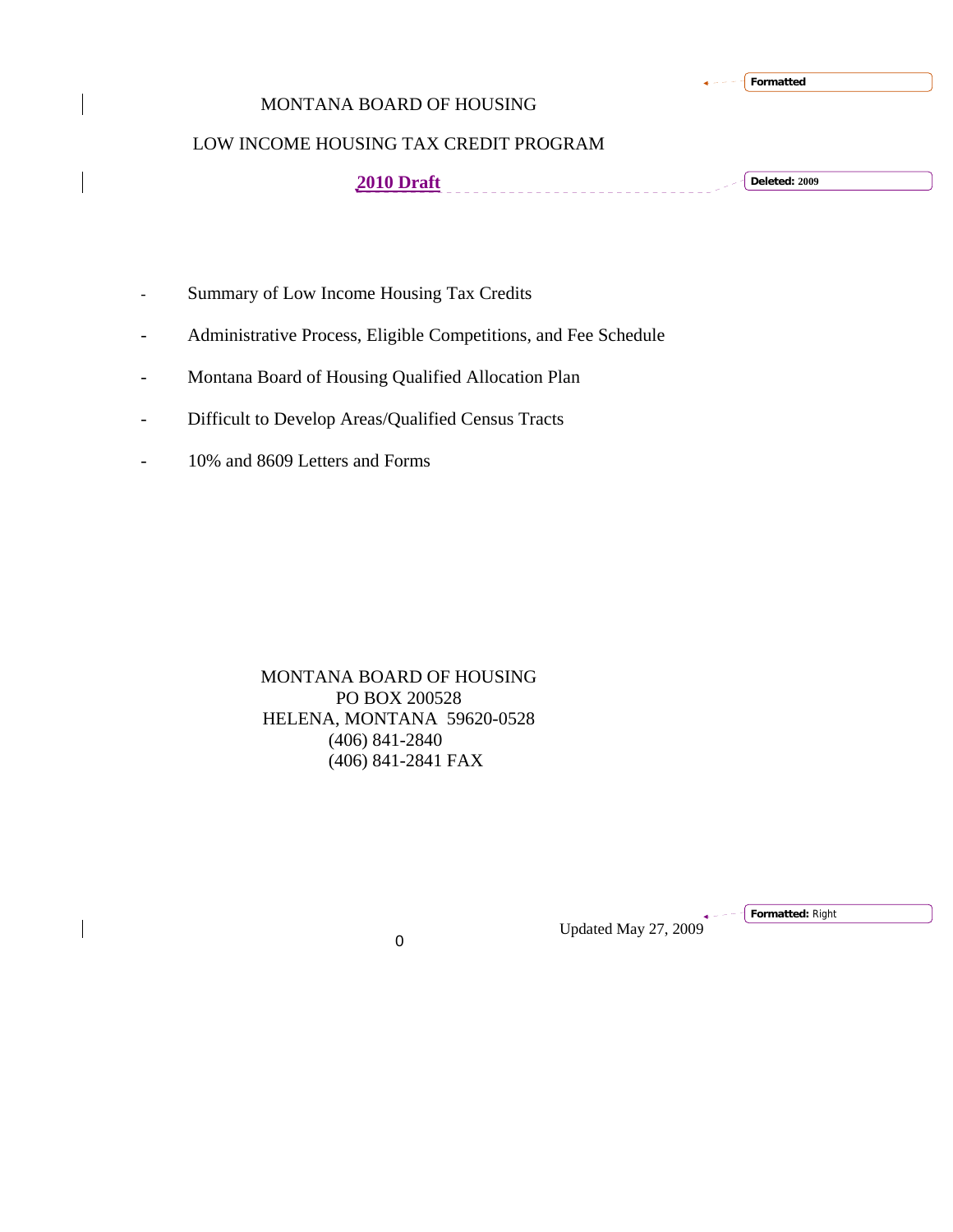# **SUMMARY OF THE LOW INCOME HOUSING TAX CREDIT PROVISIONS CONTAINED IN SECTION 42 OF THE INTERNAL REVENUE CODE**

1. Introduction. The low income housing tax credit is available under Section 42 of the Internal Revenue Code of 1986. The credit is a federal income tax credit for owners of qualifying rental housing which meets certain low income occupancy and rent limitation requirements.

a. Except for certain buildings substantially financed with tax-exempt bonds, an owner must first obtain a credit allocation from the appropriate state agency before claiming the tax credit. The Montana Board of Housing (MBOH) is the state agency that allocates the tax credits for housing located in Montana. The per state resident amount of tax credit allocated annually for housing is limited to \$2.00, with a minimum cap as allocated by IRS, whichever is larger. The current allocation of Tax Credits plus any inflation factor the IRS may calculate is posted to the MBOH web page, normally in August or September each year. Montana receives the minimum cap because of our population.

b. The following is a brief summary of some elements of the low income housing tax credit and is provided for informational purposes only. There are numerous technical rules governing a building's qualification for the tax credit, the amount of the tax credit, and an owner's ability to use the credit to offset federal income taxes. Anyone considering applying for tax credits should refer to Section 42 of the United States Internal Revenue Code (26 U.S.C. § 42). THE MBOH DOES NOT AND WILL NOT MAKE ANY REPRESENTATION CONCERNING THE APPLICABILITY OF THE TAX CREDIT TO A PARTICULAR BUILDING OR OWNER. DEVELOPERS OR OWNERS INTERESTED IN APPLYING FOR A CREDIT ALLOCATION SHOULD CONSULT THEIR OWN TAX ACCOUNTANT OR ATTORNEY IN PLANNING A SPECIFIC TRANSACTION.

## 2. Overview of Low Income Housing Tax Credits.

a. Low Income Housing Tax Credits (LIHTC) are allocated by the State of Montana through the Montana Board of Housing to applicants based on the information submitted within applications, market studies, other information obtained by MBOH staff, and justification with support documentation supplied by the applicants. At or before the allocation is made, the applicant must solicit an investor who will purchase the tax credits, if awarded

b. The tax credits are awarded each year for a ten-year period. Hypothetically, a project awarded \$100,000 in tax credits is essentially awarded \$1,000,000 (\$100,000 X 10 years) for the ten-year period. When an investor purchases the credits, the money from the purchase is infused into the financing for the building of the project. The investor purchases the tax credits, for example, \$ .75 on the dollar (\$100,000 X \$.75 X 10 years) equating to \$750,000. Typically, the investor pays at a range of \$ .70 to \$.90 on the dollar. This money directly reduces the amount of dollars financed in a project, thereby the amount each tenant must pay (Low Income) as well as assuring that the project cash flows.

1 Updated May 27, 2009<sup>+</sup>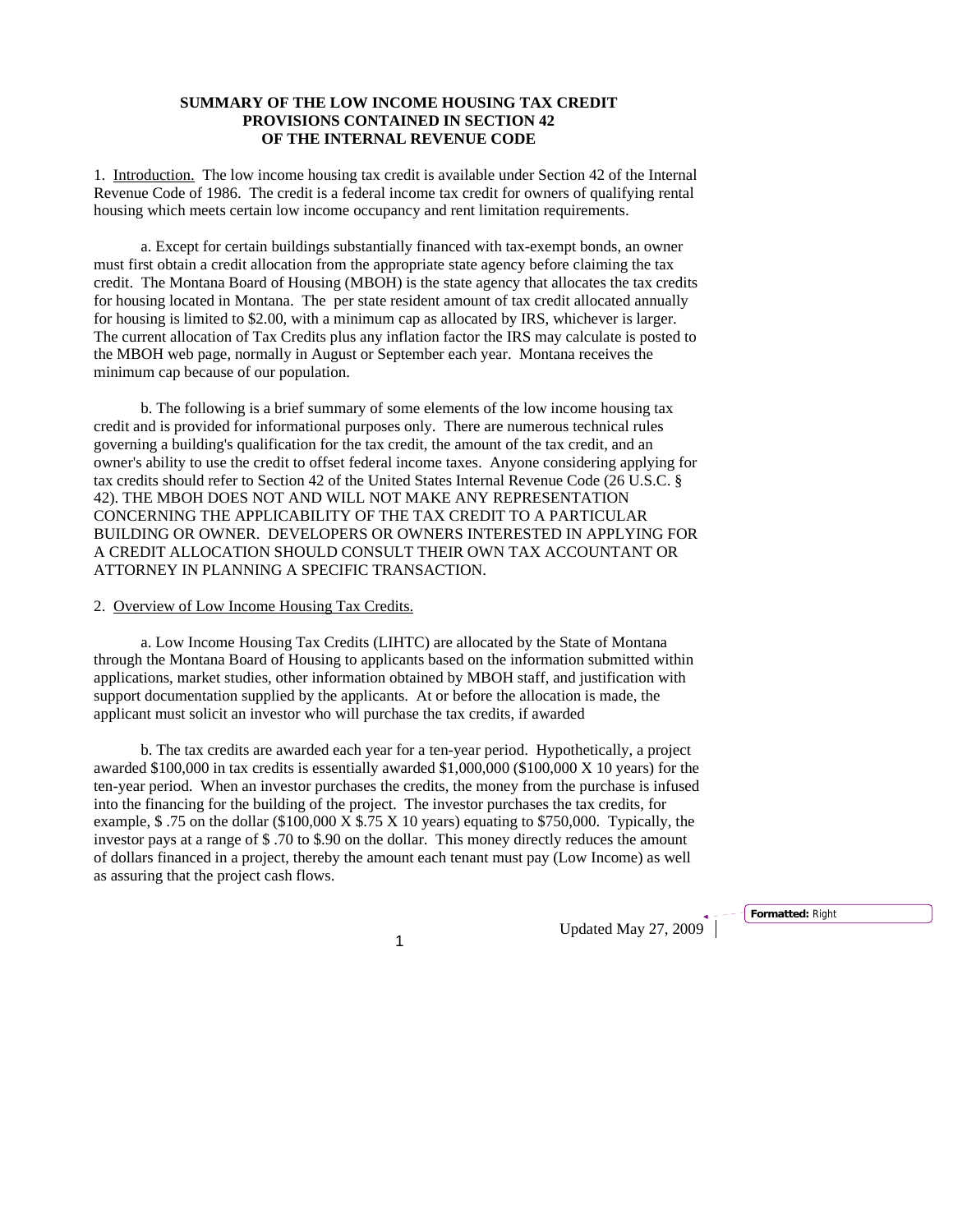c. There is a requirement that the investor, through a limited liability partnership (LLP) or a limited partnership (LP) be a 99.99% owner of the project for fifteen years during which the investor declares \$100,000 each year for ten years as credit on the investor's income tax. Generally, once fifteen years have passed, the project is sold back to the applicant (the .01% partner) for a negotiated amount and the ownership is transferred.

 d. Throughout the tax credit life (a minimum of 15 years, which may be extended to 31 years or more) the project must comply with the requirements of tax credit administration and receives periodic file audits and inspection of units by the staff of the Montana Board of Housing.

3. MBOH Policy on Non-Discrimination. The Montana Board of Housing is an Equal Opportunity concern. All employees, who work for or with this Agency, agree not to discriminate against any client or co-worker based on race, color, religion, sex, handicap, familial status, national origin and any other classes protected in Montana. The failure of any employee to take the Agency policy seriously and to in fact discriminate will lead to immediate termination of employment.

4. Eligible Types of Buildings and Rental Units.The tax credit is available for residential rental buildings which are part of a qualifying low income project. The rental units must be available to the general public. Residential properties which are ineligible for the credit generally include transient housing, housing initially leased for less than six (6) months, buildings of four (4) units or less which are occupied by the owner or a relative of the owner, nursing homes, life care facilities, retirement homes providing significant services other than housing, dormitories, and trailer parks.

#### 5. Credit Amounts.

a. The tax credit can be used in conjunction with the acquisition and substantial rehabilitation, substantial rehabilitation or construction of qualifying residential rental housing. Depending upon the type of building and its financing, the annual tax credit for buildings is approximately nine (9) percent or approximately four (4) percent, and is based on either a present value of 70% or 30% of the qualified basis of the building. As long as the building continues to qualify for the credit, the owner may claim the credit each year during the 10-year credit period. Except for certain buildings substantially financed with tax-exempt bonds, the credit is limited to the amount of credit allocated to the building by the appropriate state agency.

b. New Construction or Substantial Rehabilitation. For a new building placed in service which is not federally subsidized, the annual tax credit is approximately nine (9) percent of the building's qualified basis. The annual credit percentage for a new building placed in service which is not federally subsidized will be set in such a manner that the credit's present value over the 10-year credit period will equal 70 percent of the building's qualified basis. If an owner substantially rehabilitates a building (basically by incurring rehabilitation expenditures the greater of either \$10,000 hard costs per rental unit or an amount which is not less than 20% of the adjusted basis of the building during a 24-month or shorter period), the rehabilitation

Updated May 27, 2009 <sup>2</sup>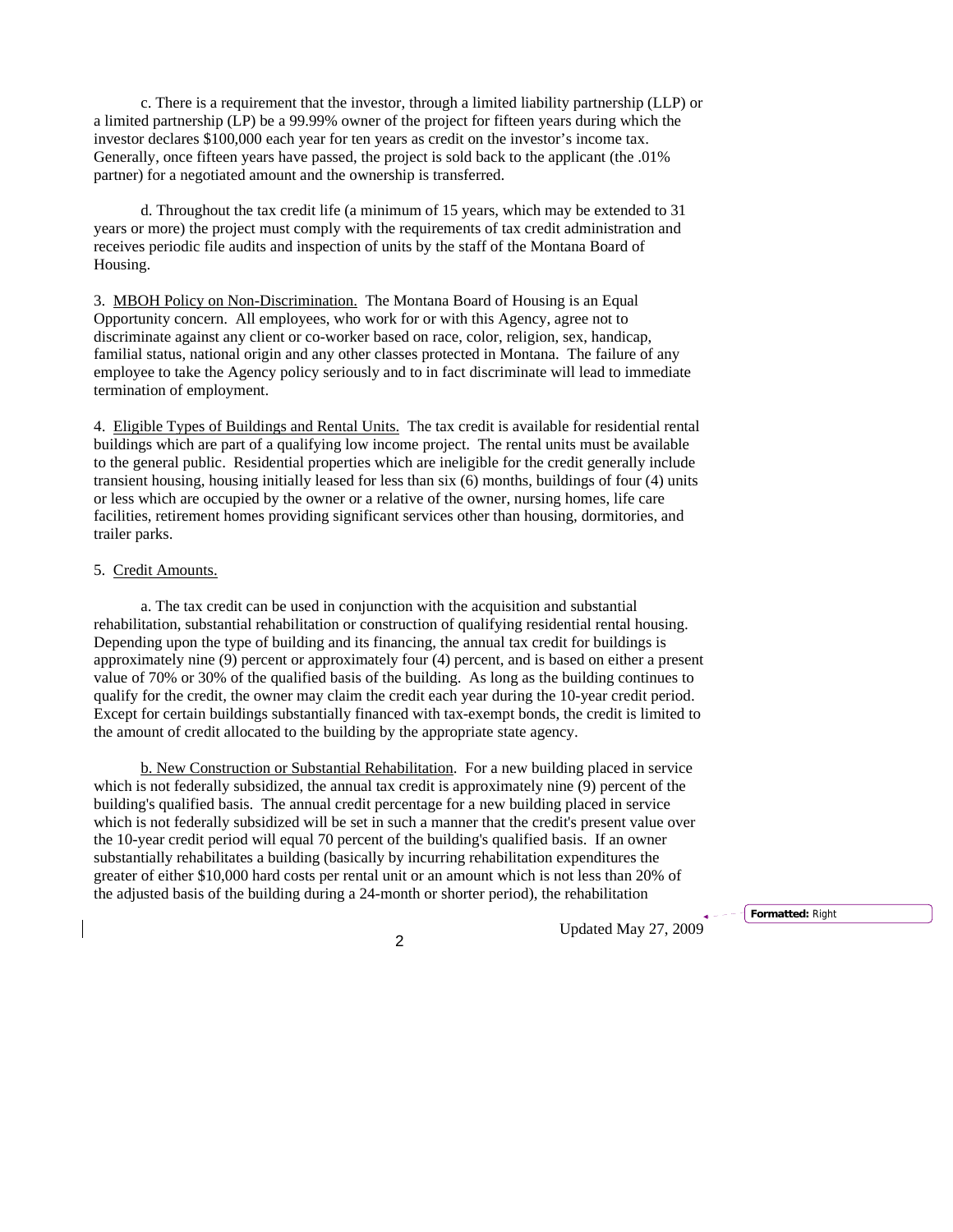expenditure is treated as a separate new building for purposes of the tax credit. The "per unit" calculation is the total amount of the project divided by the number of units within the project.

c. Federally Subsidized Buildings.

**1. Projects funded by tax exempt bonds are considered federally subsidized and qualify only for 4% of the qualified basis for new construction, acquisition, and rehabilitation.**

 **2. Buildings directly or indirectly financed with below market federal loans are not considered federally subsidized. Below market loans made to the project from the proceeds of grants made under the HOME Investments Partnership Act or loans made to projects through the Native American Housing Assistance and Self Determination Ace of 1996 are no longer considered to be subsidy. Section 8 rental "certificate" or "voucher" subsidy is not considered to be federal subsidy.**

d. Acquisition and Substantial Rehabilitation. For an existing building which is acquired and substantially rehabilitated, the tax credit will be approximately four (4) percent for qualified acquisition costs and approximately nine (9) percent for the qualified substantial rehabilitation costs, provided that the rehabilitation is not federally subsidized. **A minimum low income housing credit rate of 9% applies to new non-federally subsidized buildings and must be placed in service before December 31, 2013.**The credit will be at a level providing a present value of 30 percent or 70 percent, respectively.

6. Project Requirements.

a. Qualifying Buildings. In order to qualify for the tax credit, an eligible building must be part of a qualifying low income project.

b. Targeting. A project is a qualifying low income project only if it meets one of the following two requirements:

1. At least 20% of its units are rent-restricted and rented to households with income at 50% or less of area median gross income, adjusted for family size (the "20-50 test")(Maximum rent is calculated at 30% of 50% Area Median Income); or

2. At least 40% of its units are rent-restricted and rented to households with income at 60% or less of area median income, adjusted for family size (the "40-60 test") (Maximum rent is calculated 30% of 60% Area Median Income).

c. Election. The owner must make an irrevocable election between the 20-50 test and the 40-60 test. Regardless of the election made, the credit is only allowed for the portion of the building dedicated to low income use (for example, if the owner elects the 40/60 test and only

Updated May 27, 2009 <sup>3</sup>

**Deleted:** 1. For new a building receiving a federal subsidy, the annual tax credit is approximately four (4) percent of qualified basis. The annual credit for a federally subsidized new building placed in service will be set in such a manner that the credit's present value over the 10 year credit period will equal 30 percent of qualified basis. This credit percentage also applies to a federally subsidized, substantial rehabilitation treated as a new building.¶

**Formatted:** Font: Bold ¶ 2. A federal subsidy is a loan of federal funds provided directly by a federal agency or indirectly by a local or state governmental entity where the interest rate on the loan is less than the applicable federal rate (which is based on prevailing interest rates on federal obligations). Financing provided by state or local governments, the interest on which is exempt from federal income tax under Section 103 of the Internal Revenue Code, is also considered a federal subsidy. A Farmers Home Administration Section 515 loan is an example of a federal subsidy. Section 8 rental "certificate" or "voucher" subsidy is not considered to be a federal subsidy.¶

**Formatted:** Font: Bold **Formatted:** Font: Bold **Formatted:** Font: Bold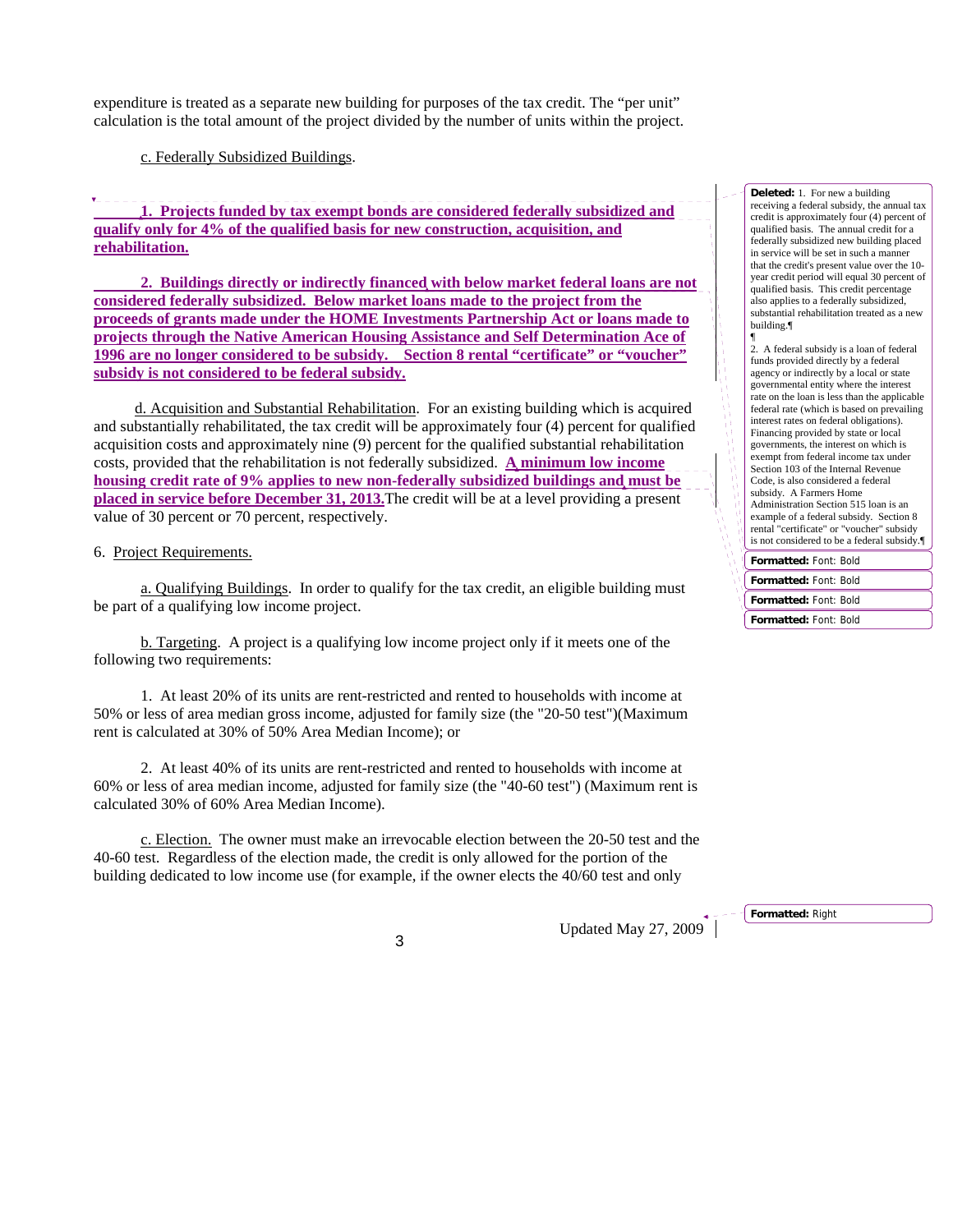40% of the units are low income, the owner would qualify for tax credits on 40% of the eligible basis as defined in this summary).

d. Rent Limitation. Gross rent for each low income unit may not exceed 30% of the applicable income ceiling (30% of 50% of median or 60% of median, as applicable, calculated based on the number of bedrooms in the unit). Gross rent includes the rent paid by the tenant, including utility costs, but excludes Section 8 or other federal rent subsidies. If the tenant pays utilities directly, the maximum rent must be reduced by a utility allowance.

## 7. Compliance Period.

a. An Owner must continue to meet the credit requirements for a 15-year period, five years beyond the 10-year credit period. Failure to comply, reducing the number of the low income units, or reducing floor space for which the credit is based during the 15-year compliance period, will result in a recapture, including non-deductible interest, of at least a portion of the credits taken previously by the owner.

b. To be eligible for Section 42 credits, a building must be subject to an extended low income housing commitment between the owner and the state agency, executing a 30 year extended use agreement with an option to sell the project at year fifteen (15). The owner must meet compliance criteria for the full extended use agreement.

c. Any application indicating an Extended Use period beyond the 15-year compliance period extends the time an owner may request sale of a Tax Credit project to that time identified on the restrictive covenants. An example would be a selection of 16 years extended use beyond the initial 15 years, totaling 31 years, forfeits the right to request that the Board locate a nonprofit buyer to maintain LIHTC units until the  $32<sup>nd</sup>$  year.

**d. Section 42 rent requirements will continue for a period of three years following the termination or expiration of the extended use period. The owner cannot evict or terminate the tenancy of an existing tenant of any low-income unit other than for good cause during the 15-year compliance period, during the extended use period, or for a threeyear period following termination or expiration of the extended use agreement.**  8. Qualified Basis.

a. Credit Calculations. To calculate the credit each year, the taxpayer applies the applicable credit percentage to the qualified basis of a qualifying building. The "qualified basis" is that portion of the "eligible basis" attributable to low income units in the building.

b. Eligible Basis. Eligible basis of a qualifying building is generally the same as its adjusted basis for tax purposes, determined at the time the building is placed in service. Generally, eligible basis consists of:

1. The cost of new construction or substantial rehabilitation; or

2. The cost of purchasing an existing building and the cost of substantial rehabilitation.

Updated May 27, 2009 <sup>4</sup>

| Deleted: ¶                                                                             |
|----------------------------------------------------------------------------------------|
| <b>Formatted: Font: Times New</b><br>Roman, 12 pt, Bold, Underline, Font<br>color: Red |
| <b>Formatted: Indent: First line: 36 pt</b>                                            |
| Formatted: Font: Bold, Underline,<br>Font color: Red                                   |
| <b>Formatted: Font: Times New</b><br>Roman, 12 pt, Bold, Underline, Font<br>color: Red |

**Formatted:** Right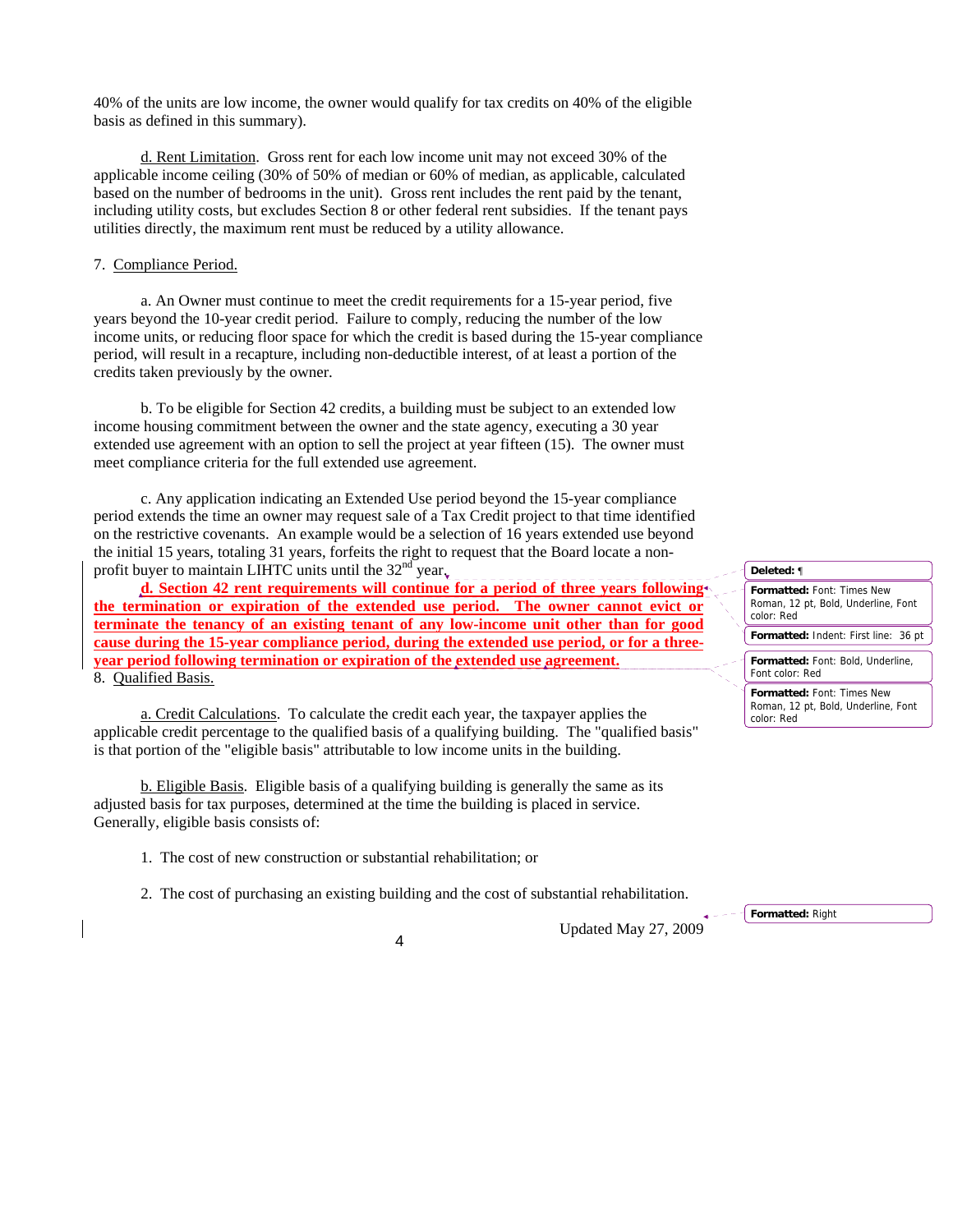3. Eligible basis includes costs of common areas and comparable amenities provided to all residential rental units in the building. However, eligible basis must be reduced to reflect any rehabilitation or historic preservation credit claimed with respect to the building. Eligible basis excludes land cost, costs attributable to any portion of the building which is not residential rental property (except common areas), and costs attributable to non-low income units which are above the average quality of the low income units in the project. Cost certifications must list all items in basis (parking lot, paving, community areas, covers for parking, etc.)

c. Qualified Basis. To determine the qualified basis of a qualifying building, the taxpayer multiplies the eligible basis of the building by the lesser of the "unit percentage" or the "floor space percentage". The "unit percentage" is the number of low income units in the building expressed as a percentage of the number of all residential rental units in the building. The "floor space percentage" is the total floor space of the low units in the building expressed as a percentage of the total floor space of all residential rental units in the building. Low income units are eligible units which are occupied by low income tenants (with income at or below 50% or 60% of area median gross income, depending on the owner's election of the 20-50 or 40-60 test) and which comply with the gross rent limitation (30% of the applicable 50% or 60% income limit). The credit is only allowed for the portion of the building dedicated to low income use.

d. Limits on Utilizing the Tax Credit. A building qualifying for the tax credit can be syndicated. Individual investors in the building are subject to the passive loss, passive credit, and at-risk rules in the Internal Revenue Code. Certain for-profit corporations not subject to the passive credit and at-risk rules may be able to use the project's tax credit more easily than individual investors. The low income housing credit is a part of the general business credit and therefore is also subject to the limits on such credit.

# 9. Allocation of Credit.

a. Need for Allocation. Except for certain projects substantially financed with taxexempt bonds, an owner must first obtain a credit allocation from the MBOH before claiming the tax credit. Where tax-exempt bond financing is used to finance a project, the issuer of bonds must determine the amount of allocation using the same criteria as the MBOH's Qualified Allocation Plan. The MBOH makes an allocation on IRS Form 8609.

b. Allocation Applies Throughout Credit Period. An owner needs to obtain a credit allocation only once with respect to a building for which the credit will be claimed. The credit allocation then applies each year during the 10-year credit period. Regardless of the maximum credit otherwise available (based on applying the applicable credit percentage to the qualified basis), the credit claimed each year for a building may not exceed the credit allocation for that building.

c. Time for Obtaining Allocation. The owner must obtain a credit allocation for a building by the close of the calendar year in which the building is placed in service.

Updated May 27, 2009 <sup>5</sup>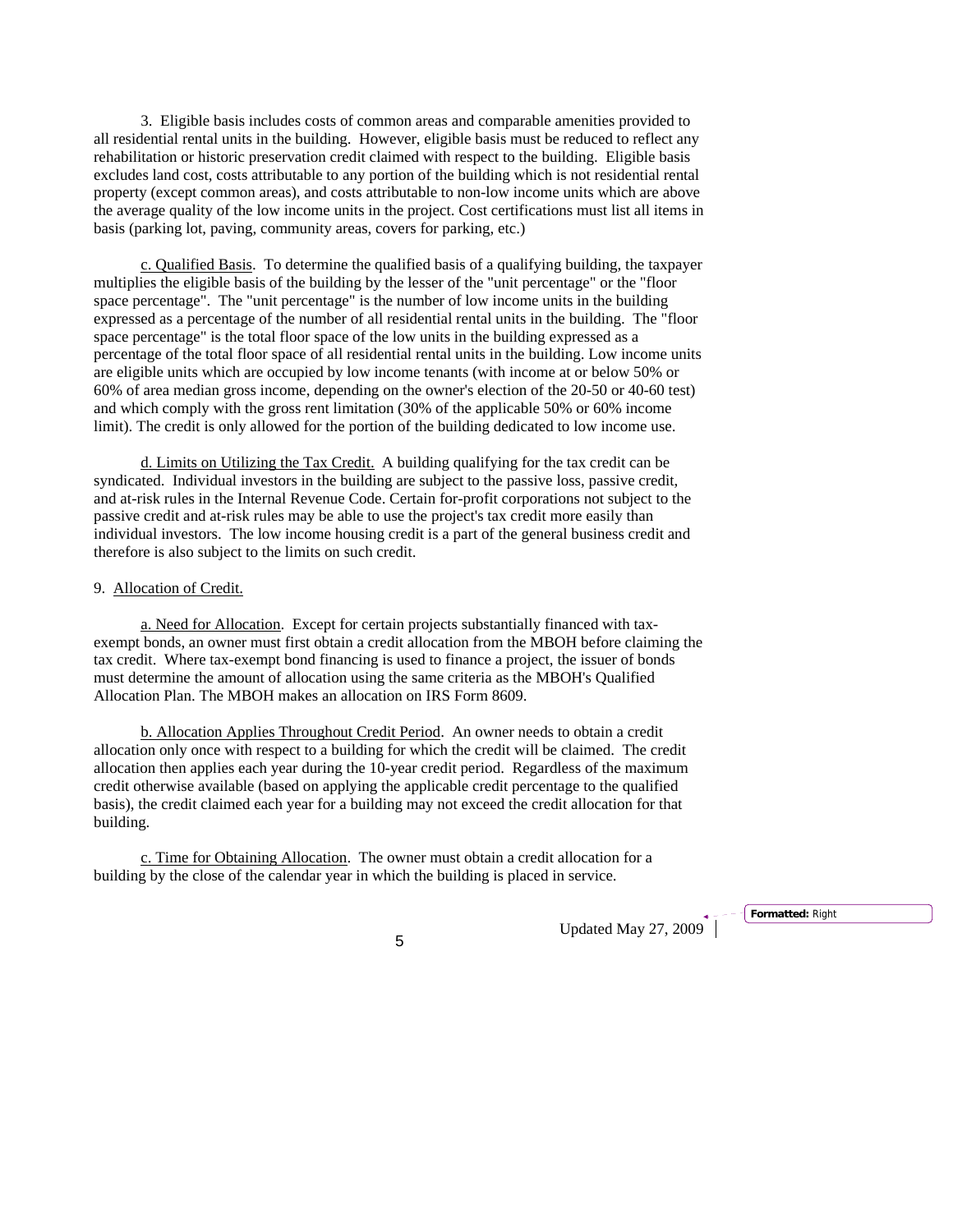OR

d. Carryover Provision. A carryover of tax credit allocation for a period of two (2) years may be permitted if the owner/developer can certify that more than ten percent (10%) of the project's costs have been expended prior to**April 30 of the following** year in which the allocation is made and the taxpayer has title to the property.

e. Ten Percent for Non-profits. Ten percent of each state's credit allocation must be set aside for buildings which are part of projects involving "qualified nonprofit organizations". To qualify as such, an organization must be exempt from federal income tax under Section  $501(c)(3)$ or (4) of the Internal Revenue Code and must have as one of its exempt purposes, the fostering of low income housing, must own an interest in the project, and must materially participate in the development and operation of the project throughout the compliance period. Such nonprofit organizations may not be affiliated with or controlled by a for-profit organization.

**Formatted:** Font: Bold **Deleted:** the end of **Deleted:** the calendar

## **ADMINISTRATIVE PROCESS, ELIGIBLE COMPETITIONS, AND FEE SCHEDULE**

1. Administrative Process.

a. Read this packet of material.

b. Determine the degree that your building(s) and development correspond to the MBOH's Development Selection Criteria, contained in the enclosed Allocation Plan.

c. Consult your tax attorney or accountant concerning: (a) each building's eligibility for the tax credit; (b) the amount of the credit, if any, for which your building(s) may be eligible; and (c) your ability and/or your investor's ability to use the tax credit.

Updated May 27, 2009 <sup>6</sup>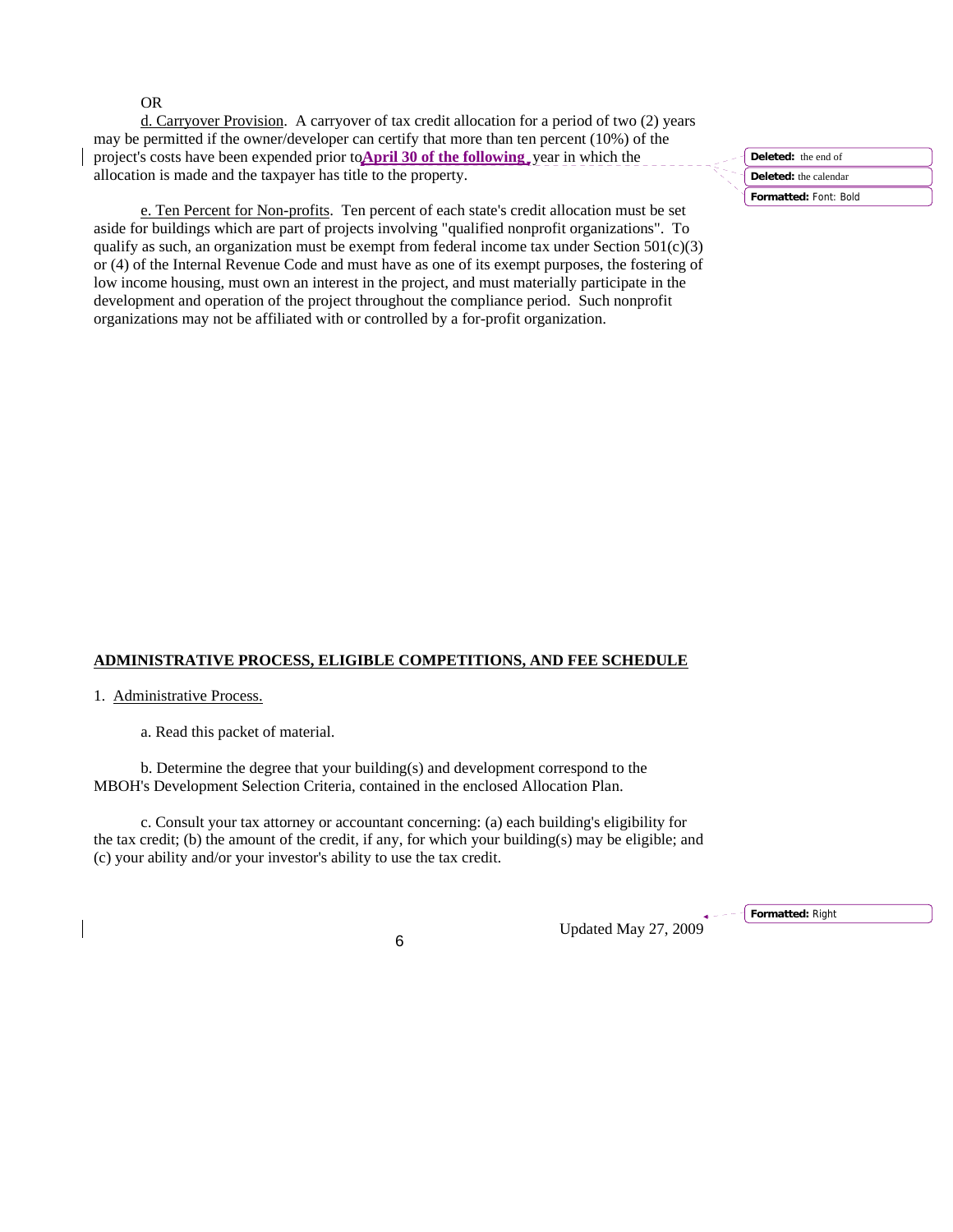d. Send the application for Reservation of Low Income Housing Tax Credits and the applicable fee (based on the fee schedule below) to the MBOH. A separate application is required for each project. A single application should be made for all buildings within a single project.

e. At submission of each application for tax credits, submit certificates that verify that the General Partner and the Management Company personnel each have successfully completed and passed a certified Low Income Housing Tax Credit course offered through a nationally recognized compliance trainer.

f. Applications received by the submission deadline of the application cycle will first be reviewed for completeness and soundness of the development. Applications must include evidence of site control, documentation of proper zoning, and a site plan. The application must include a preliminary financing letter from a lender indicating the proposed terms and conditions of the loan. The financing letter must be a formal expression of interest in financing the project, sufficient to support the terms and conditions represented in the application. Applications must also demonstrate that they are financially sound. This includes reasonable financing terms, costs, expenses, and sufficient cash flow to support the operations of the project. This includes documentation (market study) that a market exists to support the project and that the project meets the needs of the community. A market study that does not provide a synopsis with reference to page location specifically identifying items listed at **Paragraph 4.j**. of the QAP guidance may be considered insufficient and returned without consideration. Incomplete applications will be returned for potential submission in the next round. The remaining applications will be reviewed according to the allocation plan, and its selection criteria. Applications not meeting the minimum criteria will be denied. Applications meeting the criteria are evaluated for the amount of credit allocation needed for feasibility and long-term viability. The Board will determine whether or not to make a tax credit reservation for a development. Once the Board approves an application for future reservation of tax credits, the applicant has 90 days in which to provide evidence the project is progressing (i.e., purchase of land, conditional financing commitment). If the applicant cannot show significant evidence toward meeting the reservation requirements (detailed **below**), the Board may withdraw conditional approval of the application.

g. If the Board approves an application for a reservation of credit, the following will be required from the partnership, prior to entering into a Reservation Agreement:

- Demonstrated financial ability to proceed (conditional financing commitment)
- Completed purchase of site
- Final zoning approval
- Multi-year revenue and expense pro forma schedule
- Certain other updated application material

Upon receipt of the above, the MBOH will mail a Reservation Agreement to the partnership. The partnership should review, sign, and return this Agreement with the balance of the reservation fee (based on the fee schedule below). Upon receipt, the MBOH will sign the

Updated May 27, 2009<sup>\*</sup>

**Formatted:** Font: Bold **Deleted:** page 16

**Formatted:** Font: Bold **Deleted:** in **Deleted:** #6

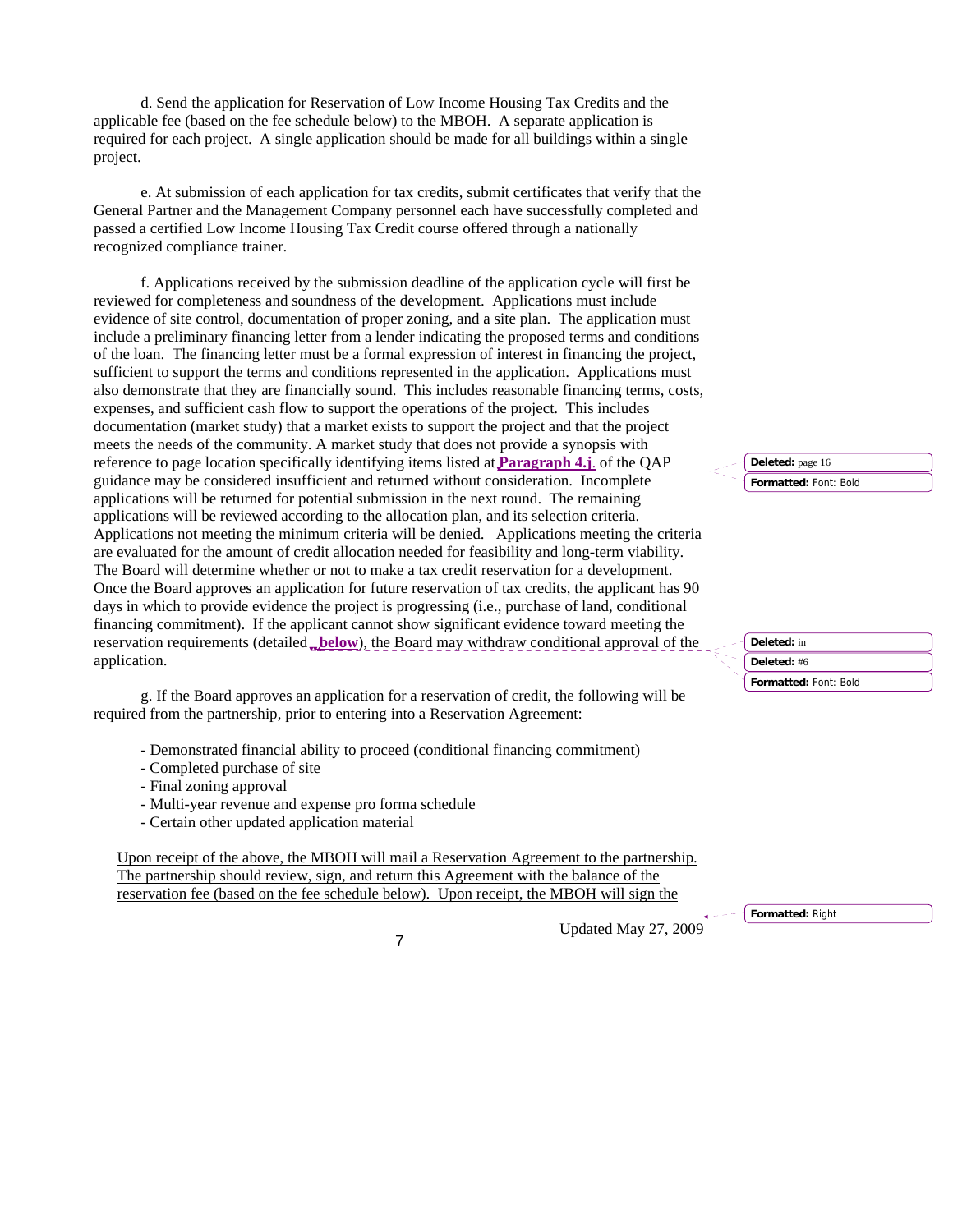**Formatted:** Font: Bold

Agreement, and return a copy to the partnership. **NOTE: Reservation agreements must be completed and signed in the month the agreement is prepared and returned to MBOH**  not later than the 25<sup>th</sup> of that month. Tax Credit projects funded through tax-exempt **bonds must be completed, signed, and returned to MBOH not later than five days following the close of the bond financing agreement.**

h. Once the partnership enters into a Reservation Agreement with the MBOH, the partnership must then meet the conditions described in the Reservation Agreement and provide the required documentation before they receive an allocation of tax credit**s**. Once an allocation, or carry forward allocation is made, the MBOH will send the partnership a certificate of allocation.

i. If a Carryover Allocation of tax credits is requested, prior to issuance of the Carryover, the MBOH will require a firm commitment from a lender outlining the terms and conditions of financing, or a letter evidencing acceptance of an approved loan by the lender.

2. Eligible Competitions.Applications must be complete when submitted to the MBOH. Minor corrections to applications may be allowed. Applications requiring substantial revision or which are substantially incomplete will be deferred to the next application round to allow for appropriate revision or completion. Developments need to meet the 10% carry forward requirements, including an accountant's cost certification, filed restricted covenants and other documents, by the second Friday of November of the year of the allocation.

#### 3. Fee Schedule (Subject To Change).

a. The total reservation fee, including the application fee, equals 4.5% of the amount of the credit actually reserved. The application fee equals 1.5% of the amount of credit reservation requested in your application, payable with your application. The MBOH will not consider applications submitted without an application fee.

b. The balance of the total reservation fee (less the application fee) is due at the time the partnership enters a Reservation Agreement with the MBOH. Once the partnership enters a Reservation Agreement and pays the total reservation fee, the fee is non-refundable. If the partnership fails to meet the conditions described in the Reservation Agreement, and therefore, does not receive a credit allocation, the reservation fee will be forfeited to the MBOH.

c. Developments will incur a reasonable compliance monitoring fee to offset the costs MBOH compliance monitoring. The compliance monitoring fee of \$25.00 per low income unit (subject to change), is payable at the time of the Owner's Submission of the Owner's Certificate of Continuing Program Compliance.

4. Information Request And Release Policy.

Updated May 27, 2009 <sup>8</sup>

**Formatted:** Right

**Formatted:** Font: Bold, Superscript **Formatted:** Font: Bold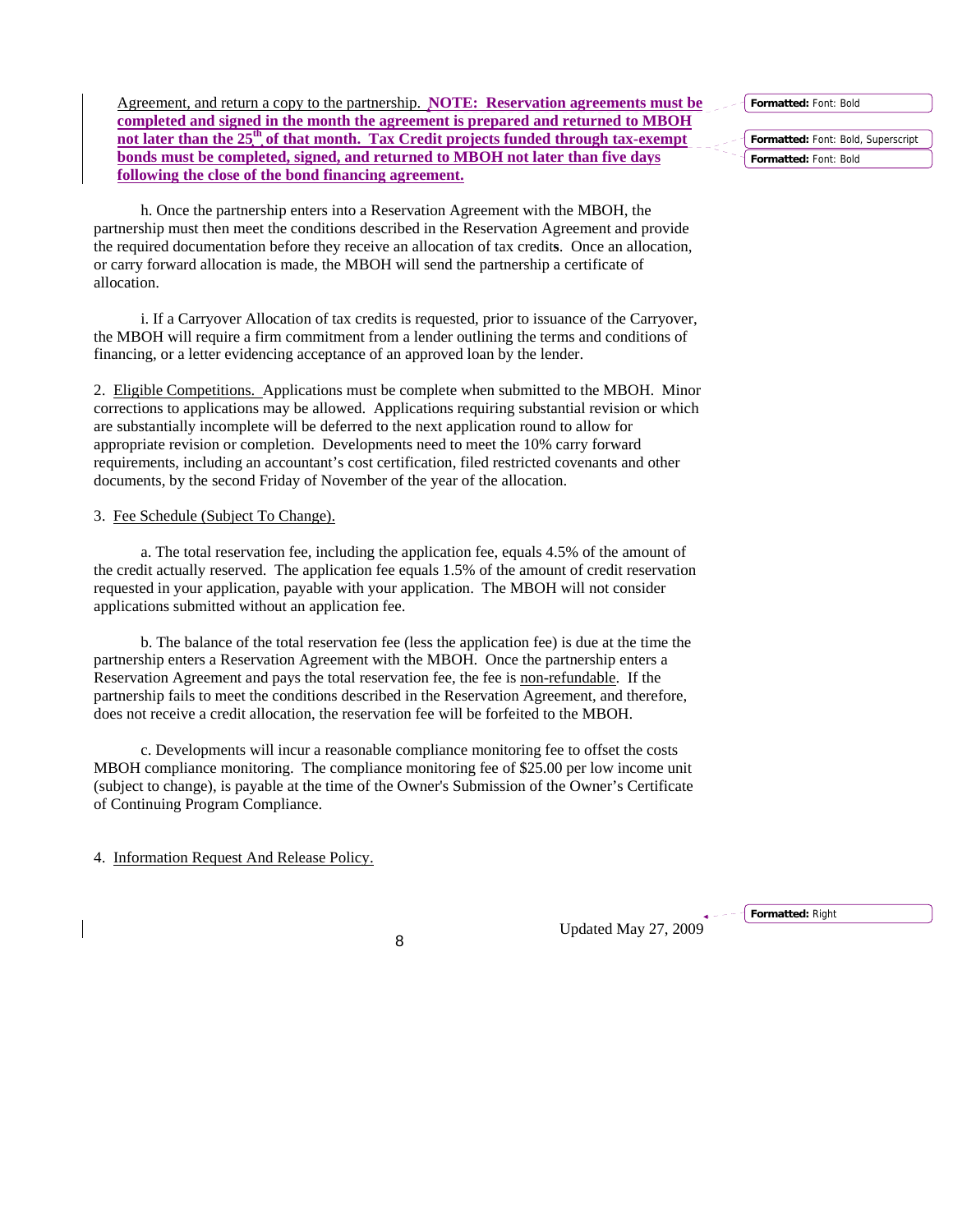a. General Program Information. All general program information will be provided as requested either by mail, facsimile or on the MBOH website. General information may include, but is not limited to, program terms and guidelines, income and mortgage limits, funds availability, project lists etc.

b. Request Procedure.If requesting information from an application and/or compliance file, a written request must be submitted and must include a description of the specific information or documents being requested. Depending upon the size of each request the Board may provide copies of the documents being requested free of charge as a courtesy. However the Board reserves the right to require the party making the request to have the copying done themselves at the Board's office and pay for the expense of making the copies.

## c. Policy on Confidentiality and Disclosure of Information.

1. Information submitted to the Board is subject to the public's right to know guaranteed by the Montana Constitution except where the demands of individual privacy clearly exceeds the merits of public disclosure.

2. Information contained in an application or compliance file is subject to disclosure as described in the Board's administrative rule, ARM 8.111.203, which follows:

#### 8.111.203 CONFIDENTIALITY AND DISCLOSURE OF INFORMATION

(1) Information submitted to the board by private parties is generally open to public review and disclosure. Therefore, applications, financial information and other information submitted to the board under any of its programs are subject to inspection and copying by interested members of the public except as provided in this rule. Some information may be protected from public disclosure. Information that is constitutionally protected from disclosure is information in which there is an individual privacy interest that clearly exceeds the merits of public disclosure. (2) If a person or entity submitting information to the board considers any of that information confidential and wishes the information documents to be withheld from public disclosure, the submitting party must identify which part of the information is considered confidential upon their submission and the basis upon which the party believes the information should be withheld from public disclosure.

(3) The type of information which may be withheld from the public disclosure is very limited. If individual documents are not specified and a basis not identified, the board will deem all the information submitted to the board as subject to public disclosure. A submitting party should consult with legal counsel to determine what information may be protected and for what reason. A statement that all information submitted by a submitting party is confidential will be considered ineffective.

(4) The board will take reasonable steps to protect information designated as confidential from public disclosure and for which a reasonable basis is stated for the confidentiality. If information has been designated as confidential and a basis for confidentiality stated, upon receiving a request to review any such information board staff will notify the submitting party of the request in writing by United States mail at an address provided by the submitting party. The notice will identify the party making the request, and the stated purpose for the request.

(5) It is the responsibility of the submitting party upon receipt of the notice to take such action as is necessary to protect the information from disclosure, including obtaining a court order

Updated May 27, 2009 <sup>9</sup>

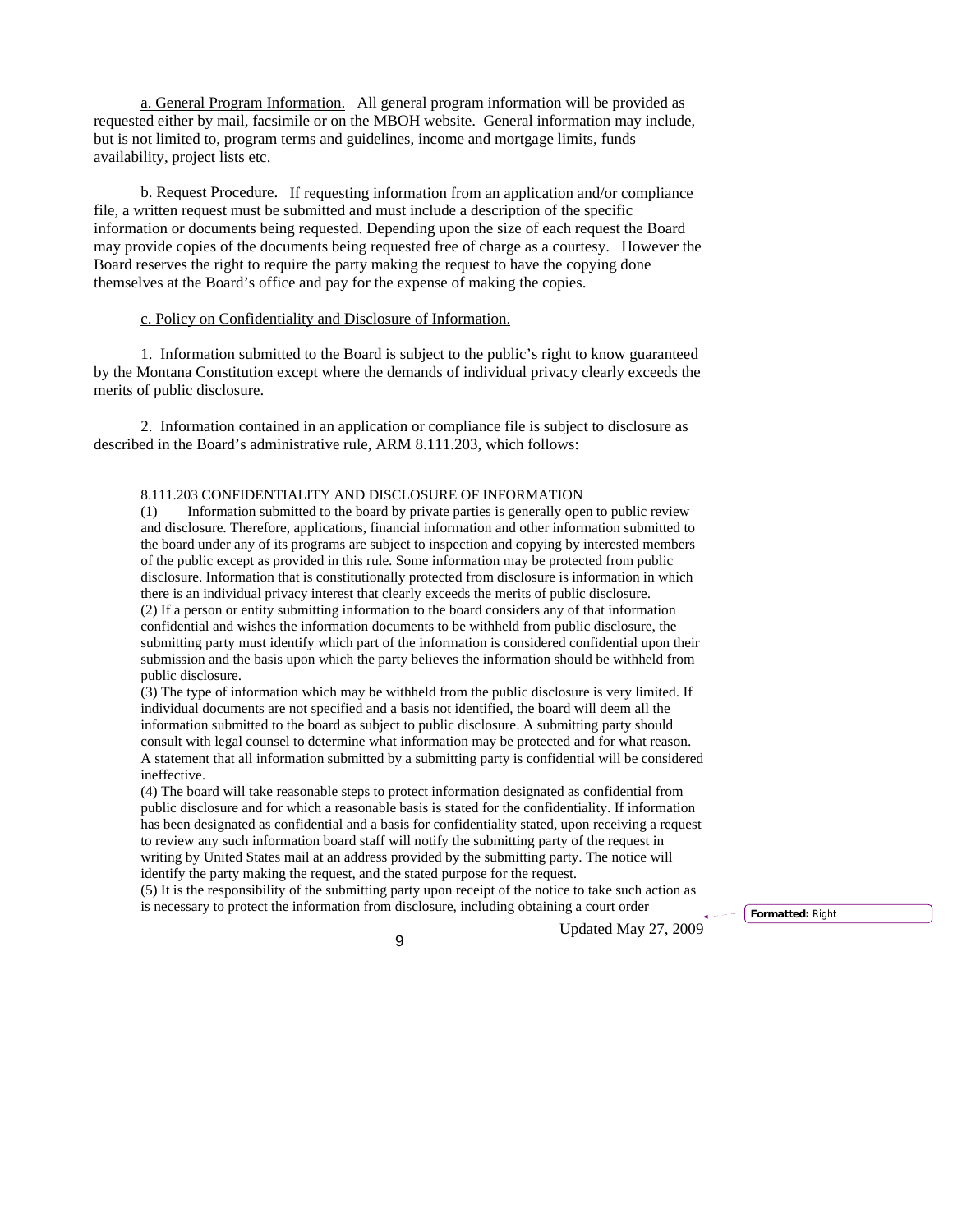protecting the documents from disclosure if necessary. If the board does not receive an order from a court of competent jurisdiction ordering the board to maintain confidentiality of the requested information or the board is not notified of other arrangements made between the requesting and submitting parties within 10 days from the date of the notice of the request, the information will be disclosed to the requesting party. The board will not assert the right of confidentiality for a submitting party in a court of law.

(6) Any information not designated as confidential with a specified basis for confidentiality will be subject to public disclosure without notification to the submitting party.

(7) Tenant certifications, income information and information in individual loan files are confidential and will not be disclosed to the public. (8) If a requesting party wants copies of information maintained by the board, and depending on the number of copies to be made, the board may require the requesting party to provide for their own copying, either by making the copies with a copier and paper provided by the requesting party or by paying the expense of a copy service to make the copies.

Information in compliance files and application information submitted to the Board prior to the effective date of the rule (June 8, 2001) will not be disclosed until the person who submitted the information is given notice of the request and the opportunity obtain an order protecting the information from disclosure as provided in ARM 8.111.203.

#### d. Ex Parte Communication Policy.

"In instances where the Board of Housing acts as a quasi-judicial body, its members should refrain from ex parte contact with parties who will be appearing before it or their representatives.

Additionally, any ex parte communication made where a quorum of the Board is present, outside of a hearing scheduled for the purpose of entertaining the issue before it, would violate Montana's open meeting requirements and the right of public participation under Article II, section 8 of the Montana Constitution and § 2-3-203, MCA. A quorum of the Board is defined as a majority of the membership § 2-15-124(8), MCA.

The policy when the Board is sitting as a quasi-judicial body is:

- $\triangleright$  Not to receive any evidence, individually, or collectively, except as a part of the public record at a publicly noticed hearing scheduled for that purpose;
- $\triangleright$  If a member is not able to avoid receipt of information or contact with parties outside of a public hearing the remedial action in that instance is for the Board member to disclose at the public hearing the full content of the information received.
- $\triangleright$  Avoidance of ex parte communications is preferred over relying on the public disclosure remedy because an incomplete or inaccurate conveyance of the ex parte contact, even if inadvertent, may bias the outcome and subject the Board action to challenge.

All information an applicant wants distributed to board members should be provided to staff who will disburse consistently to all members. Board Approved July 9, 2007."

Updated May 27, 2009 <sup>10</sup>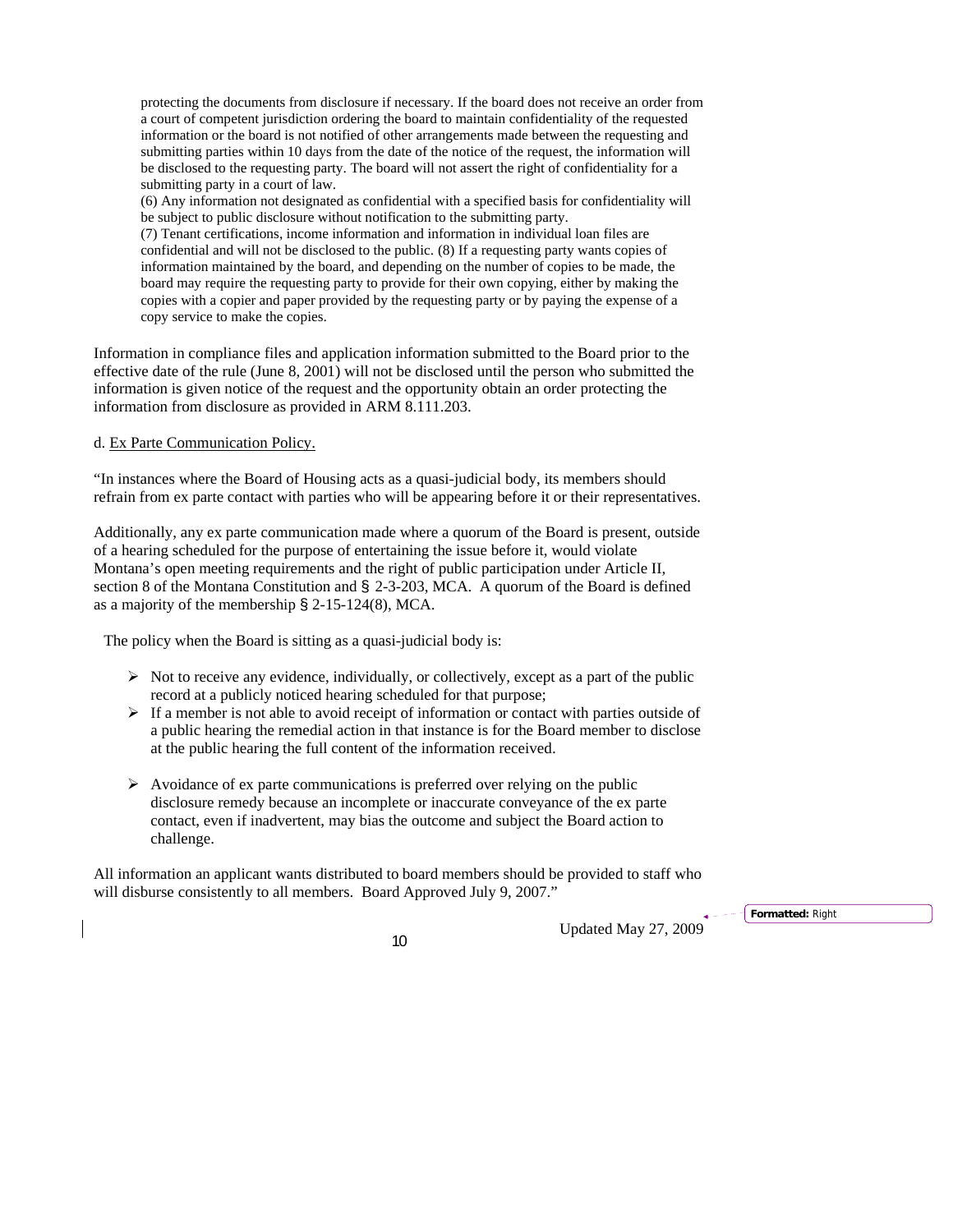# e. Compliance File Policy.

1. If the information or documents being requested are from an application, the project owner will be notified of the request by telephone or facsimile, the project owner will be told the identity of the party making the request. If the project owner believes that its application contains trade secrets, confidential or proprietary information, it is the project owner's responsibility to obtain a court order protecting their documents from release. If the Board does not receive a court order within 7 working days from the day the request is received by the Board, the documents will be released to the person requesting them.

2. Tenant Certifications and Income Information will be considered confidential and will not be released.

e. Individual Loan Files. Personal financial information will be considered confidential and will not be released.

Updated May 27, 2009<sup>1</sup>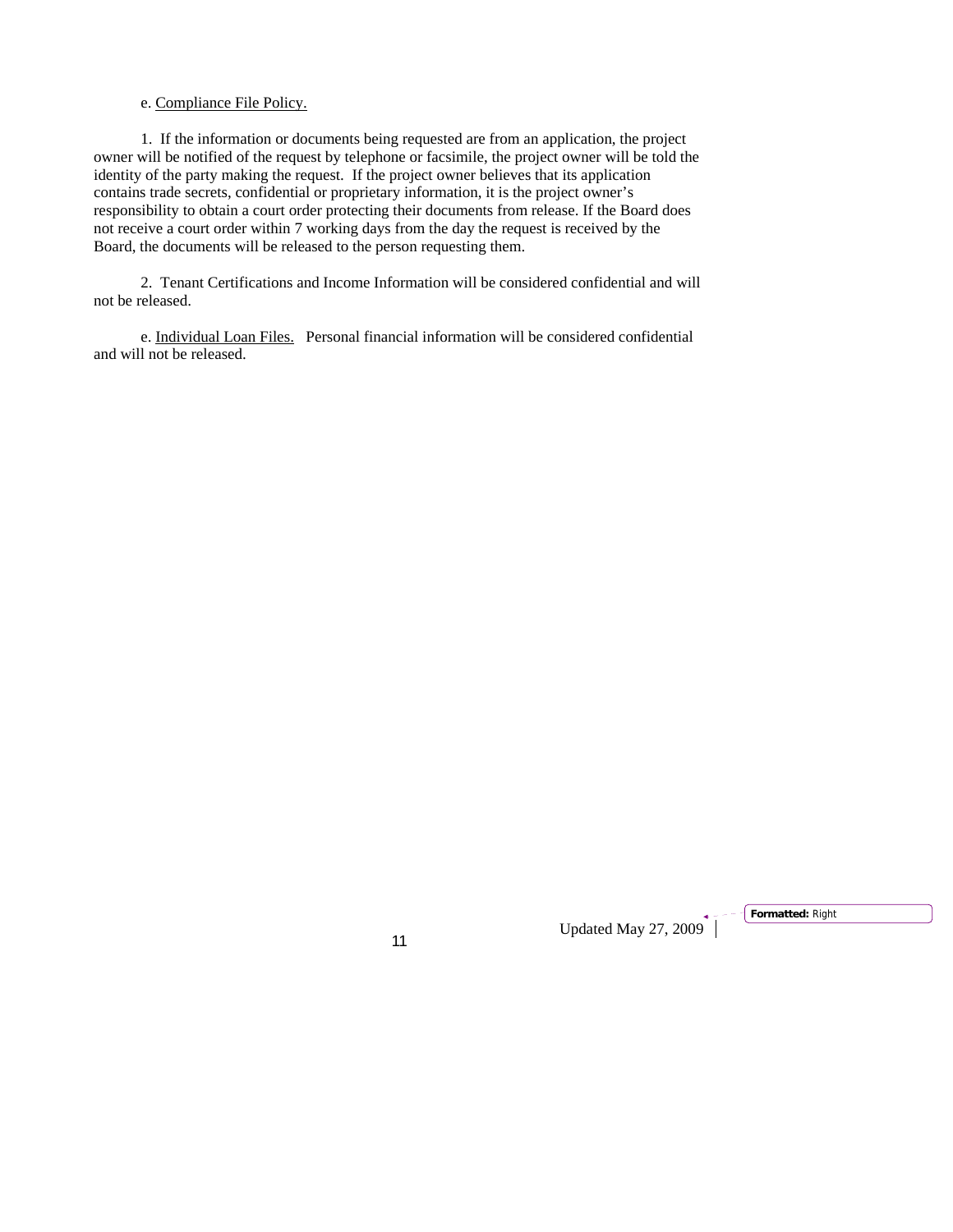| <b>OUALIFIED ALLOCATION PLAN</b>      |
|---------------------------------------|
| FOR THE LOW INCOME HOUSING TAX CREDIT |
| 2010 Draft                            |

### 1. Introduction.

a. Congress established the Low Income Tax Credit program by enactment the Tax Reform Act of 1986. The Montana Board of Housing (MBOH) implemented and began administering the Low Income Housing Tax Credit program in 1987 in the State of Montana. Since then, it has assisted in providing for the retention, rehabilitation, and construction of rental housing for low income individuals and families for over 4,144 units throughout Montana.

b. The Omnibus Budget Reconciliation Act of 1989 required the appropriate administering agencies (in this case, the MBOH) to develop a Qualified Allocation Plan (QAP) defining the process to distribute Low Income Housing Tax Credits to low income rental housing developments in Montana. The Omnibus Budget Reconciliation Act of 1993 provided a permanent extension for the Low Income Housing Tax Credit.

c. This QAP is intended to ensure the selection of those developments which address the most pressing housing needs of the state in accordance with the guidelines and requirements established by the federal government.

d. The final Qualified Allocation Plan (QAP) for administration and distribution of the Low Income Housing Tax Credit was reviewed by the MBOH Board on **June 8, 2009**, was distributed for public comment in Missoula, MT, then approved by the MBOH Board on. The Governor of Montana, Brian Schweitzer, approved the final plan on  $\mathbf{r}$ 

e. The MBOH annually makes available its authorized volume cap of credit authority (go to **[http://housing.mt](http://housing.mt/).gov/Hous\_BOH\_MF.asp)**. The MBOH evaluates, decides, and allocates credits to the selected developments. Federal legislation requires that the administering agency allocate only the amount of credit it determines necessary to the financial feasibility of the development.

f. Tax credits not allocated during a given round or any unused credits from earlier allocations may be carried forward for the next round of allocation.

g. The MBOH does not forward allocate tax credits from future years to projects included in the applications for current year tax credit allocation.

 h. 130% of the normal credit amount may be allocated to buildings which are designated by the MBOH as requiring an increase in tax credits to enhance the project's financially feasible. The board, at the time of allocations, may determine that applications having buildings not in a QCT or DDA area may be considered for and allocated additional tax credits. Applications for projects not located in a DDA or QCT may be submitted with calculations for tax credits to be

Updated May 27, 2009 <sup>12</sup>

**Formatted:** Font: Bold **Deleted:** 2009 Amended



|  | $\sim$ <b>Formatted:</b> Font: Not Italic |  |
|--|-------------------------------------------|--|
|  |                                           |  |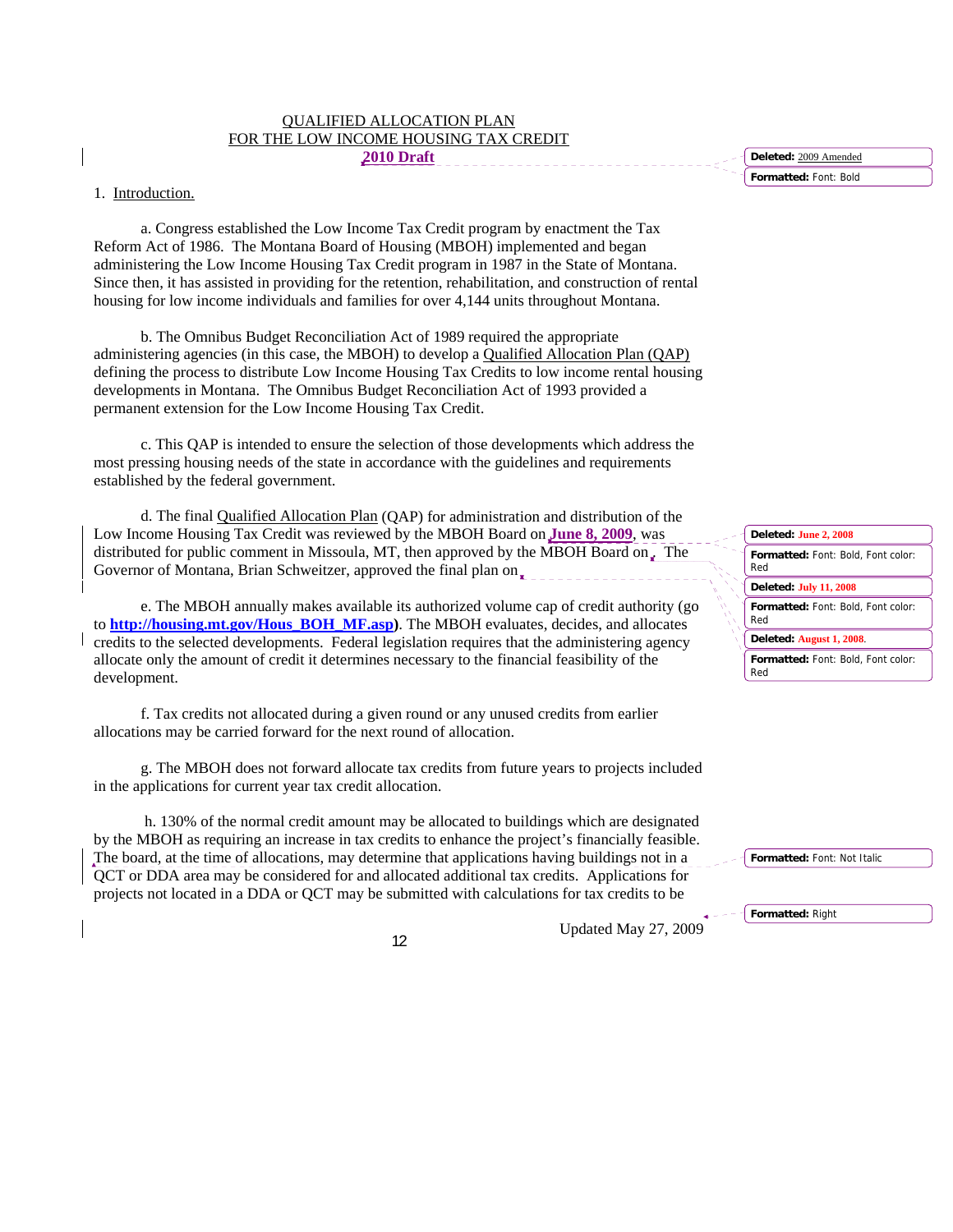allocated at 130% at the 9% rate. Applicants must justify in the narrative their reasoning for receiving the 130% boost. At review, by the staff, the application will be analyzed to determine an amount up to 130% that ensures the project's financial feasibility. Considerations for **buildings** that may require a boost include but are not limited to equity gap, higher cost of land, construction material, unit size, lower rents, elements of energy or green building, and credit pricing.

2. Administrative Requirements.

a. Any public relations actions by a recipient of tax credits that require notification to the public involving MBOH funds or tax credits must specifically state that a portion of the funding is from MBOH. This will be included in radio, television, and printed advertisements (excluding rental ads), public notices, and on signs at construction sites**,** e.g., "Low Income Housing Tax Credits allocated by the Montana Board of Housing, Montana Department of Commerce."

b. MBOH, or its staff, may query an applicant or other persons regarding any concerns related to tax credit application, the management, construction, or operation. Questionable or illegal housing practices or management, insufficient or inadequate response by the applicant, general partners, or management company as a whole or in part may be grounds for nonconsideration.

c. Applicants with a tax credit project in Montana for the first time will not receive an approval of a second Tax Credit project until the first project has been placed in service and successfully managed for at least one full year.

d. Due to the increasing need to maintain low income rental housing in Montana, the MBOH will consider established rehabilitation of existing housing stock, acquisition rehabilitation, new multifamily rental units, and eventual home ownership, in that order, as the priorities of the tax credit program.

e. A General Partner must notify the MBOH of any desired changes to be made during application/construction/rent-up by first requesting authorization to change accompanied by the proposed change(s) and justification.

f. Rehabilitation Tax Credit applications must include a detailed list of rehabilitation activities to be accomplished in each unit. Once rehabilitation is completed, the applicant must provide an itemized status for each unit. Work not completed as identified, or changed without prior approval may result in the loss or reduction of tax credits.

g. Deadline for submission of required 10% information falls on the **April 30 of the year following the** year of the allocation. **Failure to submit certification for 10% documentation will cause forfeiture of allocated tax credits for the project. The Board may extend the deadline when other governmental processes beyond the owner's control impede the process.**

Updated May 27, 2009 <sup>13</sup>



| <b>Deleted:</b> 2 <sup>nd</sup> Friday of November of the                                                                                                                                                                                                                                                        |  |  |  |  |  |
|------------------------------------------------------------------------------------------------------------------------------------------------------------------------------------------------------------------------------------------------------------------------------------------------------------------|--|--|--|--|--|
| Formatted: Font: Bold                                                                                                                                                                                                                                                                                            |  |  |  |  |  |
| <b>Formatted: Font: Bold</b>                                                                                                                                                                                                                                                                                     |  |  |  |  |  |
| Formatted: Indent: First line: 0 pt                                                                                                                                                                                                                                                                              |  |  |  |  |  |
| Formatted: Font: Bold                                                                                                                                                                                                                                                                                            |  |  |  |  |  |
| <b>Deleted:</b> Deadline for submission of<br>required information for 8609s is six<br>months after the placed-in-service<br>document is issued to the project for each<br>building. The Board may extend the<br>deadline when other governmental<br>processes beyond the owner's control<br>impede the process. |  |  |  |  |  |
| <b>Formatted: Right</b>                                                                                                                                                                                                                                                                                          |  |  |  |  |  |
|                                                                                                                                                                                                                                                                                                                  |  |  |  |  |  |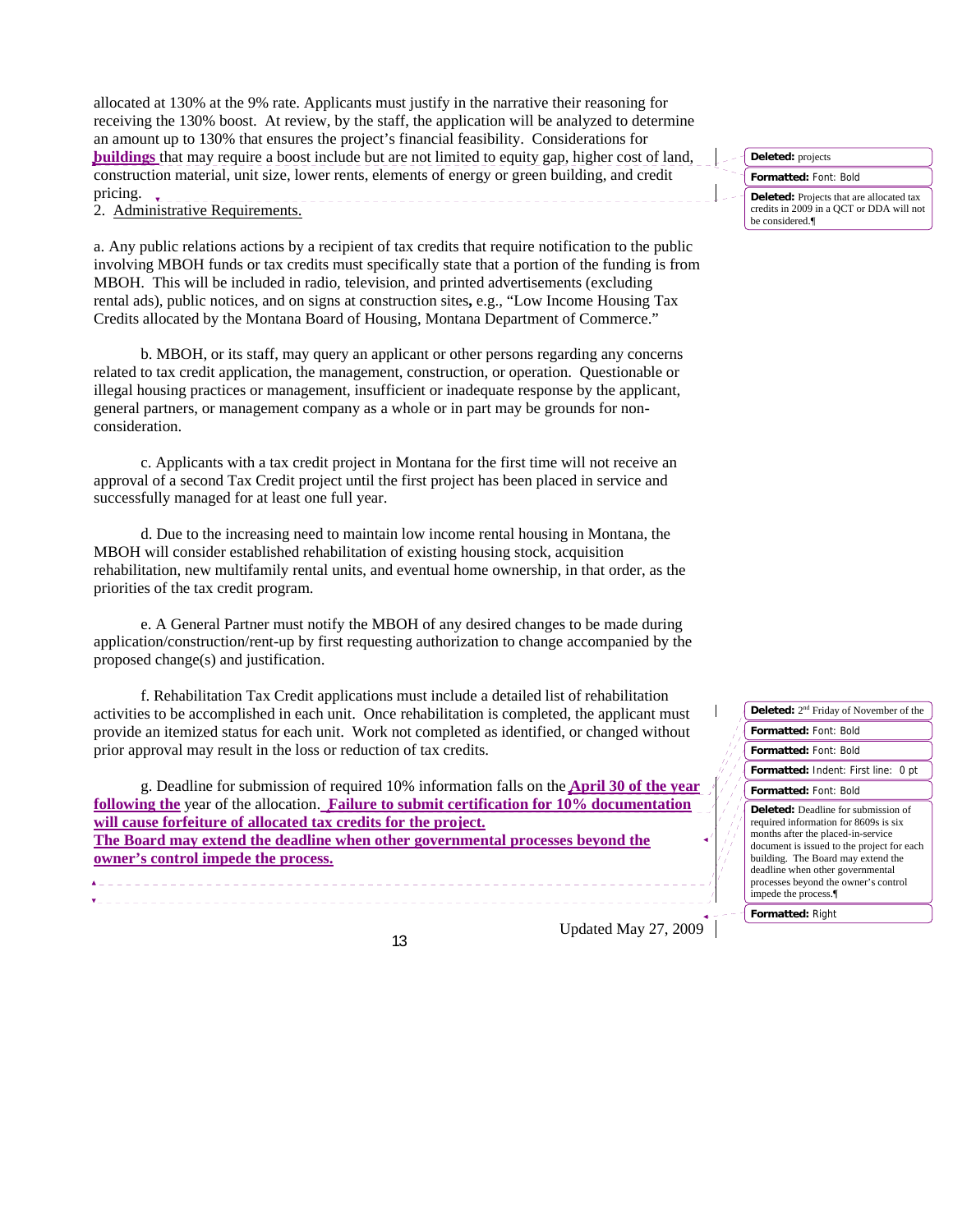**h.** Subsequent changes submitted to application criteria requiring MBOH action may incur additional fees. Changes to tax credit sites, construction of building(s), architectural, engineering, or any on-site review by staff or any member of the MBOH will incur additional charges in addition to the annual compliance fees. This action is not meant to discourage communication between the applicant and the MBOH, but rather to fund un-programmed travel and expenses for review of changes. Fees will be determined based upon the cost of travel for that purpose.

**i**. Eventual Home Ownership. The opportunity for Eventual Home Ownership allows for projects to, with sufficient justification, make units available after 15 years of successful performance as an affordable rental property to be purchased by the current tenants. In the application, the consultant, in conjunction with the developer/owner, must provide several supplemental requirements to make this portion of LIHTC viable. The application must address how the owner actuates the transfer ownership to a qualified homebuyer at the end of the 15-year compliance period. Secondly, the application must identify the price at the time of the title transfer or a reasonable process to determine the price. The third element for obtaining points for this area includes documentation in the plan for the potential owner to complete a homebuyers counseling program. The applicant must identify how Reserve for Replacement funds will be used at the time of sale of the properties. At the time of sale, the LIHTC owner must provide a copy of the title transfer together with a certificate verifying that the new homeowner completed a homebuyers program within five years prior to the transfer of title. Enforceable covenants must maintain the home as affordable and prevent sale or re-sale to a realtor, financial institution, or a family with an income over 80% AMI, or more than 80% of FHA appraised value. Families who exceed income levels of 80% of AMI at the time of the sale must have qualified at the appropriate AMI contained in the recorded restrictive covenants for the project evidenced by the Tenant Income Certification at the initial rent-up for the family. Units not sold under the Eventual Home Ownership Program must remain in compliance with Section 42 until such time as it is sold to a qualified buyer.

#### 3. Application Process.

a. The MBOH will allocate tax credits on IRS Form 8609 when a qualified building is placed in service (available for occupancy). In order to facilitate planning by owners and developers of potential tax credit developments, MBOH will provide credits through a two-step process (reservation and allocation).

b. Applicants may apply for reservation of tax credits for a particular development during the following Eligible Competition periods.

#### 4. Eligible Competitions.

a. Applications must be to the MBOH's office by 5:00 pm Mountain Time on the application submission date.

Updated May 27, 2009 <sup>14</sup>

**Deleted:** h. Approved developments that miss deadlines for issuance of 10% letters or for issuance of Low-Income Housing Credit Allocation Certificates, Form 8609, must pay a \$1,000 penalty. The Board may waive this penalty when other governmental processes beyond the owner's control impede the process.¶

**Deleted:** i.

**Formatted:** Font: Bold

**Deleted:** j

**Formatted:** Font: Bold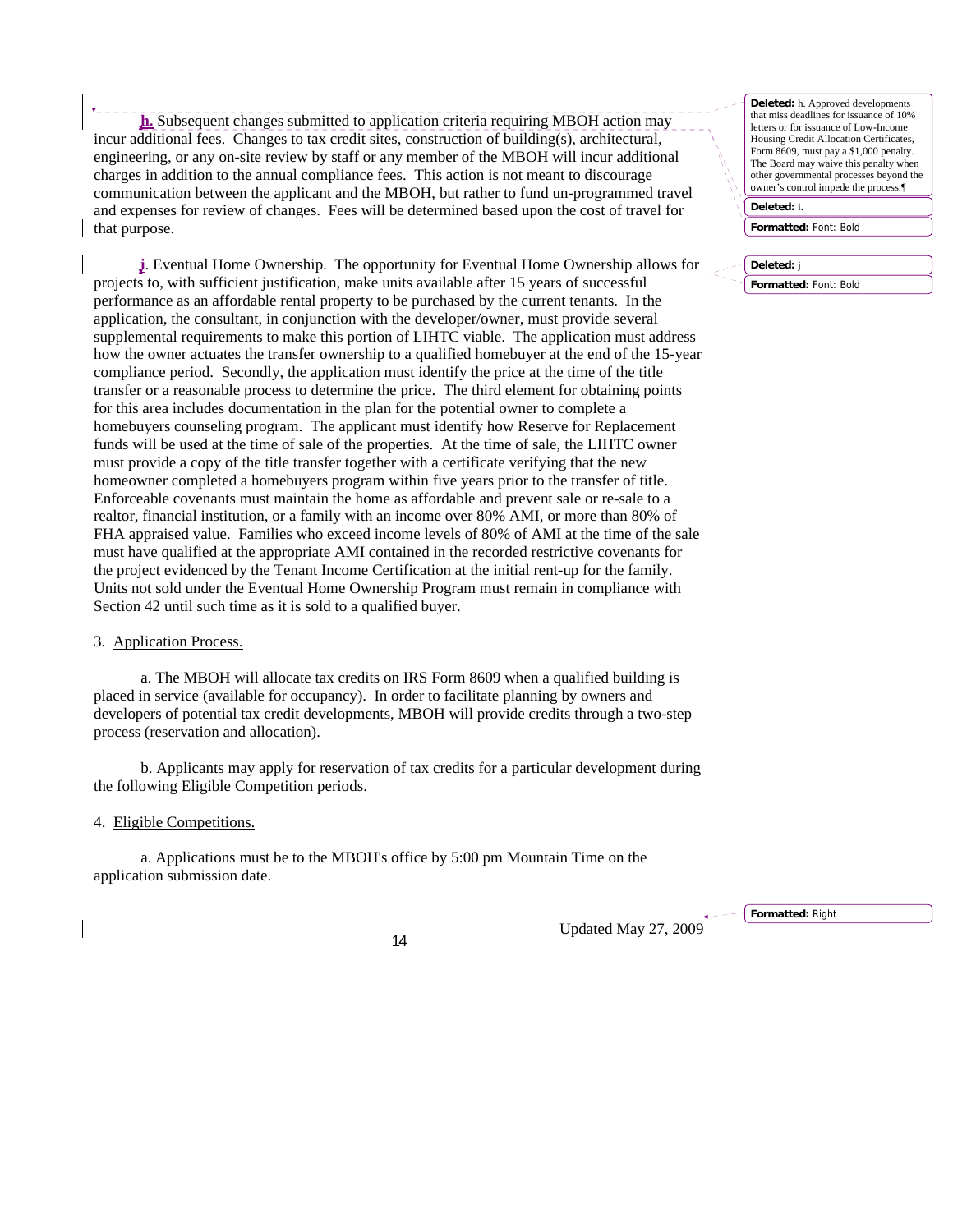Submission **Application Presented to Board**  Third Friday in January April or May Board Meeting First Friday in May **July or August Board Meeting** 

b. Submit complete applications to the MBOH. MBOH may allow minor corrections to applications, but will return applications requiring substantial revision or those that are substantially incomplete.

c. Between the submission deadline and the Board meeting, as required by federal law, MBOH notifies the chief executive officer of the local jurisdiction of each proposed development to solicit comments on the development. The MBOH notifies community housing providers, low income housing advocates, and local community legislatures, to solicit comments on the proposed development.

d. If all of the authorized credits are reserved after a particular cycle, MBOH may place qualifying applications which did not receive an allocation of tax credits on a waiting list for potential allocation of tax credits in the event credits become available at a later date.

e. MBOH will review applications received by the submission date for completeness and soundness of the development. Tax credit recipients must demonstrate effective compliance as prescribed by the projects restrictive covenants during the initial rent-up. This must be considered prior to consideration for subsequent tax credit projects. MBOH staff will review applications that have another tax credit project currently being completed to determine if the applicant has sufficient resources to complete two or more projects at one time. In this review, criteria that may be used includes, but is not limited to, the percentage of completeness of current project(s) and/or past project work performance. If staff or the Board determines that **an application for** a new project does not **demonstrate viability to cash-flow or need within the community,** the new application may be turned down without scoring.

f. Applicants with current project(s) that have outstanding substantial IRS Form 8823's may be turned down without the application being scored.

g. Applicants must provide evidence of site ownership (or a valid option on the property), documentation of proper zoning, a site plan, and architects preliminary floor plan and elevations for the project.

h. A preliminary financing letter from a lender indicating the proposed terms and conditions of the loan must be included. The financing letter must formally express interest in financing the project in sufficiency to support the terms and conditions represented in the project financing section of the application.

i. Applications must demonstrate financial soundness, including reasonable financing terms, costs, expenses, and sufficient cash flow to support the operations of the project. The application must include:

Updated May 27, 2009<sup>+</sup>

**Formatted:** Font: Bold **Formatted:** Font: Bold **Formatted:** Font: Bold **Deleted:** seem to be **Deleted:** viable or reasonable, together with an existing project,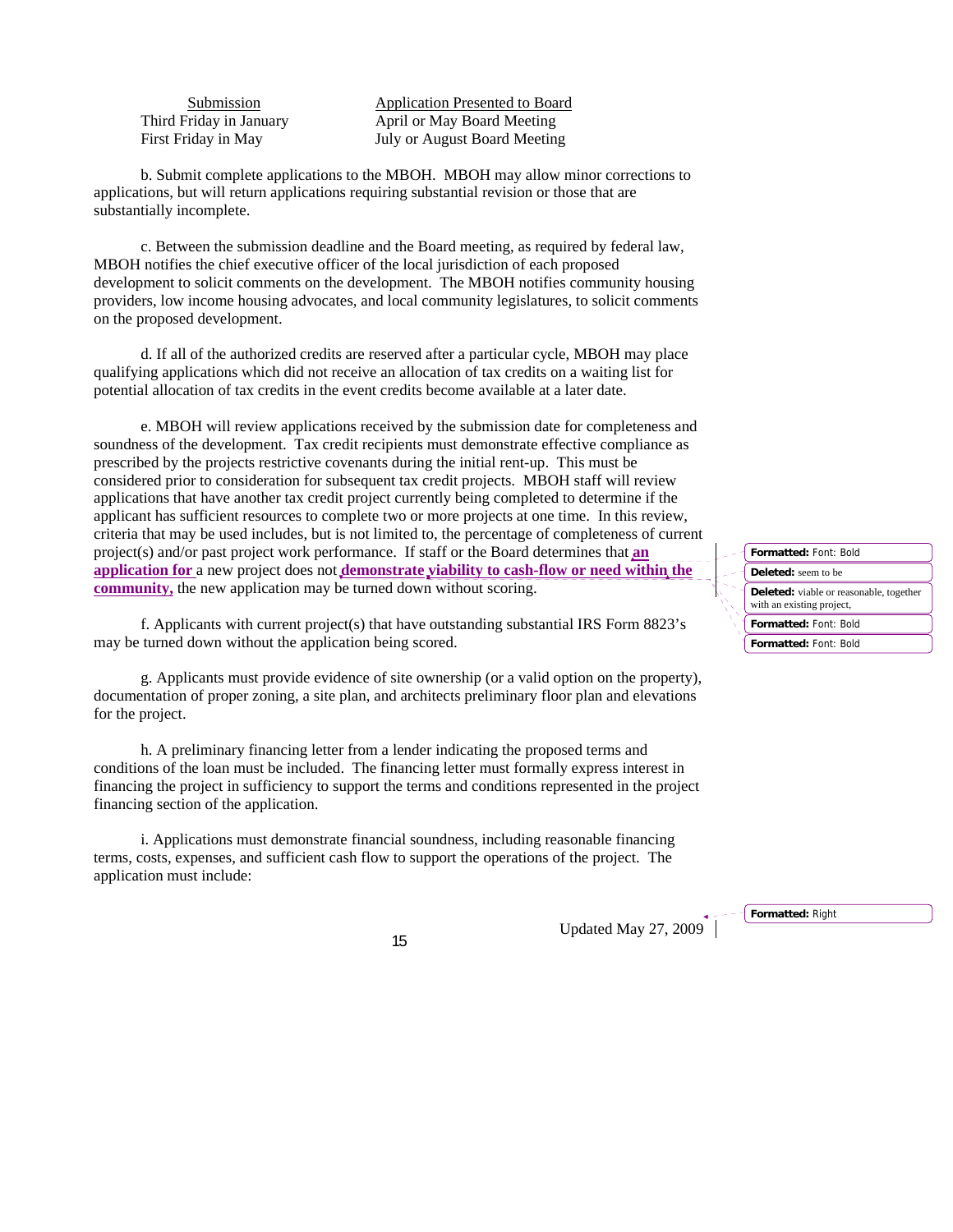- Project/unit amenities
- Profit or non-profit status
- Total years of commitment to project
- Selection of target audience  $(20-50)(40-60)$
- If targeted for ownership, number of years
- Letters of community support
- Proof of ownership or a signed commitment to purchase
- Elderly stipulation of 55 or 62 and over if the project is for elderly.
- The application must include a market study documenting that a market exists to support the project and that the project meets the needs of the community, be verified that analysis was conducted at "arms length", and be signed and notarized with date.

j. The market study must clearly identify the following on a summary sheet:

• Average (comparable) market unit rents in immediate area

0 Bedroom \$

- 1 Bedroom \$
- 2 Bedroom \$
- 3 Bedroom \$\_\_\_\_\_\_\_
- 4 Bedroom \$ \_\_\_\_\_\_\_ Reference page \_\_\_\_\_\_
- Vacancy Rate **\_\_\_\_\_\_**% Reference page \_\_\_\_\_\_
- Capture Rate **\_\_\_\_\_\_**% Reference page \_\_\_\_\_\_ (projected income eligible tenants who will move in next year / proposed units)
- Units needed in market area **Reference** page
- Absorption Rate **\_\_\_\_\_\_**% Reference page \_\_\_\_\_\_

(proposed units / existing LIH, market area units required)

- Penetration Rate  $\%$  Reference page
- (existing LIH units/total eligible households)
- Number of LI households that can afford rent of proposed project

Reference page

k. If a not-for-profit owner proposes a property tax exemption, documentation of intent to conduct a public hearing must be submitted with the application and conducted by the owner. Without documentation of intent, the project will be underwritten as if no exemption was received. Documentation of public hearing(s) must be submitted prior to the time the 10% documents are issued.

l. A Tax Credit Applicant must place an advertisement in the local newspaper of the intent to apply, and by doing so, encourage public comment to be submitted to the MBOH. Such notice must include Name of Project, Number of Units, Location of Project, For-profit or Nonprofit status, and, if applicable, Intent to Request Tax-exempt Status for the project. The notice will be placed as a box advertisement in the newspaper within 30 days prior to or not more than 5 working days after the due-date of the application and will allow for not less than 30 days for

Updated May 27, 2009 <sup>16</sup>

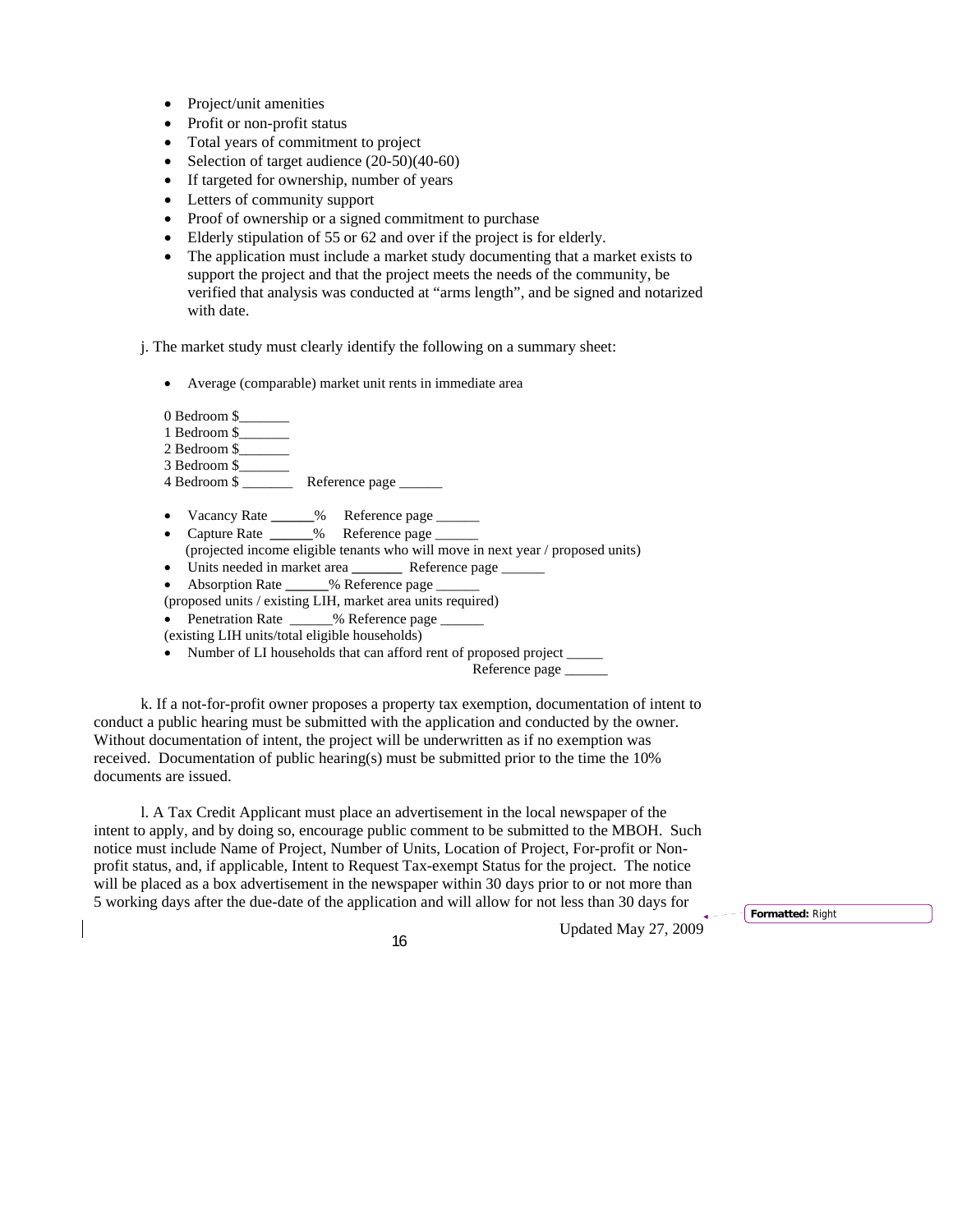response. The advertisement must be published twice within a seven-day period. A copy of the notice, annotated with dates published, must be included in the application. Example of Public Notice

(Name of Developer, address, telephone number), a (for-profit/non-profit) organization, hereby notifies all interested persons of (city, town, community name) that we are planning to develop, (Name of project) an affordable multi-family rental housing complex on the site at (street location). This complex will consist of (number) (one bedroom, two bedroom, three bedroom) units for (elderly persons/families). This project (will/will not) be exempt from property taxes.

An application (will be/has been) submitted to the Montana Board of Housing for federal tax credits financing.

You are encouraged to submit comments regarding the need for affordable multi-family rental housing in your area to the Montana Board of Housing, PO Box 200528, Helena, MT 59620-0528 or FAX (406) 841-2841. Comments will be accepted through February 28 (for the first round), and May 30 (for the second round).

m. MBOH will return incomplete or unsound applications. These applications may be resubmitted for consideration during the next round once completed or fully justified. An application submitted by an entity with a demonstrated poor track record in completed development or management of low income housing, whether located in Montana or another state, will also be returned. The remaining applications will be reviewed according to the criteria in the QAP. Applications not meeting the minimum criteria will be denied.

n. Application Threshold Criteria – To meet the threshold for scoring an application packet must:

- 1. Be complete;
- 2. Include the application fee;
- 3. Be received by the deadline date;
- 4. Contain proof of **compliance training** to successfully conduct compliance;
- 5. Contain proof of ability or capacity to construct two or more LIHTC projects simultaneously; and
- 6. Include a cash flow analysis.
- 7. Market Study
- 8. Site control through ownership or a legal form of option to purchase.

n. As part of its review of applications, the MBOH will contact community officials of the project location to discuss relevant selection criteria information pertaining to the application and the proposed project. The MBOH may also confirm specific information in the application or seek clarification regarding information represented in the application. This will include checking developer team references and all other sources as appropriate (i.e. credit reports and direct contact with the project developer). Failure to respond to written MBOH request by the application within 10 working days may result in reductions in application scoring results.

o. Eligible developments meeting QAP criteria in the application cycle will be evaluated for the amount of allocation needed for feasibility and long term viability. Three underwriting evaluations will be conducted prior to awarding credit (a.) at application, b.) when a reservation or binding commitment is made, and c.) prior to issuance of Form 8609). Tax credits will be limited to the amount that the MBOH, in its sole discretion, deems necessary to make the

Updated May 27, 2009 <sup>17</sup>

**Formatted:** Right

**Formatted:** Font: Bold **Deleted:** ability

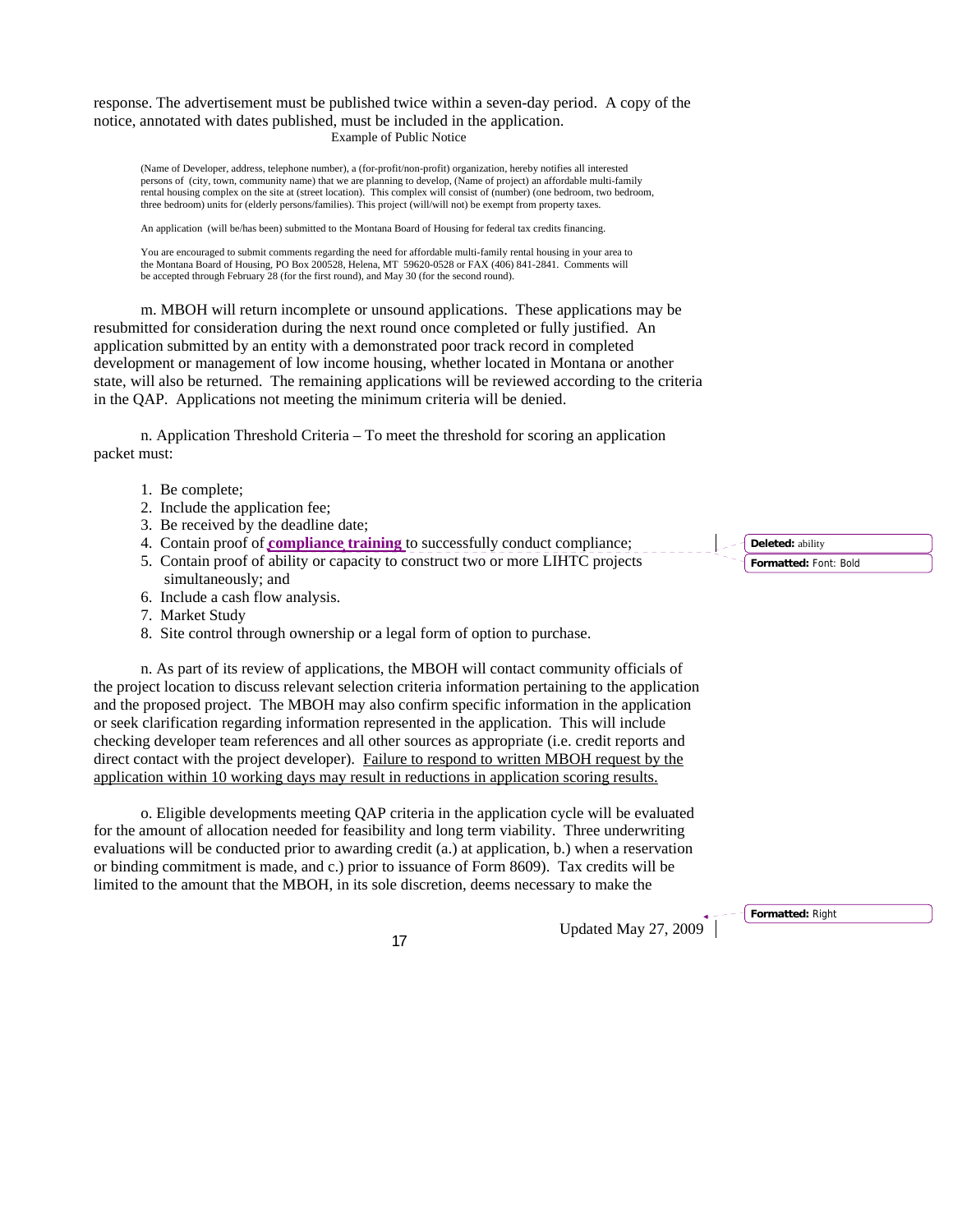development feasible. However, the evaluation is not a warranty that the owner or developer should undertake the development, or that no risk is involved for the investor.

p. Projects intending to use Project Based Section 8 vouchers targeting rents less than 40% AMI must provide a written guarantee from the local housing authority issuing vouchers (subject to congressional appropriation and HUD income layering approval). Without a written guarantee, the Board will underwrite the project at the application rent rate.

q. Accessibility. All new construction and major rehabilitation that replaces interior walls and doors will incorporate the following:

- 36 inch doors for all living areas (except pantry, storage, and closets).
- Levered handles for exterior and interior doors (except exterior swing doors)
- Outlets mounted not less than 15 inches above floor covering.
- Light switches, control boxes and/or thermostats mounted no more than 48 inches above floor covering.
- Walls adjacent to toilets, bath tubs and shower stalls require reinforcement for later installation of grab bars.
- Lever style faucets for laundry hook-up, lavatory and kitchen sink.

r. Energy and Green Building initiatives and goals for Montana.

1. Integrated Design Process and Community Connectivity. Project development and design includes a holistic approach. Processes include neighborhood and community involvement to ensure project acceptance and enhancement. Integrated design processes ensure higher quality finish project. Existing neighborhood edges, characteristics, fabric are considered in the project design. Some consideration may include but are not limited to a community design charrette, incorporating project into neighborhood fabric, energy modeling, commissioning, blower door testing, etc.

2. Sustainable Site, Location and Design. The building(s) and project site, including the surrounding area, provide opportunities for education, alternative transportation, services and community facilities. This is evidenced by projects using existing infrastructure, reusing a building or existing housing, redeveloping a greyfield/brownfield, and developing in an existing neighborhood. Design elements use the site's characteristics and reduce impact on the site allowing for open space and other amenities including infill project, rehabilitating existing building, rehabilitating existing housing, carpooling opportunities, using well water for landscaping, parking reductions, etc.

3. Energy and Water Conservation. Design features, product selection and renewable energy options directly reduce use of resources and result in cost savings. Design and product selection exceeds applicable energy codes in performance. Examples include but are not limited to Energy Star appliances, drip irrigation, low flow fixtures, dual flush or composting toilets, ground source heat, duct sealing, rain water collection, and low water consumption plants.

Updated May 27, 2009 <sup>18</sup>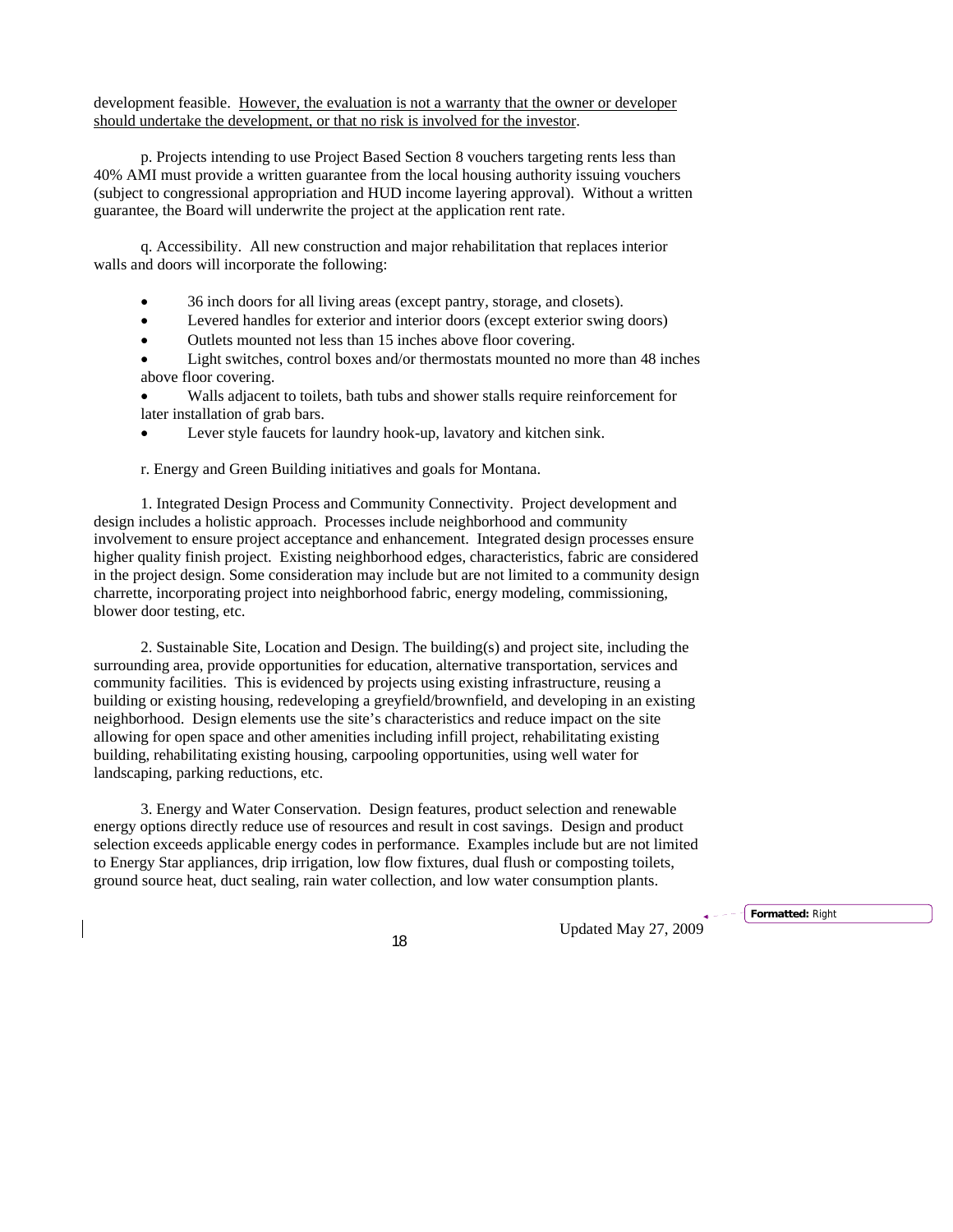4. Material and Resource Efficiency. Material selections are better quality, designed for durability and long term performance with reduced maintenance. Products used are available locally and/or contain recycled content. Construction waste is reduced in the project through efficient installation or recycling waste during construction. Considerations include but are not limited to construction waste management specification, recycled content products, local materials, reuse existing building materials, certified lumber, and sustainable harvest lumber.

5. Healthy Living Environments (Indoor Environmental Quality). Materials and design contribute to a healthy and comfortable living environment. Mechanical system design, construction methods and materials preserve indoor air quality during construction as well as the long term performance such as fresh air circulation and exhaust fans, bathroom and kitchen fans exhausting air and moisture, material selection with low toxicity and low VOC (volatile organic compounds) paints, sealants and adhesives.

#### 5. Set-Asides.

a. Ten percent [10%] of the available credit available is required to be set-aside for the entire year for projects involving qualified non-profit organizations. A qualified non-profit must: a) be a 501 (c)(3) or 501 (c)(4) organization which has as an exempt purpose of fostering low income housing; b) own an interest in the project; and c) materially participate in the development and operation of the project throughout the compliance period. Such non-profit organizations may not be affiliated with or controlled by a for-profit organization. This is a requirement of federal law.

b. Twenty percent [20%] of the available credit amount is set-aside for small developments of \$200,000 or less in credits. If there are insufficient small developments meeting the criteria within the first round of the application year to exhaust the small development set-aside, the credits will be available for general allocation. If, within the first round, there is a large project application that was not fully funded with tax credits, but scored well enough to be considered, it may be funded by the board during the first round when applications for small projects have been fully funded and the board deems that remaining funds should be applied toward the partially funded large project.

c. Twenty percent [20%] of the available credit is set-aside for developments for the preservation of existing low income housing, acquisition and/or rehabilitation of housing stock to be converted into LIHTC projects, or vacant buildings to be configured into LIHTC units. If, within the first round there are no requests, or this set-aside is not fully utilized, the amount remaining will be applied toward unfunded large projects.

## 6. Development Selection Criteria.

a. The MBOH staff will review all applications received in the application cycle for completeness, soundness, and eligibility based on federal requirements. The MBOH staff will provide to the MBOH only those applications meeting the minimum threshold (as established below).

Updated May 27, 2009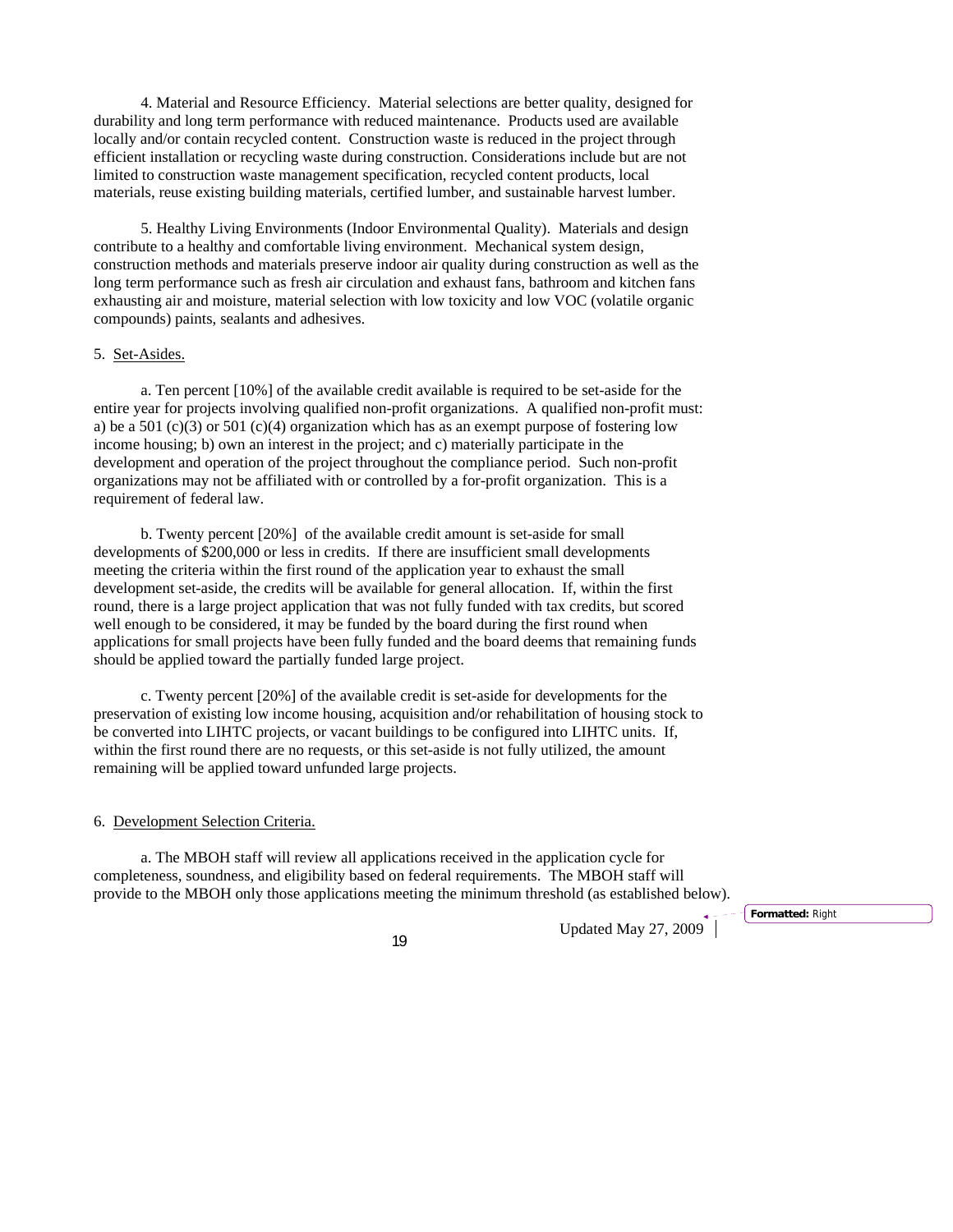Analysis of applications and points awarded to these applications are both subjective and objective. Subjective scoring will be the result of the feasibility of each project and its justification in sufficient detail to establish conformance with the QAP criteria. Applications are scored against other applications in the same round. Criteria listed below are the minimal required but subject to change should an applicant provide better or more pertinent information. The MBOH considers the applications that meet the minimum threshold according to the Development Selection Criteria and subsequently allocates tax credits to those projects that it determines best meet the needs of low income people in the state of Montana.

b. Twenty-five percent [25%] of the total annual credit allowance adjusted upward to reflect **current available total** will be the maximum credit allocated to any one development or developer.

c. MBOH reserves the right to determine in which set aside a project will be reviewed (subject to eligibility thereof), regardless of eligibility for any other set-aside outlined above. If a project is submitted as a small project in order to utilize the small project set-aside when it is clearly part of a larger project, the project will be placed in the proper category as determined by MBOH staff.

d. Provisions included in the Restrictive Covenants will include Exhibit A-1 (Legal Description of Project Land); Exhibit A-2 (Conditions of Tax Credit Allocation) indicating the number of units at the appropriate elected rent levels, e.g., 30%, 40%, 50%, 60% AMI as determined by the application. Owners will be required to maintain those rent levels through the extended use period of the project; Exhibit A-3 (Energy and Green Building) indicating the architect's letter provided in the application outlining those energy and green building initiatives. The Board has the authority to allow for changes at a later date.

e. The ranking provides guidance to MBOH in its approval of tax credit applications but does not control. MBOH retains the discretion to approve the applications that it believes best meets the needs of low income people within the State of Montana regardless of the ranking of the applications.

f. Each application must include a narrative addressing the thirteen development criteria and how the application meets each criterion, the market study as well as all other documentation requested in the application.

**1. Extended Low Income Use\* (0-10 points):** Federal law requires a 30-year extended use agreement with an option to sell the project at year 15. A development which maintains units for low income occupancy beyond the fifteen year minimum compliance period will receive special preference. Developments bound by the terms committed to in the application process through the use of a Land Use Restriction Agreement will receive points listed herein for extended beyond the initial compliance period.

| 15 years        |  |
|-----------------|--|
| 16 – 20 years   |  |
| $21 - 25$ years |  |

 $0$  points (30 total years) 4 points  $(31 – 35 \text{ years})$  $6$  points  $(36 – 40$  years)

Updated May 27, 2009 <sup>20</sup>

**Formatted:** Font: Bold **Deleted:** current **Deleted:** allocation

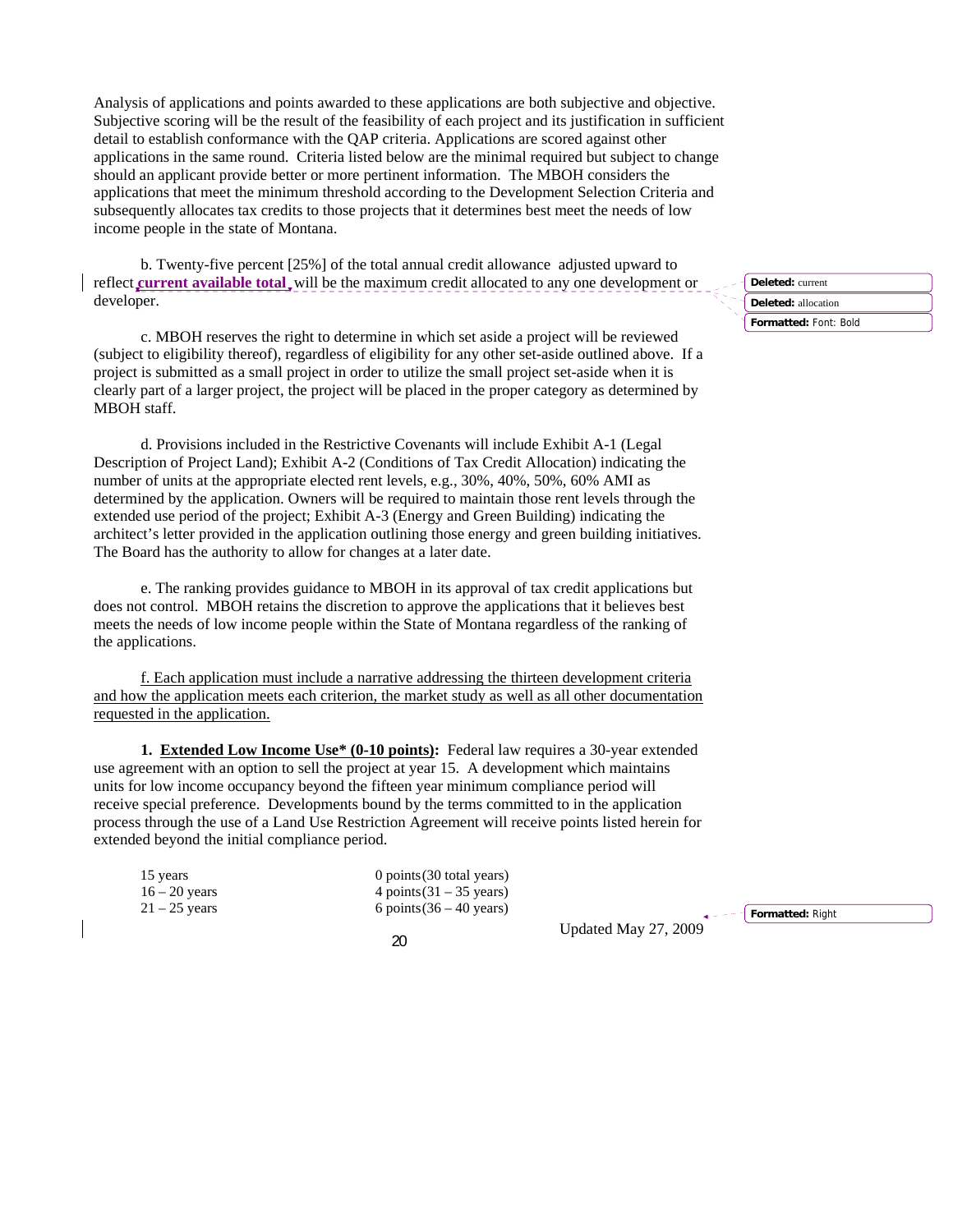$26 - 30$  years 8 points  $(41 - 45$  years) Over 30 years 10 points(46 years +) Eventual Home Ownership 10 points\*

\*Development targets projects intended for eventual low-income tenant ownership. Applicant must provide at time of application, a) a feasible plan that transfers property in whole at the end of year 15, b) the future selling price at the end of year 15, c) a method for the completion of homebuyers counseling by the tenant, and d) any other information requested by the MBOH. Information will be reviewed for conformance with Section 429H)(6) and IRS Ruling 95.49.

**2. Lower Income Tenants\* (0-22 points):** Federal law requires that to be eligible for tax credits, developments must choose as a threshold, either a minimum occupancy of 20% of total units by tenants at 50% of area median income, or a minimum of 40% of total units affordable at 60% of area median income. A proposal will receive special preference, and points indicated below, for the percentage of eligible units at the following area median income levels. A development will receive points in both the 50% category and the 60% category, if the development targets both income levels. Developments will be bound by the terms committed to in the application process through the use of a Land Use Restriction Agreement.

| Area Median     | Percentage of    |          |
|-----------------|------------------|----------|
| Income Level    | Eligible Units   | Points   |
| 40% or below    | 10% (or greater) | $7**$    |
| 50% or below    | 15-20%           | 6        |
| 50% or below    | 21-40%           | 8        |
| 50% or below    | 41-60%           | 15       |
| 50% or below    | 61-100%          | 20       |
| $60\%$ or below | 40%              | $\theta$ |
| $60\%$ or below | 41-60%           | 2        |
| $60\%$ or below | 61-100%          | 4        |
|                 |                  |          |

\*\* Rents @ 40% allowed to income qualify to 49% AMI

#### **3. Project Location (0-7 points):**

a. Developments located in a community identified as distressed or hard-to-develop areas. Please note this is not the same as IRS or HUD identified areas. To receive credit for this, the city, county, or local PHA must have identified within its "housing plan" that a specific area has been deemed a "distressed" or "hard-to-develop" area (0**-**2 points).

b. Developments located in an area with a high concentration of substandard units as identified by local organized housing entities (0**-**2 points).

c. Developments located in a given area in regard to services to tenant. (schools, medical services, shopping, transportation) (0**-**3 points).

Updated May 27, 2009 <sup>21</sup>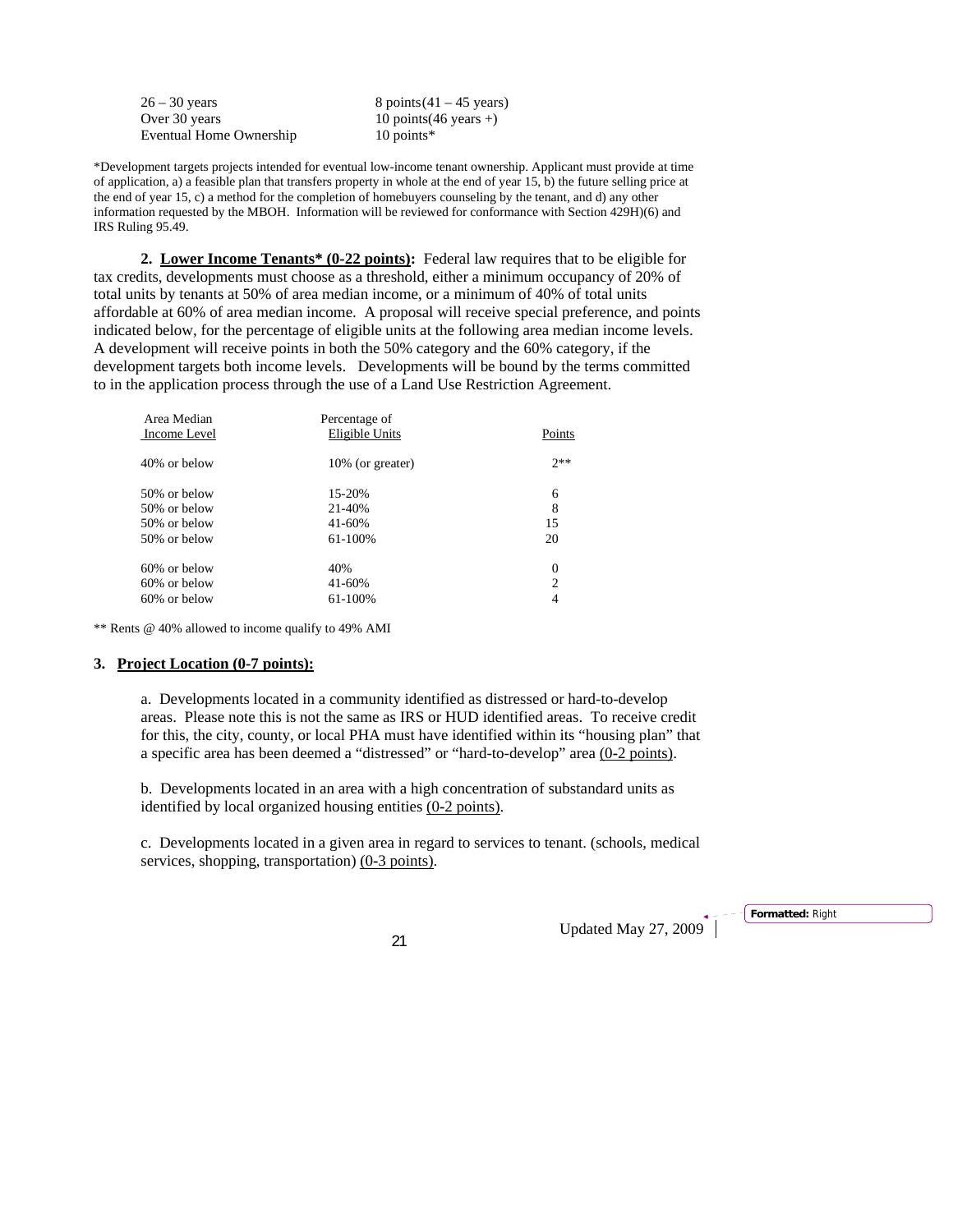**4. Housing Needs Considerations (0-10 points):** Meets area housing needs and priorities as evidenced by area housing providers. Addresses area market concerns, such as vacancy rate and type of housing required. Evidence provided in the application indicates that the community supports the project through neighborhood meetings with attendance rosters, minutes, and/or local charrettes with supporting documents, concept drawings, and input from community, etc. (0-10 points).

# **5. Project Characteristics (0-23 points):**

a. Proposes the preservation of existing federally assisted housing stock or increases the affordable housing stock through the use of either the Rural Development 515 program, HOME program, the Community Development Block Grant program or the FHLB Affordable Housing Program (AHP**)** (0**-**2 points).

b. Appropriateness for area housing market. (rehab. versus new construction, or addressing vacant buildings). Comparisons will be made with the Market Study to determine how it addresses the considerations for rehabilitation or preservation of existing housing versus need for new construction (0**-**4 points).

c. Appropriateness of size of development for community (0**-**3 points).

d. Developments that include higher quality and amenities provided by the facility in comparison with other applications in the same round of competition. Items which may be considered would be higher quality cabinets, floor and wall finishes, dishwashers, carports, central computer or recreation rooms, emergency buttons in each unit, on site managers, air conditioning (especially if medically warranted) and playgrounds. Items deemed luxury would be similar to swimming pools or tennis courts. These items are meant only to be examples and are not to be considered complete lists. In each round all projects will be compared with the other applications. The amenities and qualities itemized will be analyzed and awarded points accordingly. Projects submitted having the same blueprint appearance as other projects completed in, or out of state, may not receive as great a consideration as those, for example, that use cutting-edge design; maximize energy efficiency; use existing terrain and landscaping that matches the surrounding area to enhance the grounds; use of innovative accessibility. The added costs attributed to the project because of efficiency, higher quality and amenities will be considered on a project by project basis for a cost to benefit assessment.

 $(0-4$  points).

**e.** Applicant's justification for green building and energy conservation includes but not limited to Energy Star building and appliance initiatives, water saving devises, green construction and materials, heating and insulation applications. Criteria for each application will be compared to other applications. The applicant's architect must provide a letter confirming the initiatives incorporated into the project.*The architect will explain how, and by what amount, threshold items will exceed the IECC 2006 standards.*

Updated May 27, 2009 <sup>22</sup>

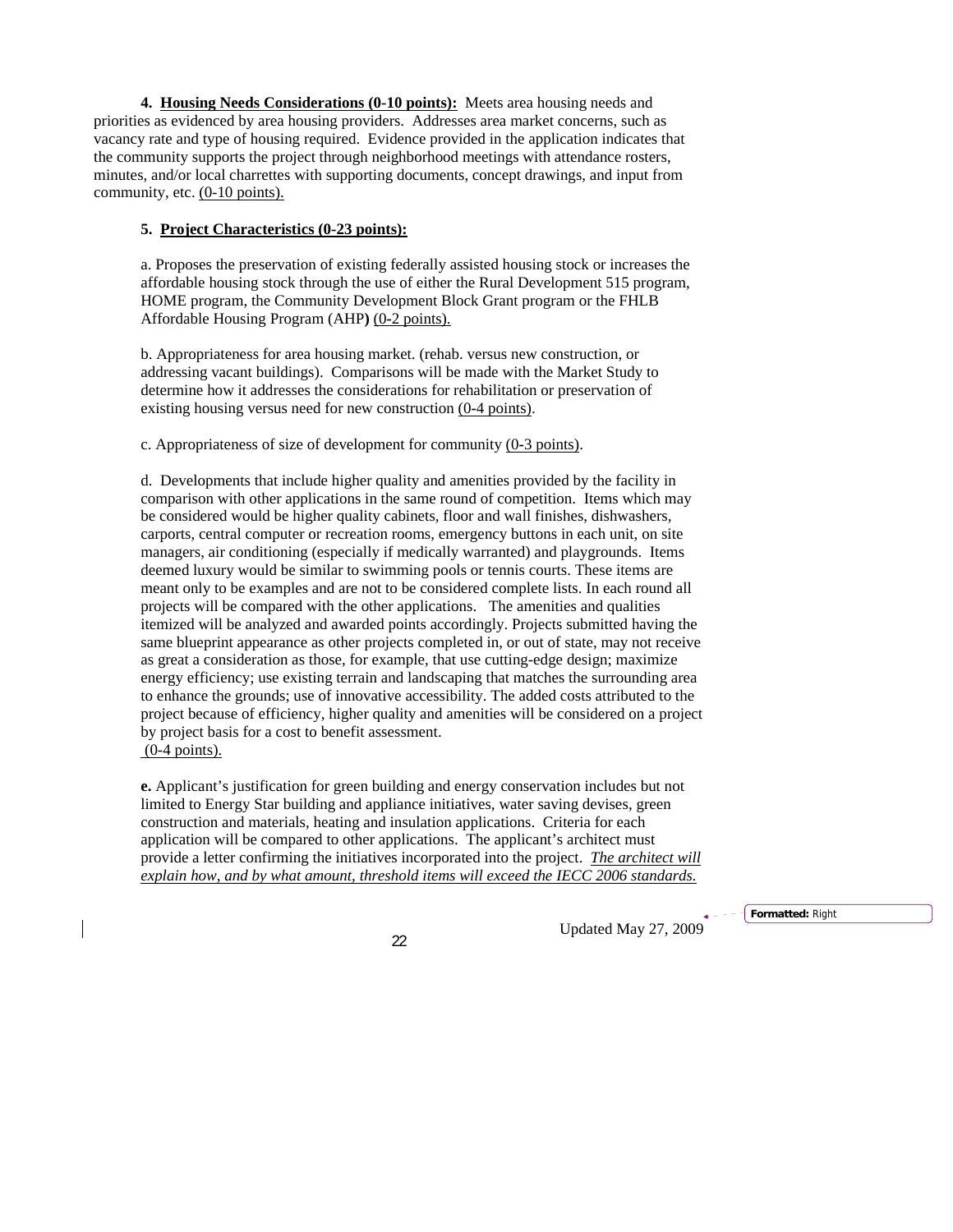NOTE: The applicant's architect must provide certification upon completion of the project confirming that the initiatives were incorporated (0-10 points).

|--|

| Energy          | Scoring Items                                             | <b>New</b> | Rehab |
|-----------------|-----------------------------------------------------------|------------|-------|
| *Threshold      | Insulation, Windows – Exceeds IECC 2006 standards,        |            |       |
|                 | Add Air Lock Doors (Single Bldg hi-rise Rehab) (2 points) |            |       |
| *Threshold      | Furnace/Boiler – Exceeds IECC 2006 standards,             |            |       |
|                 | Electric heating – Energy Star (1 point)                  |            |       |
| *Threshold      | Energy Star Appliances (1 point)                          |            |       |
| **Discretionary | <b>Water Flow Saving Devises</b>                          |            |       |
| **Discretionary | <b>Florescent Lights</b>                                  |            |       |
| **Discretionary | Photovoltaic Panels                                       |            |       |
| **Discretionary | Ceiling Fans $-LR & Bdrm$                                 |            |       |
| **Discretionary | Hydromatic heating/Ground Source                          |            |       |
| **Discretionary | Light Colored Roofing/Metal Roofing                       |            |       |
| **Discretionary | Whole Unit Circulating Fan                                |            |       |
| **Discretionary | Permeable Paving                                          |            |       |
| **Discretionary | Programmable Thermostats                                  |            |       |
| **Discretionary | Hot Water Pipe Insulation                                 |            |       |
| **Discretionary | Minimize Glass on East/West Exposure                      |            |       |
| **Discretionary | <b>Building Orientation</b>                               |            |       |
| **Discretionary | Commissioning Conducted                                   |            |       |
| **Discretionary | <b>Window Overhang</b>                                    |            |       |
| **Discretionary | Other (List)                                              |            |       |
|                 |                                                           |            |       |

Threshold items – 2 points for insulation/windows, 1 point each for remaining scoring item<br>\*\*Discretionary items for new construction– 1 point for 4 to 7 of 15 items, 2 points for 8 to 15 of 15 items<br>\*\*Discretionary items

| Green Building  | Scoring Items                            | <b>New</b> | Rehab |
|-----------------|------------------------------------------|------------|-------|
| *Threshold      | Low/No VOC paint/adhesive (1 point)      |            |       |
| *Threshold      | Use of Montana products (1 point)        |            |       |
| **Discretionary | Engineered Lumber (GluLam, etc.)         |            |       |
| **Discretionary | Flyash Concrete Greater than 30%         |            |       |
| **Discretionary | Recycled Insulation                      |            |       |
| **Discretionary | <b>Recycled Sheetrock</b>                |            |       |
| **Discretionary | Water Efficient Landscaping              |            |       |
| **Discretionary | Formaldehyde Free/Full Sealed Counter-   |            |       |
|                 | Top and Cabinets                         |            |       |
| **Discretionary | Dimmable Lights (Common Areas)           |            |       |
| **Discretionary | Task Lighting (Shine Down)               |            |       |
| **Discretionary | <b>Motion Sensor Light Switches</b>      |            |       |
| **Discretionary | On-site Recycle of Construction Material |            |       |
| **Discretionary | Vented Range/Bathroom Fans               |            |       |
| **Discretionary | Recycled material Carpet/Flooring        |            |       |
| **Discretionary | Other (List)                             |            |       |
| **Discretionary | Other (List)                             |            |       |
| **Discretionary | Other (List)                             |            |       |

 $*$ Threshold items – 1 point for each scoring item

Updated May 27, 2009 <sup>23</sup>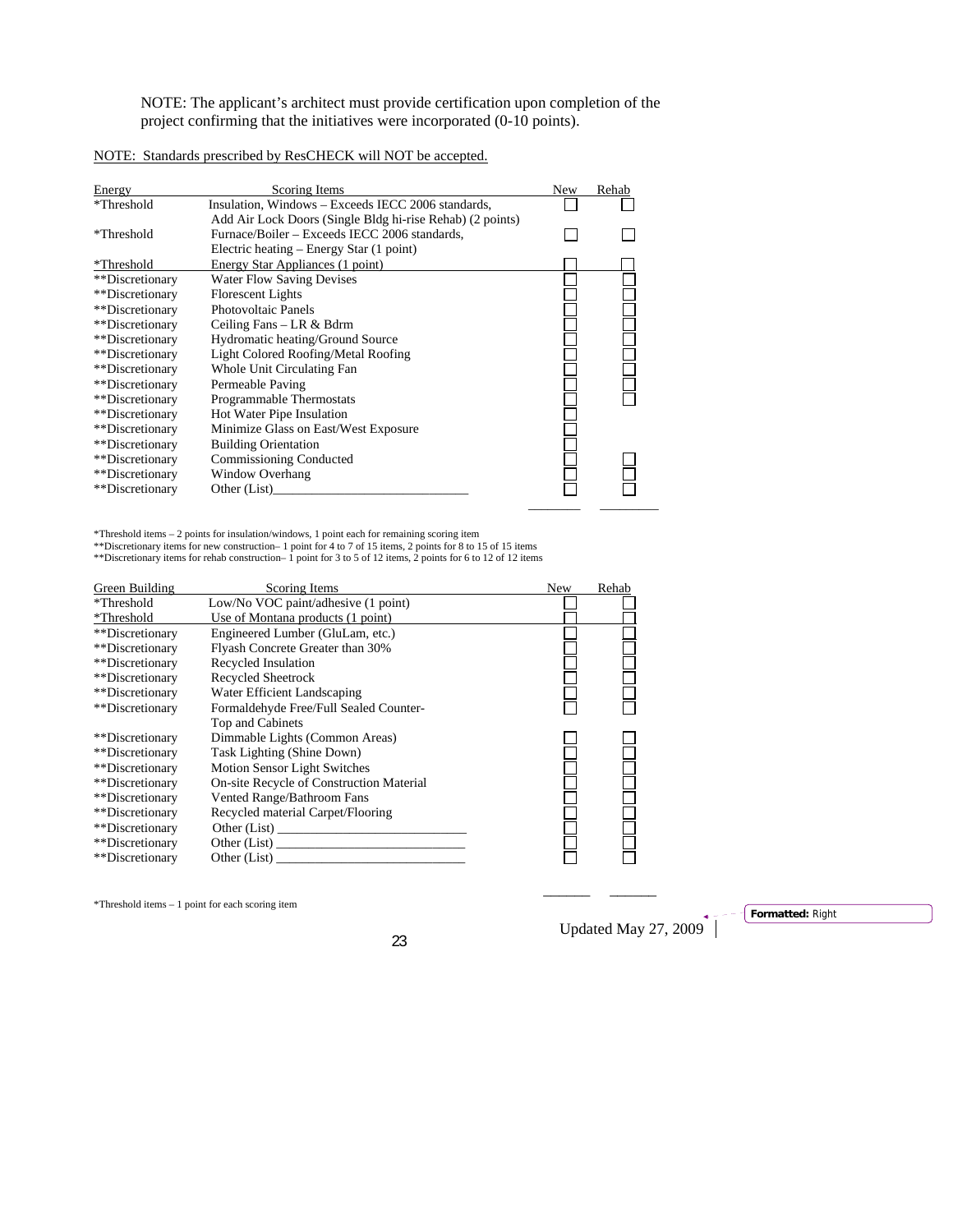#### TOTAL (up to 10 points)

#### **6. Sponsor Characteristics (0-10 points):**

a. Participation by an entity with a demonstrated track record of quality experience in completed development or management of low income housing tax credit projects. The Board will consider all members of the development team and whether housing projects have been developed and operated with the highest quality either in Montana or another state. Special attention will be paid to existing projects, amount of active local community participation used to develop projects and a management entity with a good compliance track record and specialized training. If an entity has a poor demonstrated track record with respect to developments in Montana or in another state, the Board reserves the right to allocate up to ten (10) negative points. The MBOH reserves the right to contact community officials, developer team references, credit bureaus, other state tax credit administering agencies and all other sources as appropriate (0**-**5 points or as much as minus (-) 10 points for failure to respond within 10 working days of MBOH letter of inquiry).

b. Demonstration of a Montana presence. In order to assist in providing a better quality product consistent with the purposes of the MBOH and federal law, a development will qualify for points if a member of its development team is Montana based. One (1) point will be awarded for each of the following  $(0-4 \text{ points maximum})$ :

- Developer or Project Manager
- Contractor or Construction Manager
- Either the Consultant, Syndicator, Attorney, Accountant, Architect or Engineers
- If a developer has existing project(s) in Montana with a demonstrated quality product. A developer must demonstrate an active local community participation used to develop projects.

 c. Project involves existing housing as part of a community revitalization plan. Written confirmation must be submitted from a qualified public official stating that the project involves the use of existing housing as part of a community revitalization plan (1 point).

**7. Readiness of the Development to Proceed (0-6 points):** A development may qualify for some or all of the points in this category.

a. Commitment for Financing. The financing letter must clearly state that there has been a complete underwriting of the project including cash flow and market considerations (0**-** 3 points).

Updated May 27, 2009 <sup>24</sup>

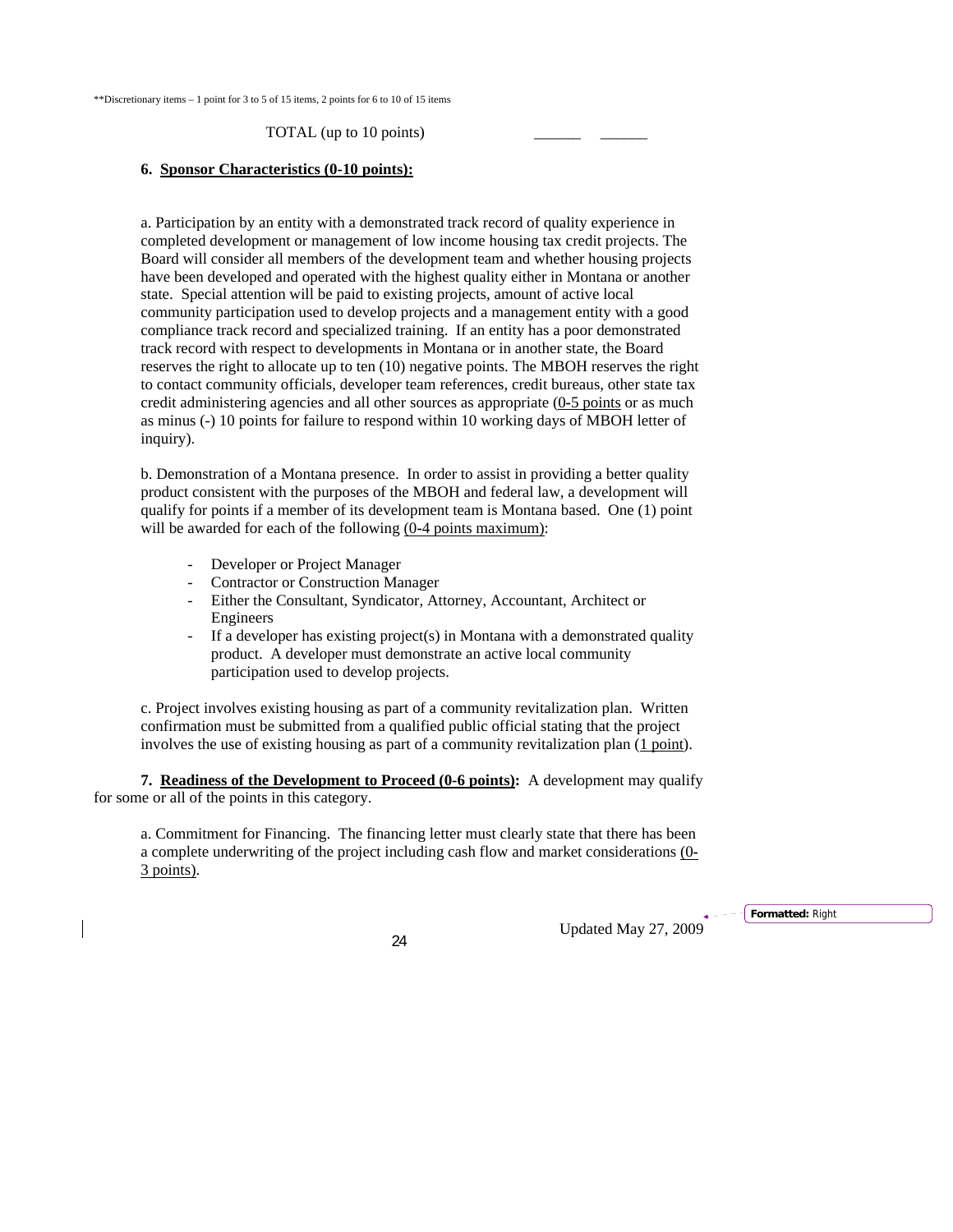b. Proper zoning in place including but not limited to intended use, Planned Unit Development (PUD) approval, conditional use approval, etc., (0**-**3 points).

**8. Participation of Local Tax-Exempt Organization (0-5 points).** A proposal involving significant participation by a local tax-exempt organization (local government, public housing authority, private non-profit housing providers), must be evidenced by a signed agreement to participate. Examples of significant participation would be non-profit organizations providing on-site services, screening and referring tenants through a formal agreement, donation of land or sale at a reduced price to enhance affordability, use of grant money to develop infrastructure, or significant fee waivers on city fees. Note: Information submitted during each round of applications will be compared to other applications within the same round. Only new agreements, land donations, and/or grants requested or negotiated for the current round will be considered for awarding points.

**9. Tenant Populations With Special Housing Needs\* (0-10 points).** The rating received for this category will be based on identified community and state housing needs, and whether the proposed project addresses those needs. A project will receive one (1) point for each 10% of the units targeting the following identified needs:

a. Units targeted specifically for individuals with children (Family units 2 bedrooms).

b. Large Family (3 and 4 bedroom).

c. Handicapped Units Exceeding Minimum Fair Housing Requirements.

d. Units Targeted specifically for elderly and/or persons of disability (must include written agreement with service provider or advocate for the target group).

**10. Preservation of Affordable Housing Projects (0-2 points).** For the acquisition and rehabilitation of buildings with local, state, and federal historic preservation designations, existing housing stock, and projects applying for rehabilitation tax credits that have completed their initial 15-year compliance period (0-2 points).

**11. Community Support (0-10 points).** Developments with demonstrated community support will receive preference under the plan. This support must be project specific and address how the project meets the needs of the community. New letters of support (as well as new letters of non-support) must be submitted for each application for each round of competition. Generic support for affordable housing will receive no preference. The development must also document (market statistics or market study) that a market exists to support the project and that the project meets the needs of the community. Developments with the highest priority concerning market need in comparison with other applications in the same round of competition as well as overall level of need will receive a preference.

**12. Intermediary Costs (0-10 points).** Developments with the lowest percentage of intermediary costs are compared with other applications in the same round of competition. (Development fees, attorneys, consultants, architects, etc.) For projects with identities of interest,

 $Updated May 27, 2009$ <sup> $\overline{1}$ </sup>

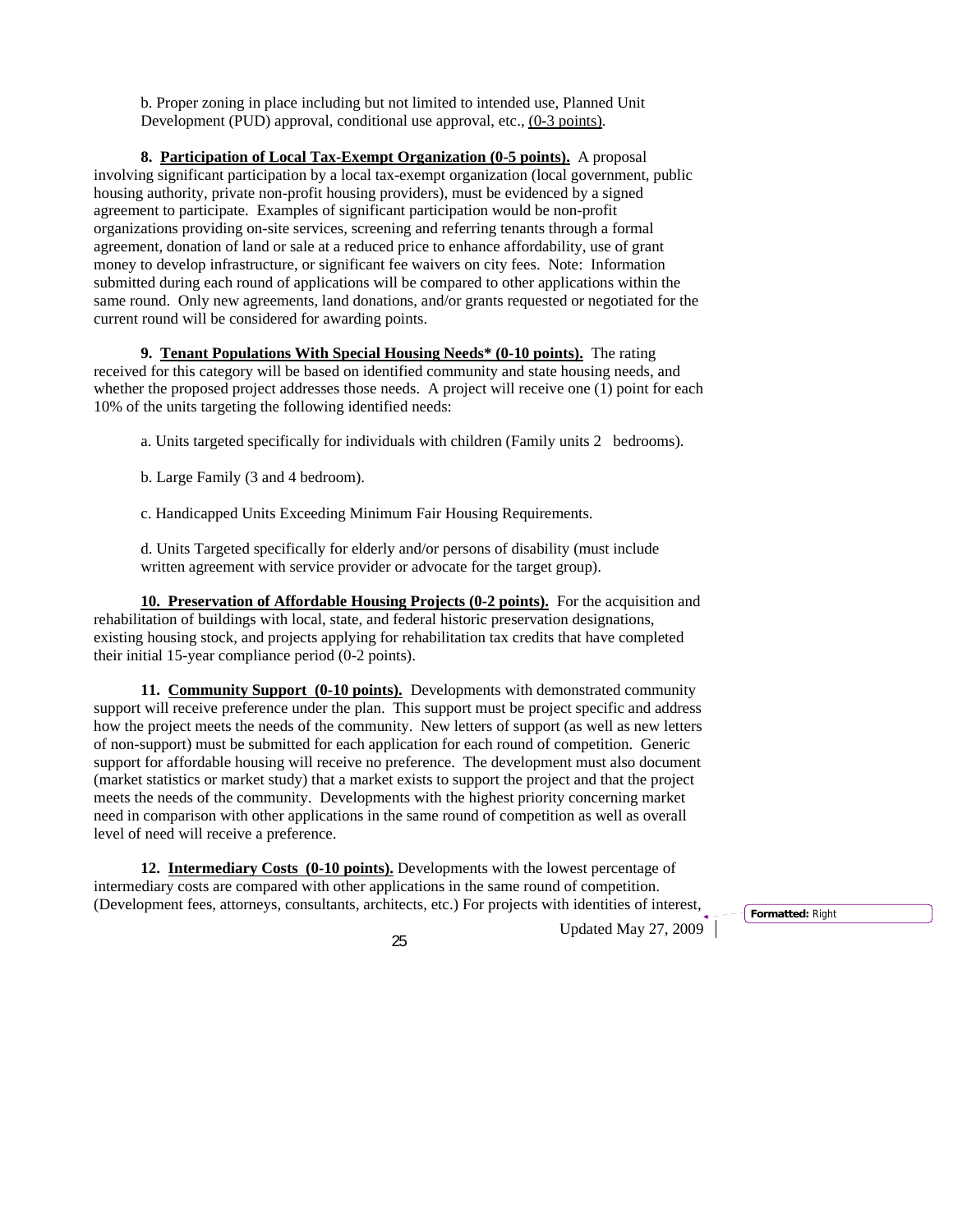developer overhead and construction overhead, fees may also be considered intermediary costs. Soft costs will also be considered in this analysis.

| 13. Developer Knowledge and Responsiveness (Up to minus (-) 20 points).      |                                            |
|------------------------------------------------------------------------------|--------------------------------------------|
|                                                                              | Formatted: Font: Bold                      |
| a. Applicants (consultants, developers, owners) with past demonstrated       | Formatted: Indent: Left: 36 pt             |
| management weaknesses, including those listed below may impact on points for |                                            |
| developer knowledge (Up to Minus (-) 10 points), for example:                |                                            |
|                                                                              |                                            |
| Has not followed-through on the development of a project from application    | Formatted: Bullets and Numbering           |
| to rent-up and operation,                                                    |                                            |
| Has not maintained a project to Section 42 standards,                        |                                            |
| Has received one or more IRS Forms 8823 (unresolved/uncorrected),            |                                            |
| Has not been trained in a certified compliance training program,             |                                            |
| Has not retrained management on compliance every four years.                 |                                            |
| Has not submitted request for 8609 within six months after placed-in-        |                                            |
| service of previous project(s).                                              |                                            |
|                                                                              |                                            |
| b. Additional negative points may be levied (Up to Minus (-) 10 points) for: | Formatted: Indent: Left: 36 pt             |
|                                                                              |                                            |
| <b>MBOH</b> correspondence requesting clarification or explanation not       | Formatted: Bullets and Numbering           |
| responded to within ten (10) working days from date sent,                    |                                            |
| Omissions of threshold or pertinent items required for MBOH processing       |                                            |
| and analysis of the application.                                             |                                            |
|                                                                              | Deleted: a. Applicants with weak           |
|                                                                              | management track records, i.e., failure to |
|                                                                              | train personnel to monitor or maintain the |

\* Indicates federally mandated preference

Total Points Achievable = **125**. Developments must score a minimum threshold of 90 points for further consideration.

*The awarding of points to projects pursuant to the QAP is for the purpose of determining that the projects meet the requirements of the QAP and to provide guidance to the Board, but do not control the allocation of tax credits. The Board will allocate tax credits to the projects that it determines best meet the needs of low income people within the state of Montana regardless of the score awarded to each of the several projects or staff recommendations. The Board may consider the following factors in allocating tax credits to qualifying projects:* 

*(a) The geographical distribution of tax credit projects;* 

- *(b) The rural or urban location of the qualifying projects;*
- *(c) The overall income levels targeted by the projects;*

*(d) Rehabilitation of existing low income housing stock;* 

*(e) Sustainable energy savings initiatives;* 

*(f) Financial and operational ability of the applicant to fund, complete and maintain the project through the extended use period;* 

*(g) Past performance of an applicant in initiating and completing tax credit projects; and* 

Updated May 27, 2009 <sup>26</sup>

**Formatted:** Right

10 points). ¶

points.

project, receive one or more IRS Forms 8823, or failure to retrain management every four years may impact on the points for developer knowledge. ¶

¶ MBOH desires that each person involved in such management training receive certification from a qualified management-training course (Minus (-)

 ¶ b. The MBOH may levy an additional negative 10 points against the application if MBOH generated letters requesting clarification or explanation are not responded to and received by ten (10) working days following date of postage from the MBOH and/or there are omissions of threshold or pertinent items required for the application Minus (-) 10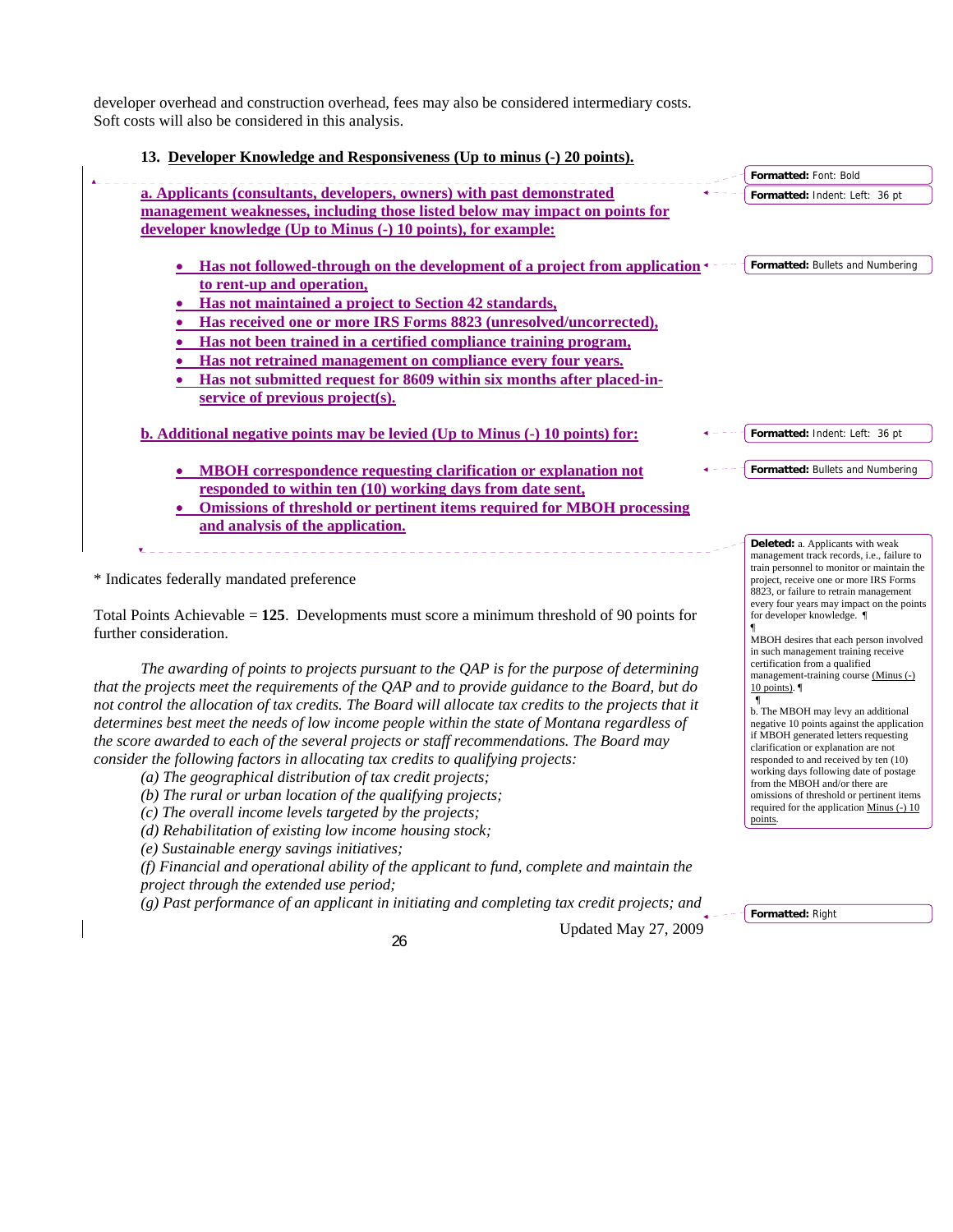# *(h) Cost of construction, land and utilities.*

### 7. Fee Schedule (subject to change).

 a. The total Reservation Fee, including the Application Fee, is 4.5% of the amount of the credit actually reserved. An Application Fee equal to 1.5% of the amount of credit reservation requested in your application is payable with your application and is non-refundable. An application will not be considered received by the MBOH unless the MBOH receives the Application Fee.

 b. The balance of the total Reservation Fee (remaining 3% of the reserved credit after payment of the Application Fee) is due at the time a Reservation Agreement is entered into with the MBOH. Once the partnership enters a Reservation Agreement and pays the total Reservation Fee, the fee is non-refundable. If the partnership fails to meet the conditions described in the Reservation Agreement, and therefore, do not receive a credit allocation, the MBOH nevertheless retains the total Reservation Fee.

 c. Developments will be charged a reasonable compliance monitoring fee, to offset the costs incurred by the MBOH for required compliance monitoring. The compliance monitoring fee will be \$25.00 per low income unit (and will continue to be subject to change), payable at the time of the Owner's submission of each Owner's Certificate of Continuing Program Compliance.

#### 8. Determination Of Credit Amount.

a. Federal law mandates that, although a proposed development may be technically eligible for a certain credit amount, the MBOH may not allocate more credit than is necessary for the financial feasibility of the development and its viability as a qualified low income housing project throughout the compliance period. With the passage of the Omnibus Budget Reconciliation Act of 1993, federal law now requires the MBOH to consider:

1. The sources and uses of funds and total financing planned for the project. Sources of Funds including loans using "federal funds" i.e., HOME grant money, Rural Development, etc., made by or through a parent organization to a project may be loaned at a rate below AFR. Such loans will not reduce the basis for the project providing they are true loans made with monthly payments and an annual debt. Loan agreements must be provided at issue of 8609s to verify loans made to the project. Grants made with federal funds directly to a project will reduce basis.

2. Any proceeds or receipts expected to be generated by the tax credits.

3. The percentage of costs used for project costs other than the cost of intermediaries.

4. The reasonableness of the developmental and operational costs of the project.

Updated May 27, 2009 <sup>27</sup> each application. This determination is made solely at MBOH's discretion, and is not intended to  $\epsilon$ ---- **Formatted:** Right b. Based on its evaluation, MBOH will estimate the amount of credit it will reserve for

**Formatted:** Font: 12 pt

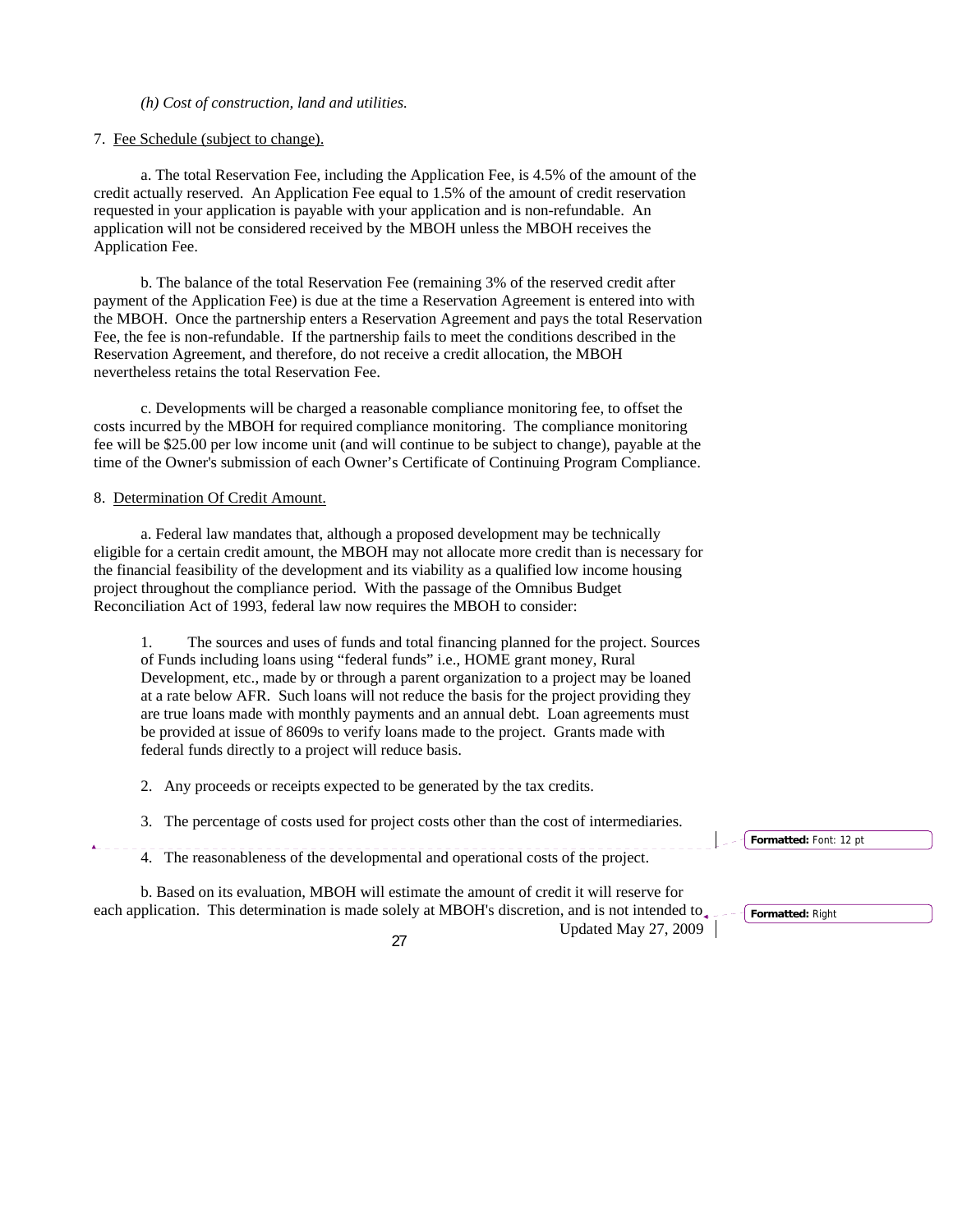be a representation to anyone as to the feasibility of the development. Rather, it will serve as the basis for making a reservation of credits. A similar analysis will be done at the time of allocation and placement in service, when development costs are finalized.

c. Federal law permits MBOH to reserve a greater amount of credits than otherwise available for projects in a Qualified Census Tract or in HUD designated Difficult Development Areas. The increased credit amount is not automatic, and will only be approved on projects when the MBOH determines the credit is needed for financial feasibility.

9. Development Cost Limitations. In an attempt to balance housing needs in Montana with appropriate use of the state's allocation of tax credit authority, the MBOH has adopted the following cost limitations for the purpose of calculating the tax credit.

 a. Per unit costs/cost per square foot. The MBOH will evaluate per unit costs and cost per square foot for all projects for reasonableness, taking into account the type of housing, other development costs as detailed below, unit sizes, and the intended target group of the housing. The MBOH will also consider the area of the state and the community where the project will be located in this review.

 b. Builder's overhead. Builder's overhead will be limited to a maximum of 2% of construction costs and improvements (i.e., site work, demolition, construction, construction contingencies, and other construction related costs including general requirements) in accordance with NCSHA standards.

c. General requirements. General requirements will be limited to 6% of total construction costs as defined above, excluding general requirements, in accordance with NCSHA standards.

d. Builder's profit and developer fees. The following fee limitations are in accordance with NCSHA standards:

1. Builder profit will be limited to 6% of construction costs as defined under the Builders Overhead Section above.

2. Developer fees will be limited to a maximum of 15% of total project costs (excluding the developer and builder fees, land costs, and costs of acquisition if a rehabilitation project). Consultant fees will be included as part of the developer fee. Architectural, engineering, and legal fees are considered to be professional services, not consultant fees. Fees for professional services will be examined for reasonableness.

3. Developer fees will be limited to a maximum of 8% of costs of acquisition (excluding land costs) if a rehabilitation project.

4. Disclosure of developer/consultant fees commingled within the project and/or profit as a result of brokered activities will require a statement of total profit. If the developer/consultant receives a commission on the sale of the homes or structures to the multifamily project and also

Updated May 27, 2009 <sup>28</sup>

**Formatted:** Right

**Formatted:** Font: 12 pt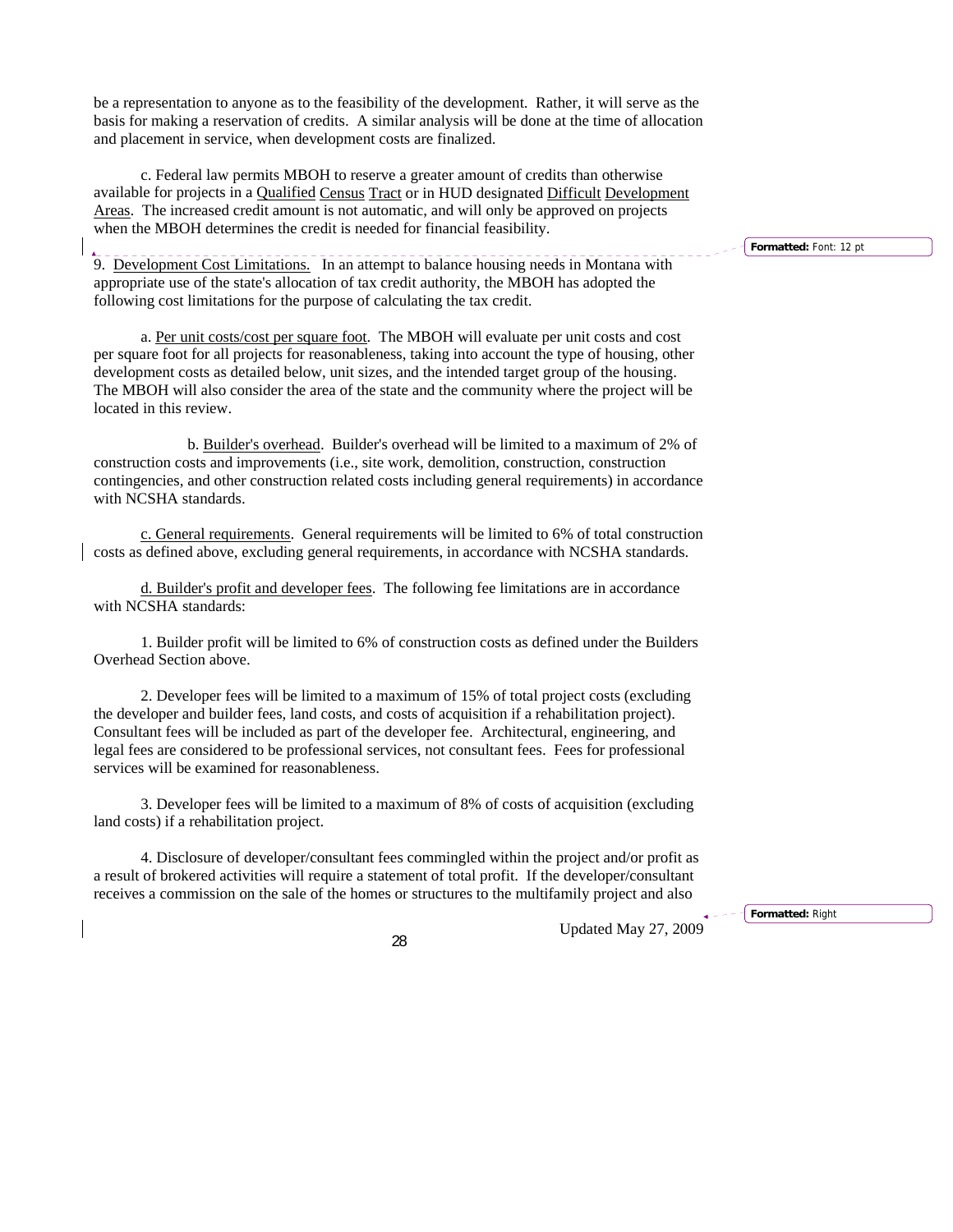receives the contractor profit, at a minimum, the cost of the homes and the contractor profit and overhead must be subtracted from the total development cost before calculating the 15% maximum. Failure to fully disclose such activity may result in the project's disapproval. (See identities of Interest, below)

 e. Identities of Interest. Identities of interest are defined as a financial, familial, or business relationship that permits less than arms length transactions. This includes, but is not limited to, existence of a reimbursement program or exchange, common financial interests, common officers, directors, or stockholders, or family relationships between officers, directors, or stockholders. The MBOH reserves the right to negotiate lower Developer and Builder fees on projects when an identity of interest exists between parties.

 f. Operating Expenses. The MBOH will evaluate operating expenses and vacancy rate projections for all projects for reasonableness, taking into account the type of housing, unit sizes, and the intended target group of the housing. The MBOH will also consider the location of the project within the area of the state and the community.

 g. Operating Reserves. Minimum operating reserves must equal four months of projected operating expenses, debt service payments, and annual replacement reserve payments. Using an acceptable third party source, this requirement can be met by either cash, letter of credit from a financial institution, or a developer guarantee that a syndicator has accepted the responsibility for a reserve.

 h. Replacement Reserves. Minimum replacement reserves must equal \$250 per unit annually for new construction developments for seniors and \$300 for new construction and rehabilitation developments. The goal for replacement reserve is \$1,000 per unit. Upon allocation of tax credits, the project has five years to attain then maintain replacement reserves at that level.Exceptions may be made for certain special needs or supportive housing developments. Exceptions will need to be documented and will be reviewed on a case by case basis. In projecting replacement reserves (15 year pro-forma), developments should take into account a realistic rate of inflation foreseeable at the time of application. The applicant will require continuous compliance with the development cost limitations established in this Qualified Allocation Plan. The applicant will provide the MBOH with a disclosure of fees as part of the Accountant's Certification discussed in this document.

 i. Utility Rates. The HUD Section 8 Utility Rates are the only acceptable rates allowed for applications unless provided by USDA (Rural Development) or an approved local public housing authority. Utility rates provided by utility providers will not be considered.

10. Market Study. Developments submitting an application must submit a complete comprehensive Market Study prepared by a disinterested third party. Only Market Studies are acceptable. A Market Analysis or Feasibility Analysis is not an acceptable substitute. Application received without a Market Study will be returned un-scored. Application fees will not be returned. Please refer to the instructions for the Tax Credit Supplement of the Uniform

Updated May 27, 2009 <sup>29</sup>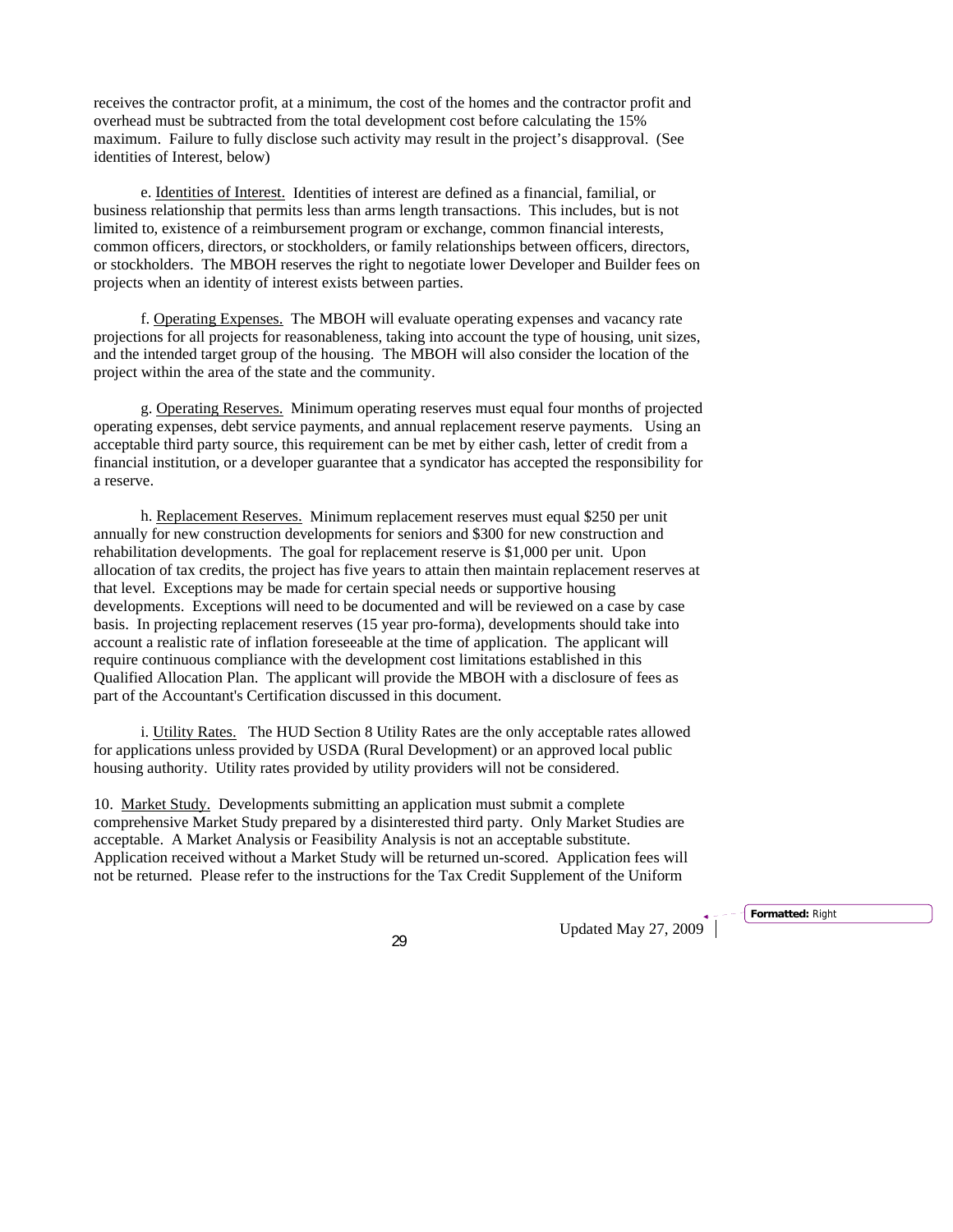Application for complete requirements**.** Market Studies must be completed within six (6) months prior to the submission date of the application.

11. Capital Needs Assessment. Developments that consist of the rehabilitation of an existing structure must submit a Capital Needs Assessment conducted by a competent party. Each application for rehabilitation/preservation must provide a line-by-line Needs Assessment for each unit and the building as a whole within 60 days following the Boards decision to award Tax Credits.Please refer to the instructions for the Tax Credit Supplement of the Uniform Application for complete requirements.

12. State Law Requirements. The applicant and development team must certify and agree to comply with Montana State law requirements (e.g., certificate of contractor registration, workers compensation, unemployment compensation and payroll taxes). The MBOH will include this certification in the execution of all Reservation and Carryover Allocation documents.

#### 13. Reservation.

a. Once MBOH has determined the allocation of tax credits, MBOH will ask each successful applicant to sign a letter of reservation. A reservation is a commitment conditioned on evidence of timely progress toward completion of the development acceptable to MBOH, and compliance with federal tax credit requirements. **If the owner elects the federal percentage(s) in the month that the reservation is issued by MBOH, the reservation document must be**  signed and returned on or before the  $25<sup>th</sup>$  of that month to assure the lock-in. Owners **electing the placed-in-service date should return the signed reservation document immediately.**

b. The applicant will have 90 days from the date of the reservation in which to provide evidence to MBOH that the project is progressing (i.e., purchase of land, conditional financing commitment). If the applicant cannot show significant evidence toward meeting reservation requirements, the MBOH may withdraw approval of the application.

#### 14. Status Reporting.

a. All applicants receiving reservations of credits must provide written status reports **for each calendar quarter**, beginning **with the quarter in which the tax credit award is made**. **Status reports will be due on or before April 10, July 10, October 10, & January 10.** The documentation regarding the progress must be development specific, and include such items as planning approval and building permits, firm debt and/or equity financing commitments, and construction progress. Owners must provide a copy of the Certificate of Occupancy for each building with the status report covering the period during which it was issued.

b. The applicant must immediately notify the MBOH in writing if changes occur in the project with respect to the Applicant, the Developer, or any other principle participant in the project. The Board must review and approve any proposed major changes to the project including but not limited to quality of construction, unit composition, target group, location and

Updated May 27, 2009 <sup>30</sup>

| Formatted: No underline                                                   |  |  |  |
|---------------------------------------------------------------------------|--|--|--|
| <b>Formatted: Font: Times New</b><br>Roman, 12 pt, Not Bold, No underline |  |  |  |
| <b>Formatted: Body Text</b>                                               |  |  |  |
| Formatted: Font: Bold                                                     |  |  |  |
| Formatted: Font: Bold, Superscript                                        |  |  |  |
| Formatted: Font: Bold                                                     |  |  |  |

| <b>Deleted:</b> every 90 days       |
|-------------------------------------|
| <b>Formatted: Font: Bold</b>        |
| Deleted:                            |
| Deleted: 90 days                    |
| <b>Formatted: Font: Bold</b>        |
| Deleted: after the reservation date |
| Formatted: Font: Bold               |
| Deleted:                            |

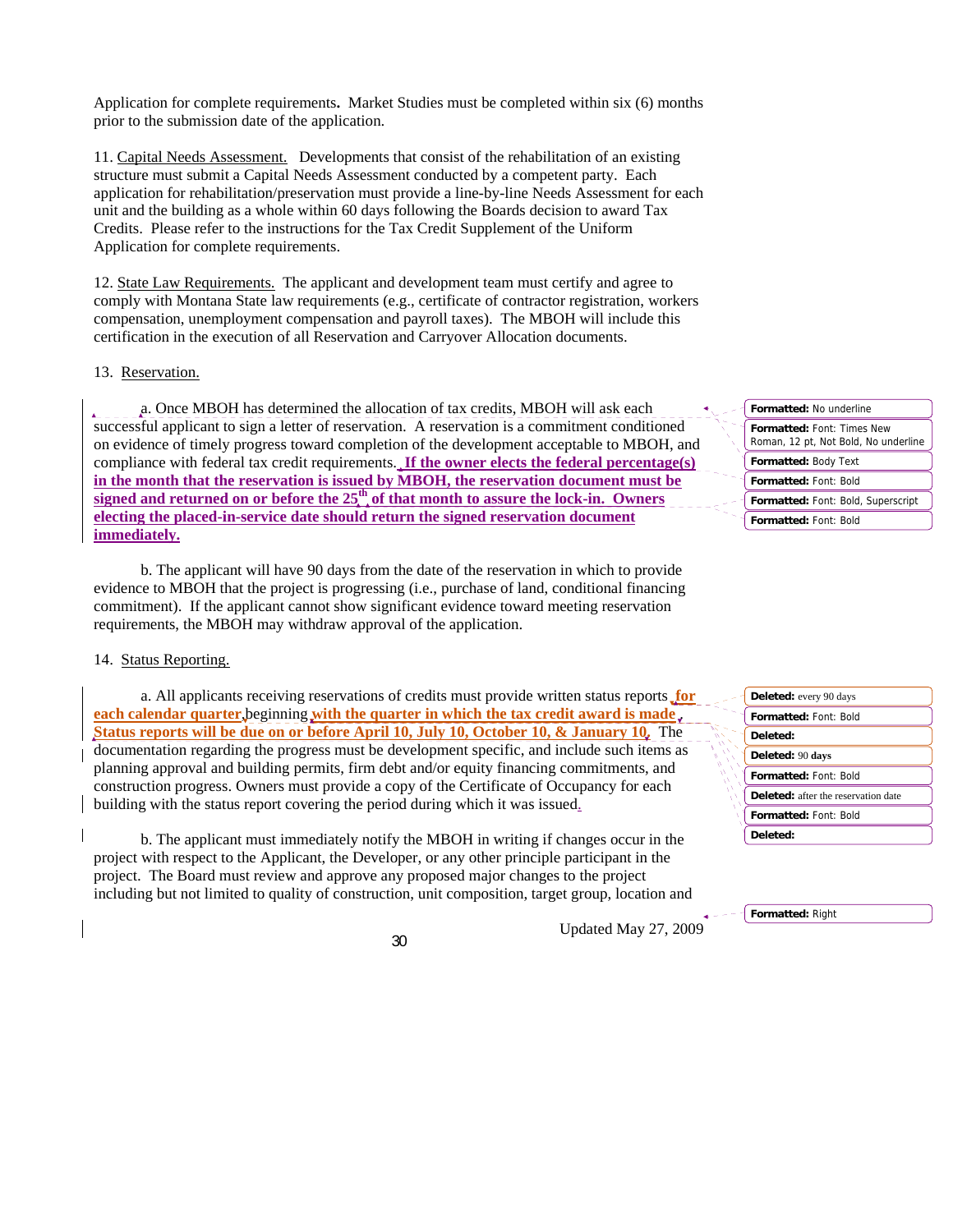changes in areas where the project has been scored based on the scoring outlined in this Allocation Plan. The review and approval must happen prior to the change taking effect or being completed. Changes, which are completed without Board approval, can result in the loss of some or all credits.

15. Recapture of Reservations. The MBOH will recapture an approved Tax Credit reservation when a project fails to make successful progress toward completion. Submitting status reports demonstrating satisfactory evidence of the project's completion is the responsibility of the applicant. A site visit by the staff may be conducted prior to the issue of the IRS Form 8609.

16. Accountant And Owner Certification. Prior to issuance of a Carryover Allocation or IRS Form 8609, the MBOH requires an independent third party CPA cost certification, including a statement of eligible and qualified basis for the project. The Accountant Certification must include a breakdown of costs similar to the project costs and uses of the application, including development cost limitation categories as discussed in this allocation plan. The owner must provide a certification, under penalty of perjury, providing the owners name and address, the placed in service date, taxpayer identification number, the project name and address, the total eligible and qualified basis, and the percentage of the project financed by tax-exempt bonds.

17. Tax Credit Proceeds. In order to adequately evaluate sources and uses for Low Income Housing Tax Credit projects, the sponsor/developer is required to provide information to the MBOH regarding the proceeds or receipts generated from the tax credit. At application, expected proceeds must be estimated by the sponsor/developer. When equity sources are committed, the sponsor/developer must provide the MBOH with a copy of the commitment or agreement. Prior to issuance of IRS Form 8609, the MBOH will require the accountant's certification to include gross syndication proceeds and costs of syndication, even though the costs are not allowed for eligible basis.

18. Rural Development Projects. The MBOH requires a copy of the final Rural Development cost certification, as well as the Accountant Certification of tax credit eligible and qualified basis, and the owner's certification. While a Rural Development project may be technically eligible for an amount of credit, such project frequently will receive an award less than the maximum amount of credit, because less credit is required to fill the financing gap. The MBOH will award only the amount of credit determined necessary to make the project feasible.

#### 19. Tax Exempt Bond Financed Projects.

a. Projects with tax-exempt financing under the volume limitation on private activity bonds are eligible to receive tax credits outside the state's tax credit allocation volume cap. With the exception of not having eligible competition periods or submission deadlines, each project is required to submit the same information and meet the same requirements included in the current QAP as a project submitting an application under the State's tax credit allocation volume cap. If the minimum criteria are not met, the project will not receive an allocation of tax credits.

Updated May 27, 2009 <sup>31</sup>

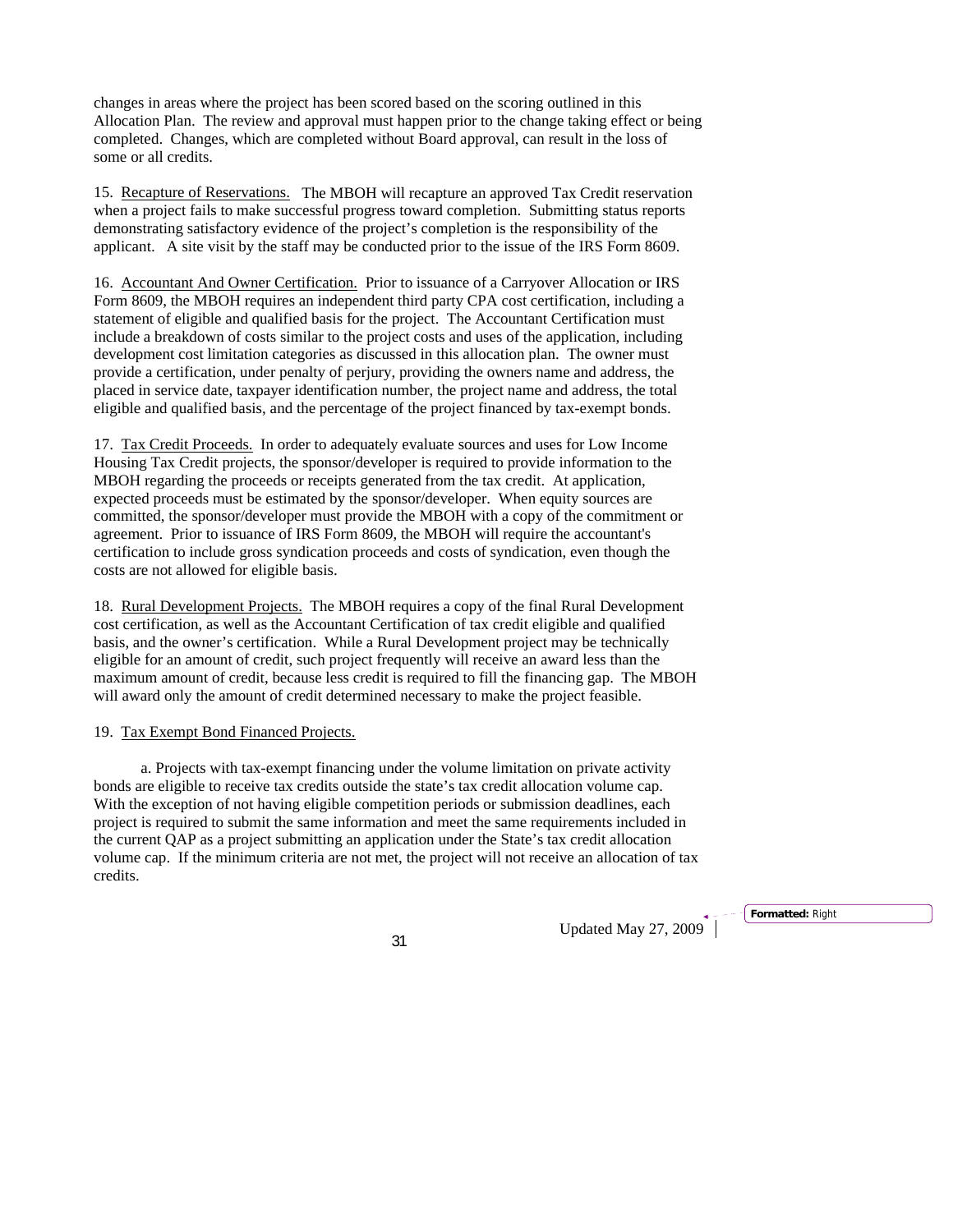b. Projects with tax exempt financing must submit a certification from the bond financing agency indicating that the project meets the public purpose requirements of the bonds and that the project is consistent with the needs of the community.

#### 20. Carryover Allocations.

a. MBOH requires that more than 10% of the expected basis in a project, including land, must be expended by April  $30<sup>th</sup>$  of the year following the year in which the allocation was made and that the owner has title to the property and a lender's firm commitment or firm letter of acceptance in order for a project to qualify for a carryover commitment.

Sponsors of tax credit projects that receive allocations "in the second half of the calendar year" will qualify under the ten percent test by the end of the twelfth month following receipt of the reservations. MBOH requires that developers provide a certified accountant's opinion relative to the ten percent test. The accountant's opinion must be in the format established by MBOH.

b. The developer must provide evidence that the Land Use Restriction Agreement (Declaration of Restrictive Covenants for Low-Income Housing Credits) has been executed and recorded.

c. Once a Carryover Allocation is provided, the developer must provide written status reports to the MBOH outlining progress toward completion every 90 days, beginning 90 days from the Carryover Allocation date. The documentation regarding the progress must be development specific, and include such items as planning approval and building permits, firm debt and/or equity financing commitments, and construction progress.

21. Placed In Service/Issuance of 8609. The MBOH will not issue an IRS Form 8609 until a building is placed in service, the MBOH has completed the final credit award evaluation, and the developer has provided an Accountant's Certification, a recorded executed original of the Restrictive Covenant agreement including the date, deed book and page numbers of record, and an Owner's Certification that the building has been placed in service. A building is placed in service when the building is certified or officially declared as available for occupancy. Once the 8609(s) is issued and delivered to the owner(s) he/they should sign the document(s) and send a copy of each back to MBOH. **A request for 8609(s) must include the architect's verification that the items for green and energy in the application (and included as exhibit A-3 of the Restrictive Covenants) as well as provisions of accessibility listed in paragraph 4, q. (page 18) have been met.**

22. Compliance Monitoring.For complete LIHTC compliance guidance, refer to the MBOH Program Compliance Manual.Federal law requires state allocating agencies (MBOH) to monitor compliance with provisions of Section 42 of the Internal Revenue Code (26 U.S.C. § 42). Federal law requires allocating agencies to provide a procedure the agency will follow in monitoring for non-compliance and inform tax credit recipients (owners) of procedures and requirements. Included in the requirements are procedures for notifying the Internal Revenue Service (IRS) of any non-compliance of which the allocating agency becomes aware.

Updated May 27, 2009 <sup>32</sup>

**Formatted:** Font: Bold **Formatted:** Font: Bold **Formatted:** Font: Bold **Formatted:** Font: Bold Deleted: **A Project should request** 8609(s) not later than six months from the date the project is placed in service.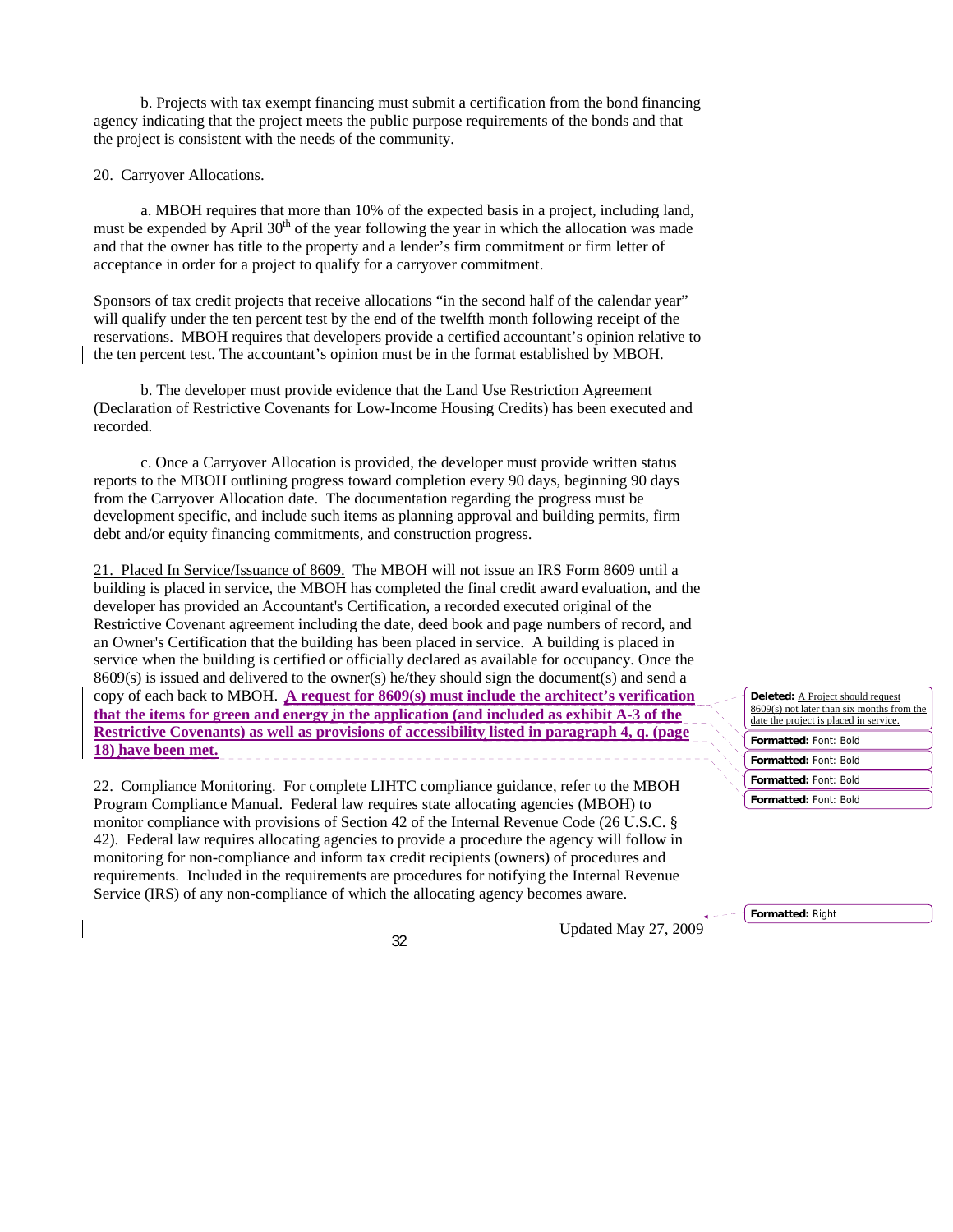23. MBOH Policy on Civil Rights Compliance. The owner, developer, borrowers and any of their employees, agents, or sub-contractors in doing business with the Montana Board of Housing understand and agree that it is the total responsibility of the owner(s) to adhere to and comply with all Federal Civil Rights legislation inclusive of the Fair Housing Laws, Americans With Disabilities Act as well an any State and local Civil Rights legislation along with any required related codes and Laws. Should requirements, such as design, not be specified by MBOH, it is none the less the owner(s) responsibility to be aware of and comply with all nondiscrimination provisions related to race, color, religion, sec, handicap, familial status, national origin an any other classes protected in Montana, including design requirements for construction or rehabilitation, Equal Opportunity in regard to marketing and tenant selection and reasonable accommodation and modification for those tenants covered under the Laws.

24. Accessibility. The Fair Housing Act including design and accessibility applies to LIHTC properties.

25. Compliance Monitoring Requirements. The following procedure describes MBOH plans for monitoring compliance on tax credit projects. Federal income tax regulations related to Procedures for Monitoring Compliance with Low-Income Housing Credit Requirements are published in 26 CFR Part 1 and 602.

#### 26. Submission Deadlines.

 a**.** Owners must submit Owner Certifications (a separate certification must be submitted for each project having an allocation of tax credits) and Tenant Income Certifications on the prescribed forms prior to January 25th of each year. At the owners request to MBOH an earlier certification date may be set. However, once the certification date is set, certifications will be due at the same time each year. Federal regulations stipulate there must be no more than 12 months between certifications.

b. At the time of submission, the owner(s) will provide bank statement(s) for Reserve for Replacement (R4R) balance as of December 31 each year listing all draws, purpose, and deposits for the year. Draws taken from the R4R not directly invested into the project will be cause to replace those funds by the owner(s).

## 27. Fees.

a. An annual fee of \$25 per low income unit (subject to change) will be payable to the MBOH when the owner submits annual certifications. The fee is for the purpose of offsetting the costs of tax credit monitoring procedures.

b. An Officer or owner of the entity which owns the property must sign the Owner's Certification. Managers or management companies of projects who are not owners may not sign this document.

Updated May 27, 2009<sup>\*</sup>

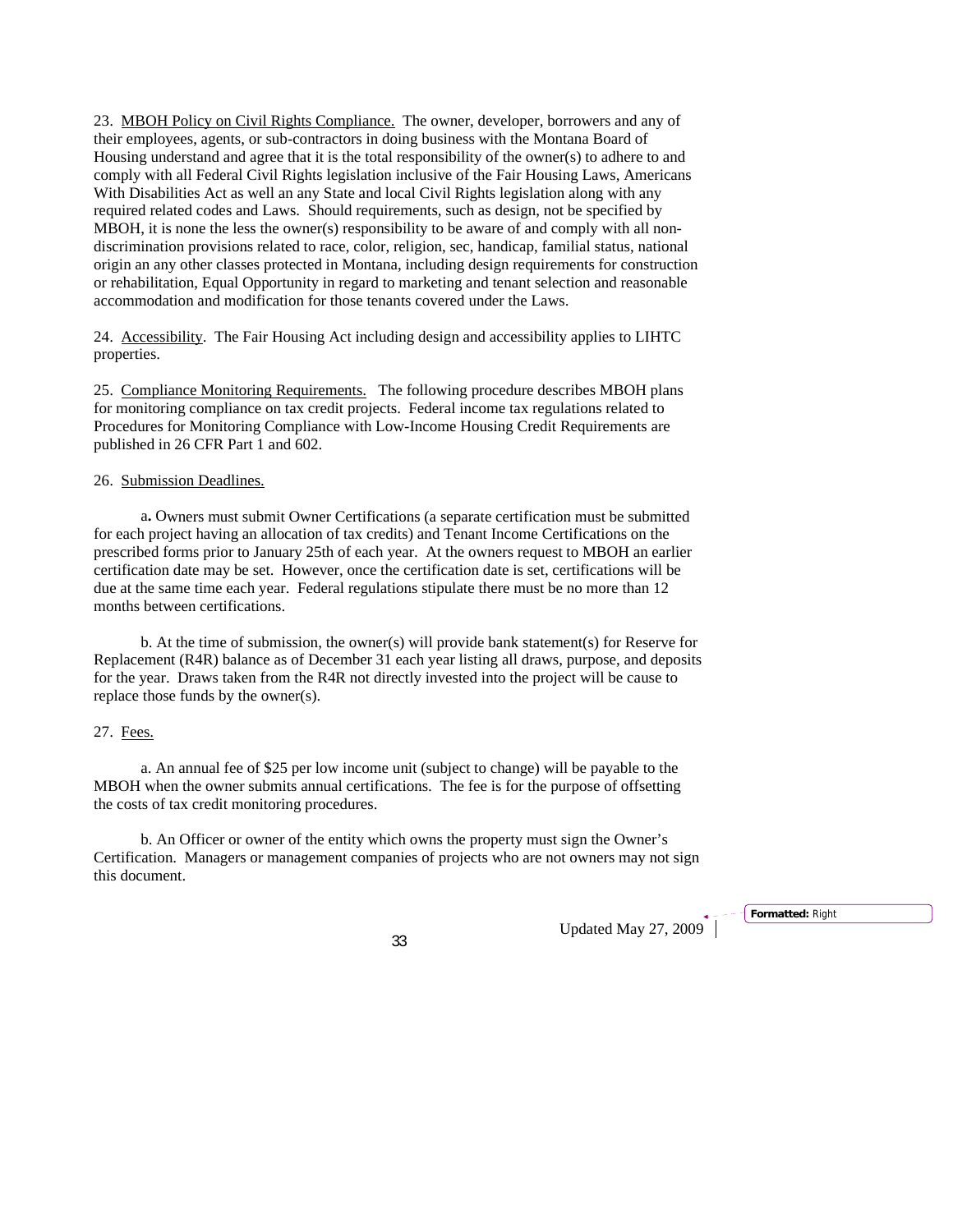28. Ownership/Management Changes. Notification of changes to ownership, property management companies, managers, site managers, or changes to points of contact must be made to the MBOH prior to or immediately upon implementation of the change.

29. Compliance Term.The owner must comply with the unit set aside percentage represented by the owner in the Declaration of Restrictive Covenants for Low Income Housing Tax Credits. Owners must continue the applicable set aside for the entire fifteen-year compliance period. Owners who received credits after 1989 must continue the set aside for the fifteen year compliance period, plus the 15 year extended use period. The owner must maintain the set aside for any additional period covered by the Declaration of Restrictive Covenants.

30.Partnership Documentation. Once the limited partnership documentation has been completed, a copy of the agreement must be forwarded to the MBOH compliance office.

31. Owner Annual Certification (26 CFR  $1.42(c)(1)$ ). The MBOH will require a signed statement of Owner Certification from the owner on an annual basis. This statement must be filed with the MBOH every year during the compliance period, and if applicable, during the extended use agreement. Certifications are contained in Exhibit B of the Restrictive Covenants for any projects with Executed and filed Restrictive Covenants. The Final Regulations published in September 1992, added several items to the certification requirements. Owners must file annual certifications on the form provided by MBOH. This form may not be substituted. Projects that fail to provide an annual certification report on the date established by the MBOH will be subject to issue of an IRS Form 8823 for Late Owner's Certification.

32. Project Manager Education. Persons responsible for qualifying tenants and verifying compliance (involved in tenant qualification and compliance) must be certified in LIHTC compliance by one of the nationally recognized training companies. Project managers and property management company personnel must complete a nationally recognized certification course, passing the test. For MBOH purposes, to maintain certification, training with a nationally recognized compliance trainer will be repeated at least once every four years. For each of the other three years, all project mangers and property management company personnel are strongly encouraged to attend annual MBOH compliance training. Many nationally recognized training companies recognize MBOH training as qualifying training in lieu of their training. The manager for a LIHTC property must be trained and certified before the project is placed in service. New managers hired for existing LIHTC projects must be certified within their first year of employment. On a case-by-case basis, MBOH may approve our compliance training as adequate training until such time as the next nationally recognized training program is offered within Montana.

33. Tenant Income Certifications.An annual Tenant Income Certification must be completed and signed by the owner/manager and tenant, and filed with the MBOH, in addition to the Owners Annual Certification. **Owners of projects that have 100% tax credit units must request and be waived by MBOH staff to be eligible to participate in this program.** Projects which are 100% low income and every unit is occupied by a qualified tenant and credit is claimed on 100% of the units must provide certifications for all tenants the first year or each year

Updated May 27, 2009 <sup>34</sup>

**Formatted:** Underline

**Deleted:** new

| Formatted: Font: Bold |  |  |
|-----------------------|--|--|
|                       |  |  |

**Formatted:** Font: Not Bold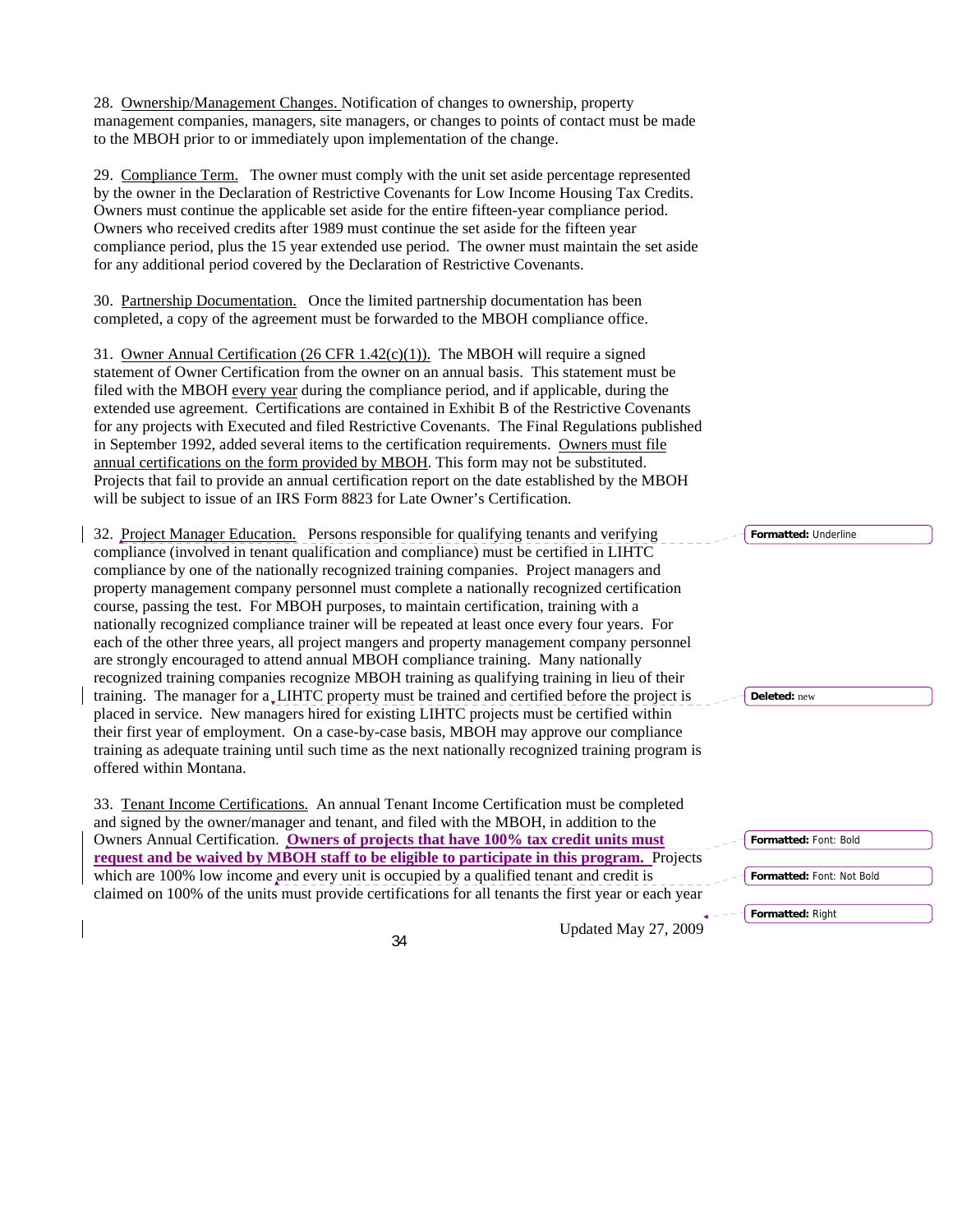until the project reaches 100% low income occupancy. Managers will recertify tenants on their first anniversary. The tenant will then complete self-certifications annually thereafter on the anniversary of move-in on a form provided by MBOH. Thereafter, projects less than 100% low income will continue to complete and maintain annual tenant income certification for each unit.

a. The MBOH will **NO LONGER** accept Form FmHA 1944-8 Tenant Certification for Rural Development projects.

b. Project that have outstanding IRS Forms 8823 must be certified by the MBOH by successfully meeting all the compliance requirements without issue to be authorized to no longer complete and maintain Tenant Income Certifications. Projects will notify MBOH Multifamily of their desire to be audited and inspected, date that the project will be ready to be audited. Upon successful audit, they may be authorized to proceed thereafter under the provisions of the Housing and Economic Recovery Act of 2008.

c. For all other projects that are not 100% tax credit, the owners must complete the MBOH Tenant Income Certification and file it with the MBOH on an annual basis for each tenant. MBOH will not require owners to send in documentation supporting the numbers represented on the form with the Tenant Certifications. MBOH will review supporting documentation as part of the On-Site Review process. With MBOH approval, an owner's form may be substituted, if it contains all the required information. Please note the tenant must certify income "under penalty of perjury".

34. Annual Operating Expense Information. All project owners must submit operating income and cost information for the projects latest fiscal period. This information will be used to maintain a database of all tax credit projects in the state.

35. 1ST Year 8609. All project owners must submit to the MBOH a signed copy of each of the project's first year 8609's that was or will be filed with the IRS.

# 36. On-Site Review Process (26 CFR 1.42 (c)(2)).

 a. The MBOH will perform an on-site review and inspection of each project at least once every three years. MBOH will notify the owner/manager in advance prior to the review. During this review MBOH staff will:

1. Tour and inspect the project and inspect a minimum of 20% of the units in each building. MBOH, at its discretion, may request to view additional units based on the initial inspection. The MBOH will not notify the Owner/Manager which units are to be sampled in advance.

2. Inspect supporting documentation for numbers represented on the Tenant Income Certification for a sample of tenants. The MBOH will not notify the Owner/Manager of which tenant records are to be sampled in advance.

3. Inspect lease-up rent records for each unit and new tenant.

Updated May 27, 2009 <sup>35</sup>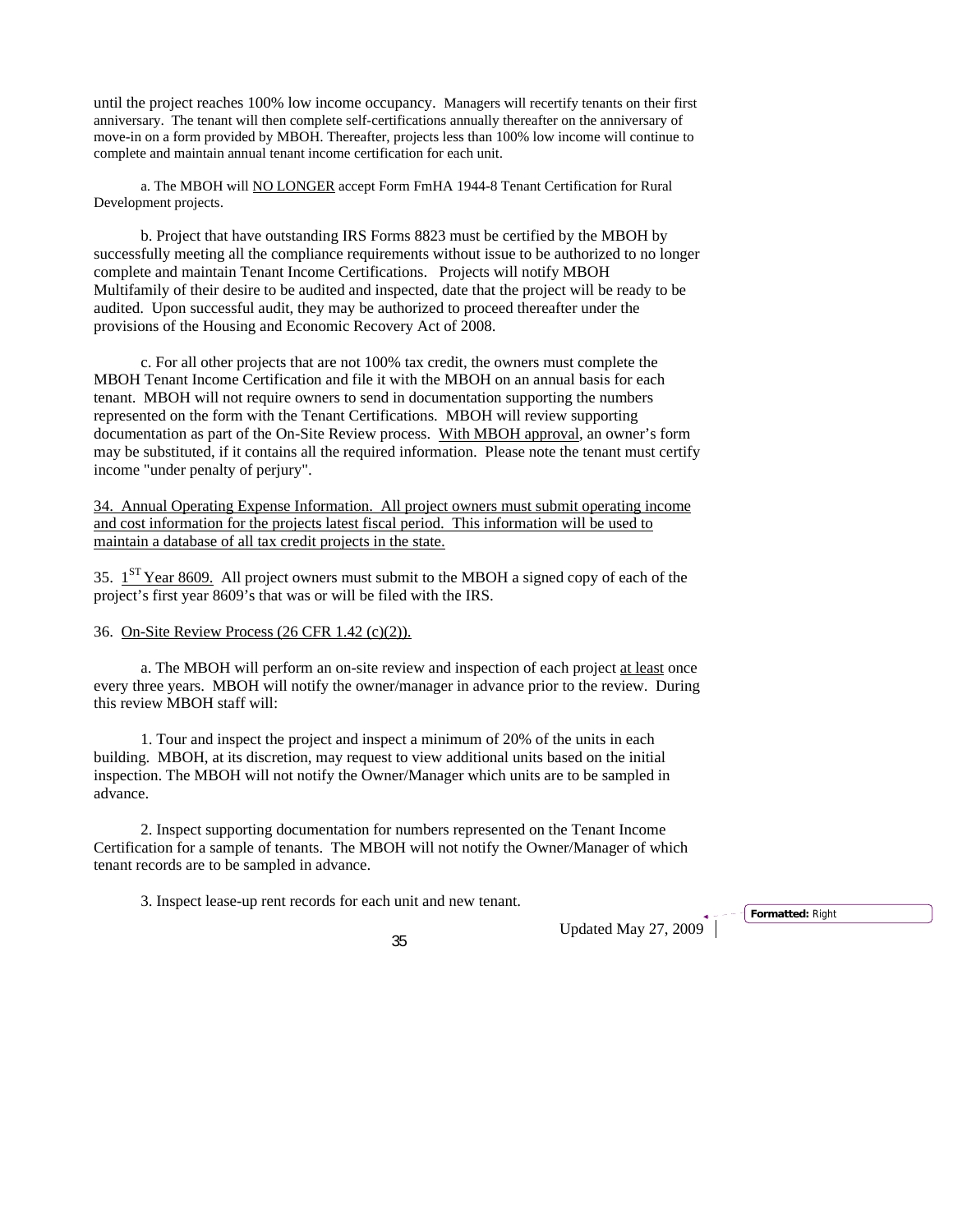b. If applicable, review completed IRS Forms 8609 and Schedule A of Form 8609 for the project for the last tax filing.

 c. Complete copies of tenant official tax credit rental files from original lease-up forward must remain within the State of Montana at the location of the rental property or the regional instate office for each unit.

d. If MBOH determines it is necessary, projects may be inspected more than once every

three years. The cost of any additional inspections will be billed to the respective project.

e. Under the inspection provision (26 CFR 1.42 (d)), the MBOH has the authority to perform an on-site inspection of any low-income housing project at least through the end of the compliance period of the buildings in the project. As discussed under "Compliance Term" above, on-site reviews may continue through the extended use period for applicable projects.

f. If concerns over occupancy restrictions under Section 42 of the Code or the implementing regulations require the MBOH to undertake additional monitoring (or the MBOH elects to undertake additional monitoring), the MBOH will require the owner to substantiate compliance. The Owner will take any and all actions reasonably necessary to comply. The Owner will pay a reasonable fee to the MBOH for such monitoring activities performed by the MBOH.

#### 37. Records Retention (26 CFR 1.42 (5)(b)).

a. Federal regulations require the owner of a low income housing project receiving tax credits to retain the following information for each qualified low income building in the project. The information must show for each year in the compliance period:

1. The total number of residential rental units in a building (including the number of bedrooms and the size in square feet of each residential rental unit).

2. The percentage of residential rental units in the building that are low income units.

3. The rent charged on each residential rental unit in the building (including any utility allowances).

4. The number of occupants in each low-income unit if the rent was determined by the number of occupants in each unit (projects receiving credit before the Revenue Reconciliation Act of 1989).

Updated May 27, 2009 <sup>36</sup>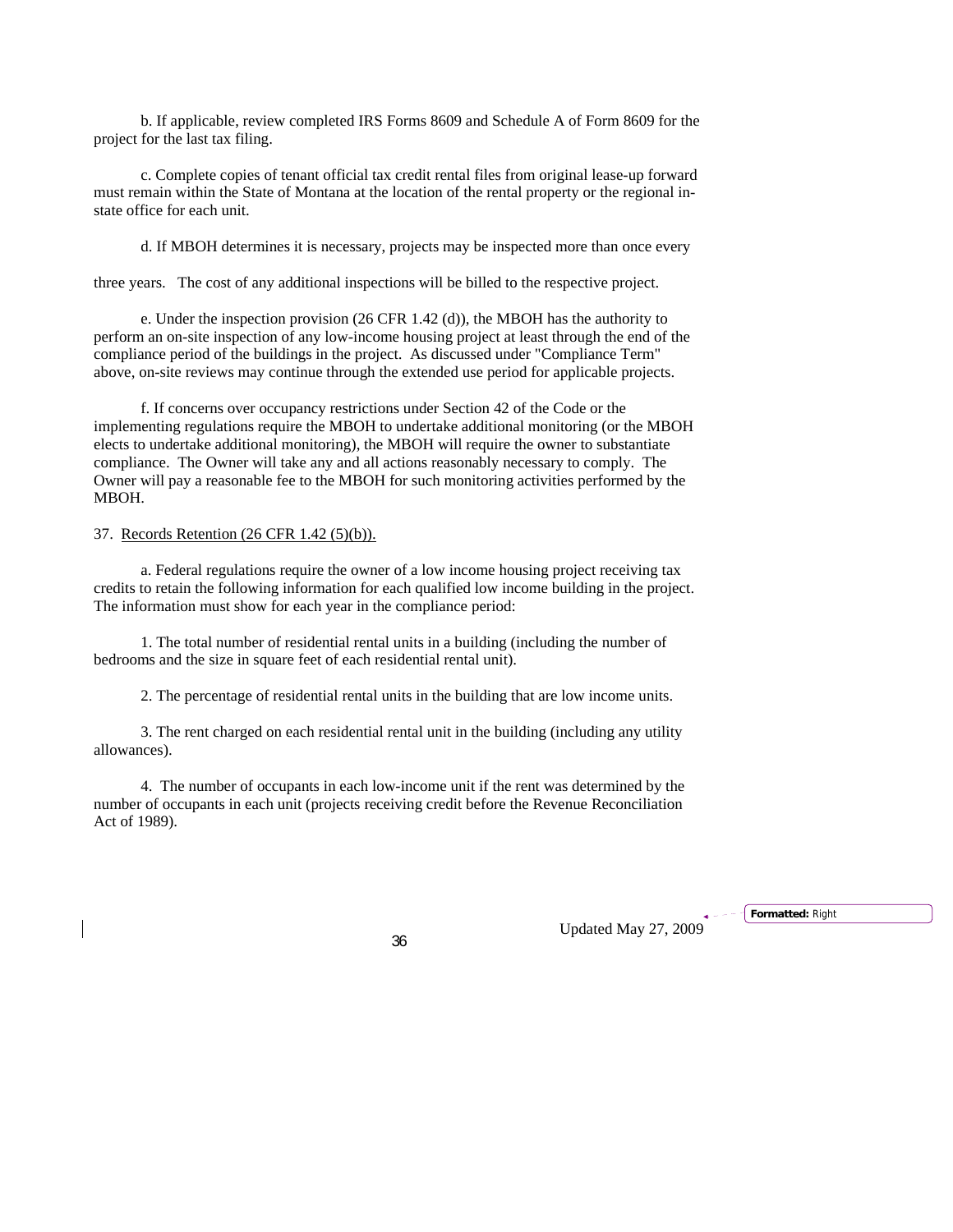5. The low income unit vacancies in the building and information that shows when, and to whom, the next available units were rented. If a unit is left vacant, or in a mixed use project is rented to a non-qualifying tenant, the owner must maintain documentation showing a diligent attempt was made to rent the unit to a qualifying tenant.

6. The tenant income certification of each low income tenant (by unit), including annual certifications for each continuous tenant.

7. Documentation to support each low income tenant's income certification. This must include a copy of a) verification of income from third parties such as employers or state agencies paying unemployment compensation, b) the tenant's federal income tax return, and c) Forms W-2.

8. The eligible basis and qualified basis of the building at the end of the first year of the credit period.

9. The character and use of any non-residential portion of the building included in the eligible basis of the building, if applicable.

b. Under the record retention provision of the IRS compliance regulations, the owner is required to retain the above mentioned records for at least 6 years after the due date for filing the federal income tax return for that year. Records for the first year of the credit period, however, must be retained for at least 6 years beyond the due date for filing the federal income tax return for the last year of the compliance period. Owner should also retain records relating to the amount of credit claimed for the Low Income Housing Tax Credit, including the Form 8609 and Schedule A of Form 8609.

38. Notice To Owner (26 CFR 1.42 (e)(2)). Under the notification-of-noncompliance provisions, the MBOH must provide prompt written notice to the owner if MBOH does not receive the certification(s) described in this document, or is not permitted to inspect the tenant income supporting documentation, rent records, or the project. In addition, the MBOH must provide prompt written notice to the owner if MBOH discovers by inspection, review, or in some other manner, that the project is not in compliance with the provisions of Section 42.

39. Correction Period (26 CFR 1.42 (e)(4)).

a. The owner will be given a correction period of up to 90 days from the date of notice. During this time, the owner must supply any missing certifications and/or bring the project into compliance with the provisions of Section 42. IRS regulations require MBOH to notify the IRS even if the non-compliance is cured so the IRS may determine whether a penalty is necessary. IRS does not intend to have MBOH determine whether penalties will be assessed.

b. If the project is out of compliance, a penalty may apply to all units in the project. The IRS will determine whether penalties will be assessed for the project. Penalties may include:

1. Recapture of any accelerated portion of the tax credits for prior years.

Updated May 27, 2009 <sup>37</sup>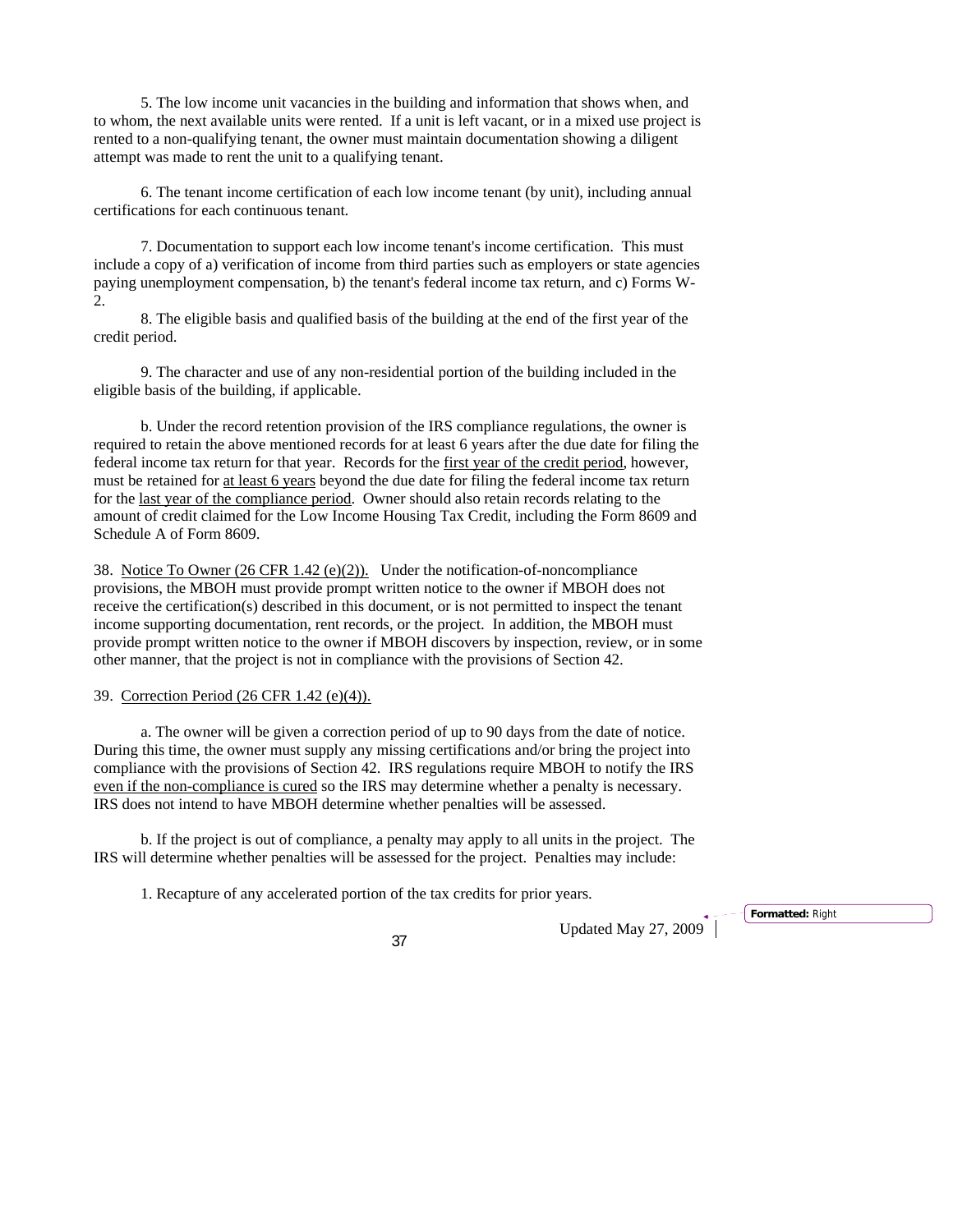2. Disallowance of the credit or a portion of the credit for the entire year in which the non-compliance occurs.

3. Assessment of interest for the recapture year and previous years.

40. Notice To IRS (26 CFR 1.42 (e)(3)). MBOH must file IRS Form 8823 "Low-Income Housing Credit Agencies Report of Noncompliance" with the IRS no later than 45 days after the end of the correction period, and no earlier than the end of the correction period. Again, MBOH must file this notice whether or not the noncompliance or failure to certify is corrected.

#### 41. Liability (26 CFR 1.42 (g)).

a. Compliance with the requirements of Section 42 is the responsibility of the owner of the building for which the credit is allowable. MBOH's obligation to monitor for compliance with the requirements of Section 42 does not make the Agency liable for an owner's noncompliance.

b. No member, officer, agent, or employee of MBOH shall be personally liable concerning any matters arising out of, or in relation to, the compliance monitoring of a lowincome housing project.

42. Allocation Plan Revisions.This Allocation Plan may be amended at any time after giving public notice, scheduling and holding a public hearing, and with the approval of the MBOH and the Governor.

**43. Marketing the Project. The MBOH expects all projects receiving funding to advertise the rental units on the State-approved Housing Locator website, MTHousingSearch.com. Using this product meets the criteria for advertising vacant units and provides for broad coverage to those searching for affordable housing in Montana. There is no charge for this advertising.** 

**44**. Closing.

a. The MBOH is charged with allocating no more tax credits to any given development than is required to make that development economically feasible. This decision shall be made solely at the discretion of MBOH, but in no way represents or warrants to any sponsor, investor, lender, or others that the development is feasible or viable.

b. MBOH reviews documents submitted in connection with this allocation is for its own purposes. In allocation of the tax credits, MBOH makes no representations to the owner or anyone else regarding adherence to the Internal Revenue Code, Treasury regulations, or any other laws or regulations governing Low Income Housing Tax Credits.

| <b>Formatted: Font: Bold</b>                            |
|---------------------------------------------------------|
| Formatted: Font: Bold, Underline                        |
| <b>Formatted: Font: Bold</b>                            |
| <b>Formatted: Font: Bold</b>                            |
| <b>Formatted: Font: Times New</b><br>Roman, 12 pt, Bold |
| <b>Formatted: Font: Bold</b>                            |
| <b>Formatted: Font: Bold</b>                            |
| Deleted: 43                                             |
| <b>Formatted: Font: Bold</b>                            |

**Formatted:** Right

Updated May 27, 2009 <sup>38</sup>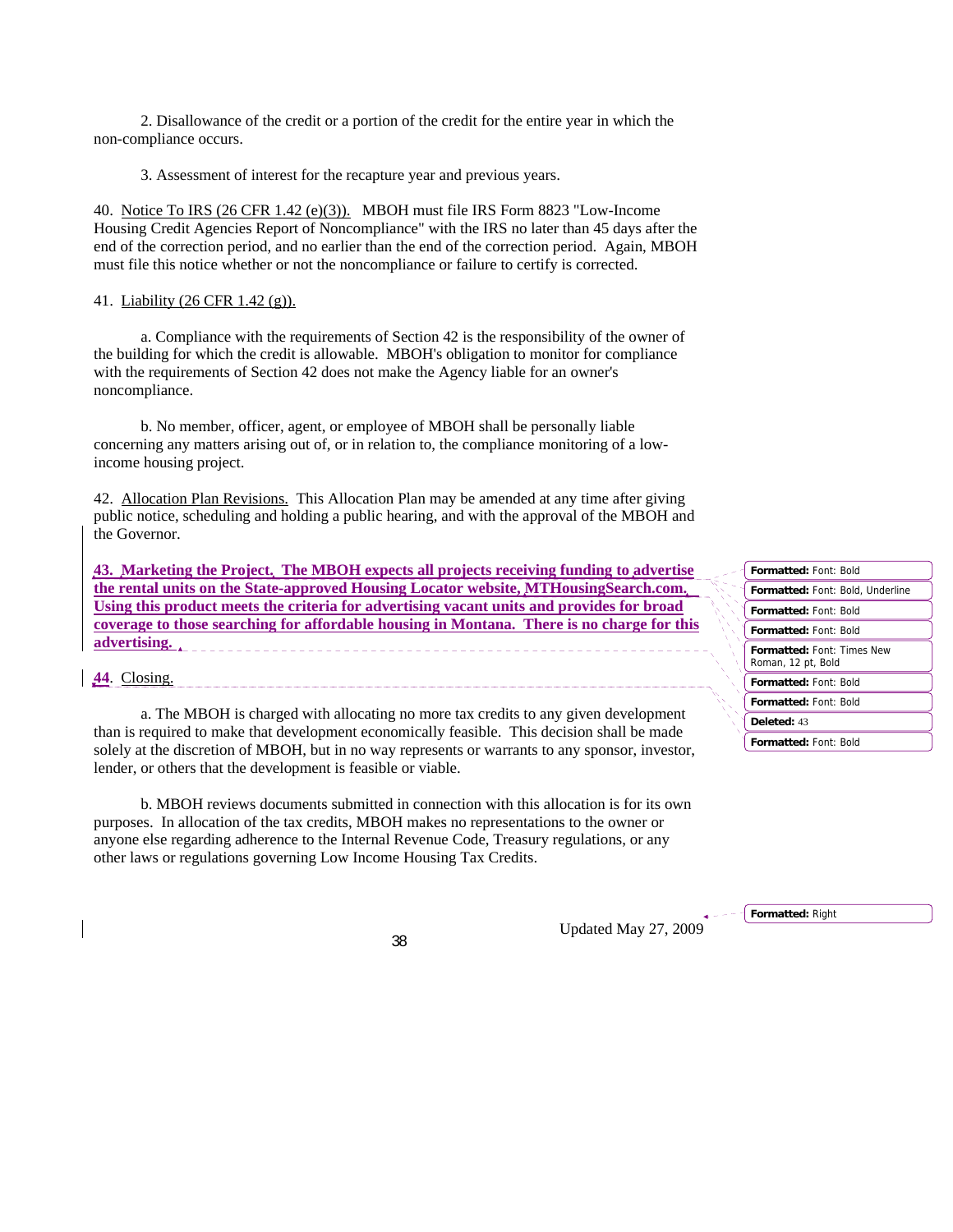c. No member, officer, agent, or employee of MBOH shall be personally liable concerning any matters arising out of, or in relations to, the allocation of the Low Income Housing Tax Credit.

Updated May 27, 2009 <sup>39</sup>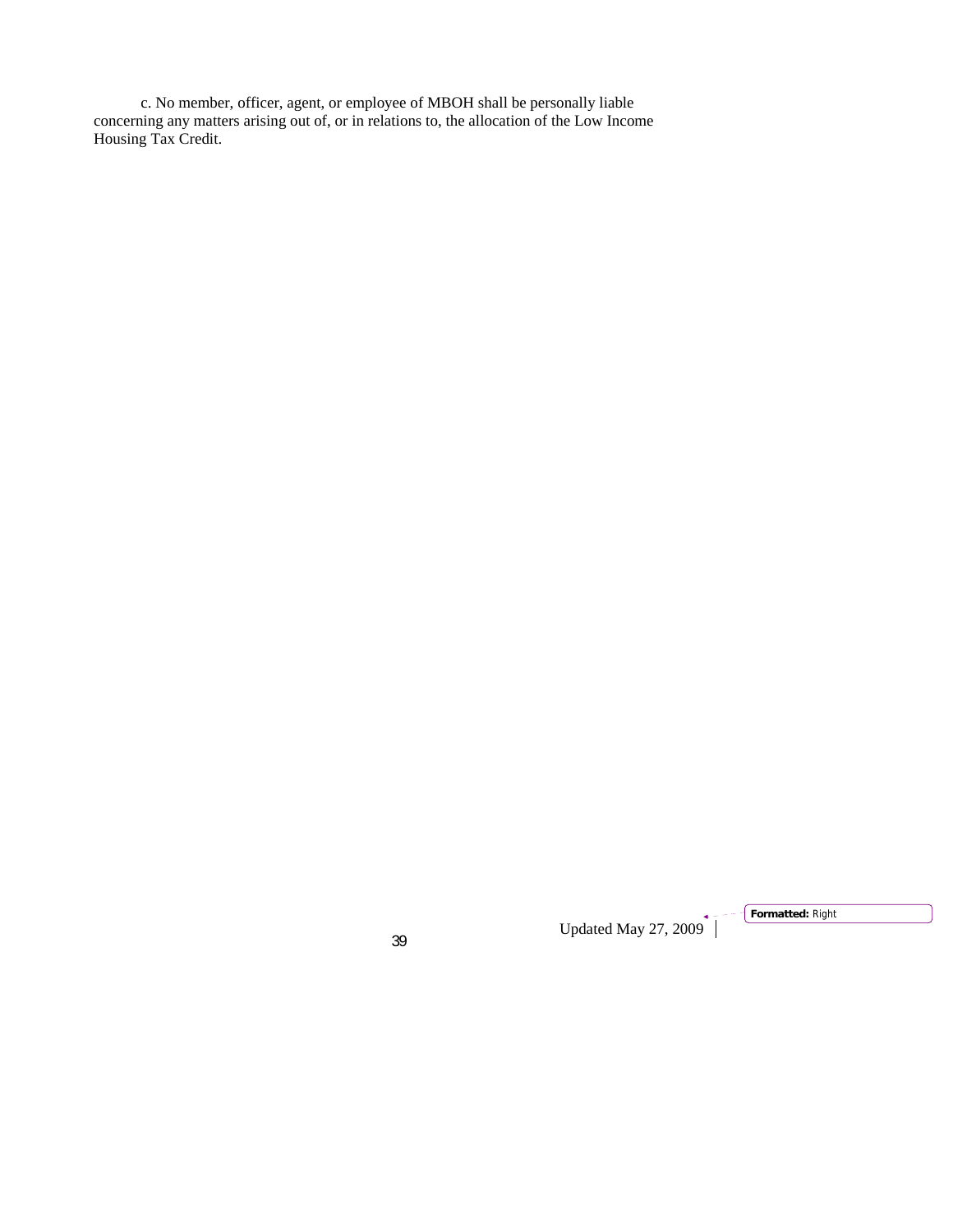# **HIGH COST AREAS LOW INCOME HOUSING TAX CREDITS**

Section  $42(d)(5)(C)$  of the Internal Revenue Code defines a Qualified Census Tract as any census tract or equivalent geographic area in which at least 50% of households have an income less than 60% of the Area Median Gross Income (AMGI). Section 42 defines a Difficult Development Area as any area designated by the Secretary of HUD as an area that has high construction, land and utility costs relative to the AMGI.

When an area, which can be a county or a specific census tract, is designated as either a Qualified Census Tract or a Difficult to Develop Area, a project proposed for a high cost area is eligible for an increase in eligible basis of up to 130%. This means that a greater amount of tax credits than otherwise available may be approved, if it is determined that the greater amount is needed for financial feasibility of given projects.

#### MONTANA BUREAU OF CENSUS DESIGNATED QUALIFIED CENSUS TRACTS

## **Specific information referencing current application year is posted to the Housing web-site as soon as it becomes available. Please note specific year for appropriate application.**

# MONTANA HUD DESIGNATED DIFFICULT TO DEVELOP AREAS

**Specific information referencing current application year is posted to the Housing web-site as soon as it becomes available. Please note specific year for appropriate application.**

Updated May 27, 2009 <sup>40</sup>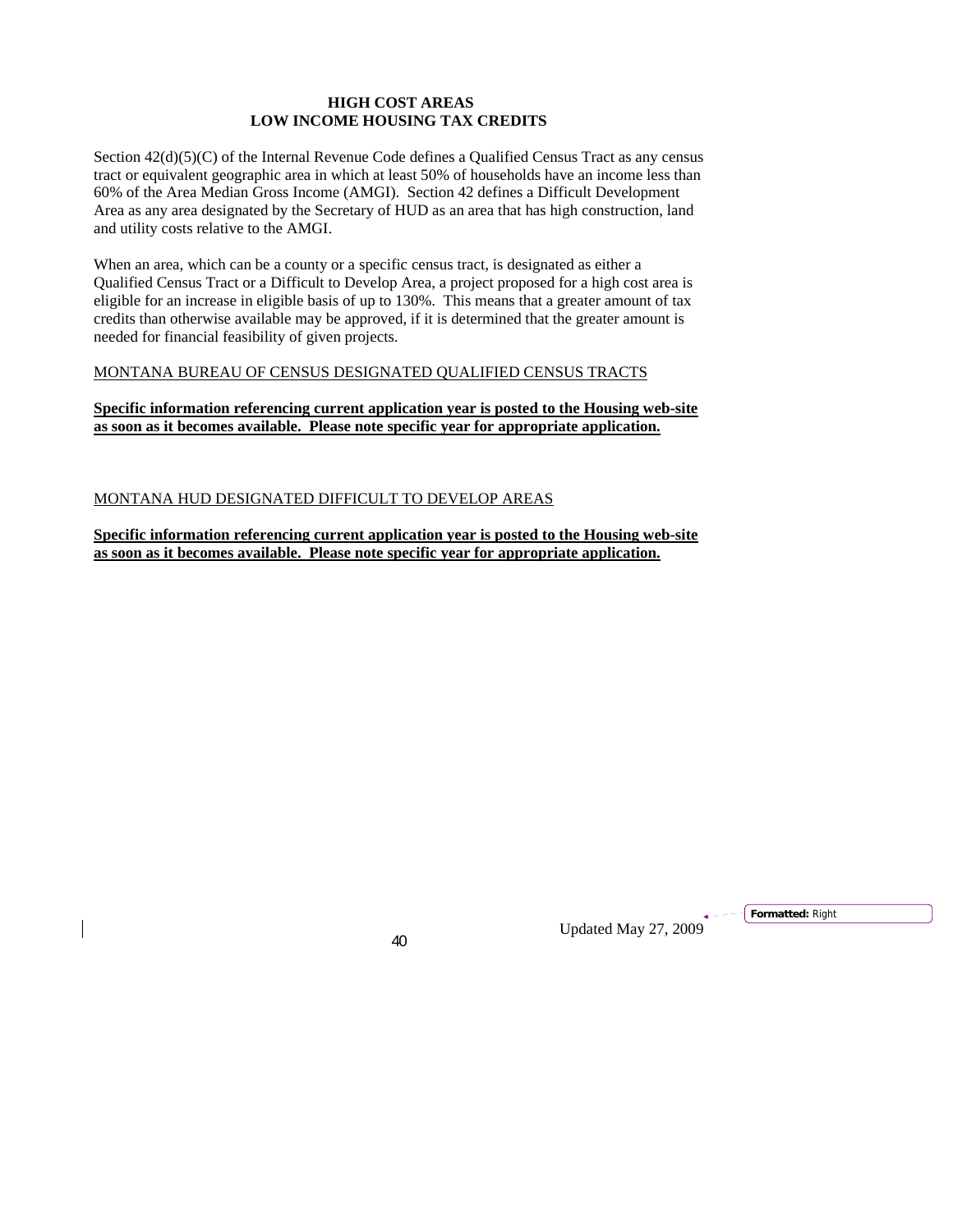# 10% and 8609 Letters and Forms

Attached you will find information regarding the submission of 10% documents, 8609 documents.

| 10% documents must be submitted not later than the $\Delta \text{pril } 30$ of the year following the year of<br>the reservation of tax credits. The documents include: | <b>Deleted:</b> $2nd$ Friday of November<br>Formatted: Font: Bold<br>Formatted: Font: Bold |
|-------------------------------------------------------------------------------------------------------------------------------------------------------------------------|--------------------------------------------------------------------------------------------|
| - the independent auditor's report,                                                                                                                                     |                                                                                            |
| - the owner's statement, 10% Certification                                                                                                                              | <b>Deleted:</b> Carryover                                                                  |
| Exhibit $A -$                                                                                                                                                           | Formatted: Font: Bold                                                                      |

- the Itemized Cost and Eligible Basis worksheet,
- Maximum Credits Based on Qualified Basis worksheet,
- Sources and Uses of Funds worksheet,
- Final Credit Calculation worksheet,
- Qualified basis on a Building-by-Building Basis worksheet,
- the Tenant Paid Utility Worksheet, Income and Rent Schedule, and Annual
- Operating Expenses Worksheet, and
- the Unit-by-Unit Breakdown

8609 information must be submitted to not later than six (6) months after the project has been placed in service. The final documents include:

- the final cost certification, independent auditor's report,
- the owner's statement, final allocation, and
- the Occupancy Certificates for each building

#### Exhibit A –

- the Itemized Cost and Eligible Basis worksheet,
- Maximum Credits Based on Qualified Basis worksheet,
- Sources and Uses of Funds worksheet,
- Final Credit Calculation worksheet,
- Qualified basis on a Building-by-Building Basis worksheet,
- the Tenant Paid Utility Worksheet, Income and Rent Schedule, and Annual

Operating Expenses Worksheet, and

- the Unit-by-Unit Breakdown

Updated May 27, 2009 <sup>41</sup>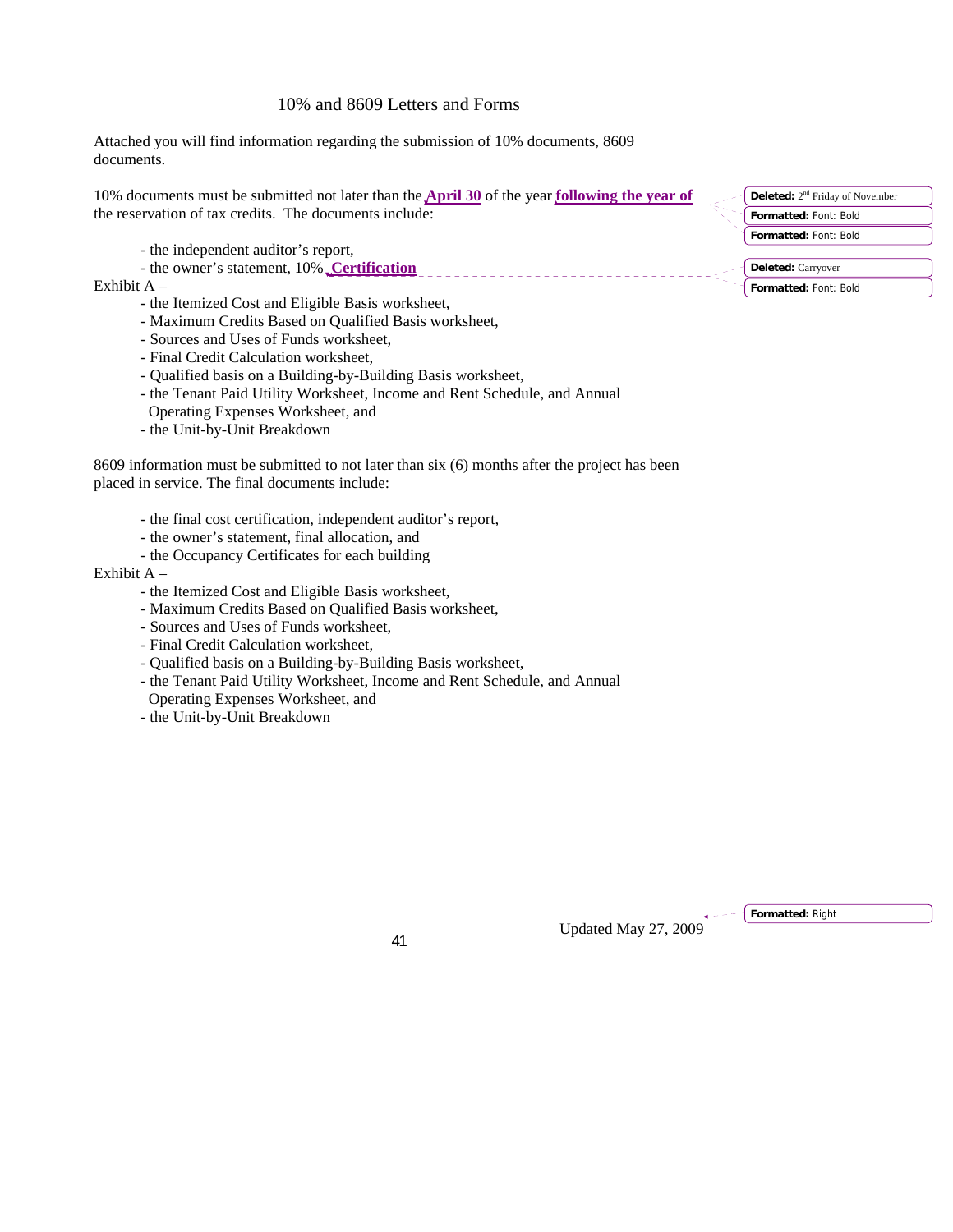#### **10% Cost Certification Independent Auditors' Report**

Date: XXXX XX, 20

To: [State Agency] [Address] And

[Owner Legal Name] ("the Owner") [Address]

Re: [Project Name] ("the Project")

We have examined the column entitled Eligible 10% Test Expenditures Incurred, as shown on the accompanying 10% Test: Taxpayer's Basis Schedule related to the [Development] of [the Project] as of [Cut-off Date]. The Project owner is responsible for the 10% Test: Taxpayer's Basis Schedule. Our responsibility is to express an opinion based on our examination.

We have not examined or reviewed the columns Total Development Cost or Reasonably Expected Basis, as shown on the accompanying 10% Test: Taxpayer's Basis Schedule and therefore express no opinion or any other form of assurance on them.

We conducted our examination in accordance with attestation standards established by the American Institute of Certified Public Accountants and, accordingly, included examining on a test basis, evidence supporting the information presented in the column entitled Eligible 10% Test Expenditures Incurred as shown on the 10% Test: Taxpayer's Basis Schedule and performing such other procedures as we considered necessary in the circumstances. We believe that our examination provides a reasonable basis for our opinion.

In our opinion, the column entitled Eligible 10% Test Expenditures Incurred referred to above presents, in all material respects, the Project's Eligible 10% Test Expenditures Incurred as of [Cut-off Date] using the accrual method of accounting, in accordance with Internal Revenue Code (IRC) Section 461 and also the 10% carryover rules in accordance with IRC Section 42(h)(1)(E) and Treasury Regulation Section 1.42-6.

Independent Auditor's Signature

Updated May 27, 2009 <sup>42</sup>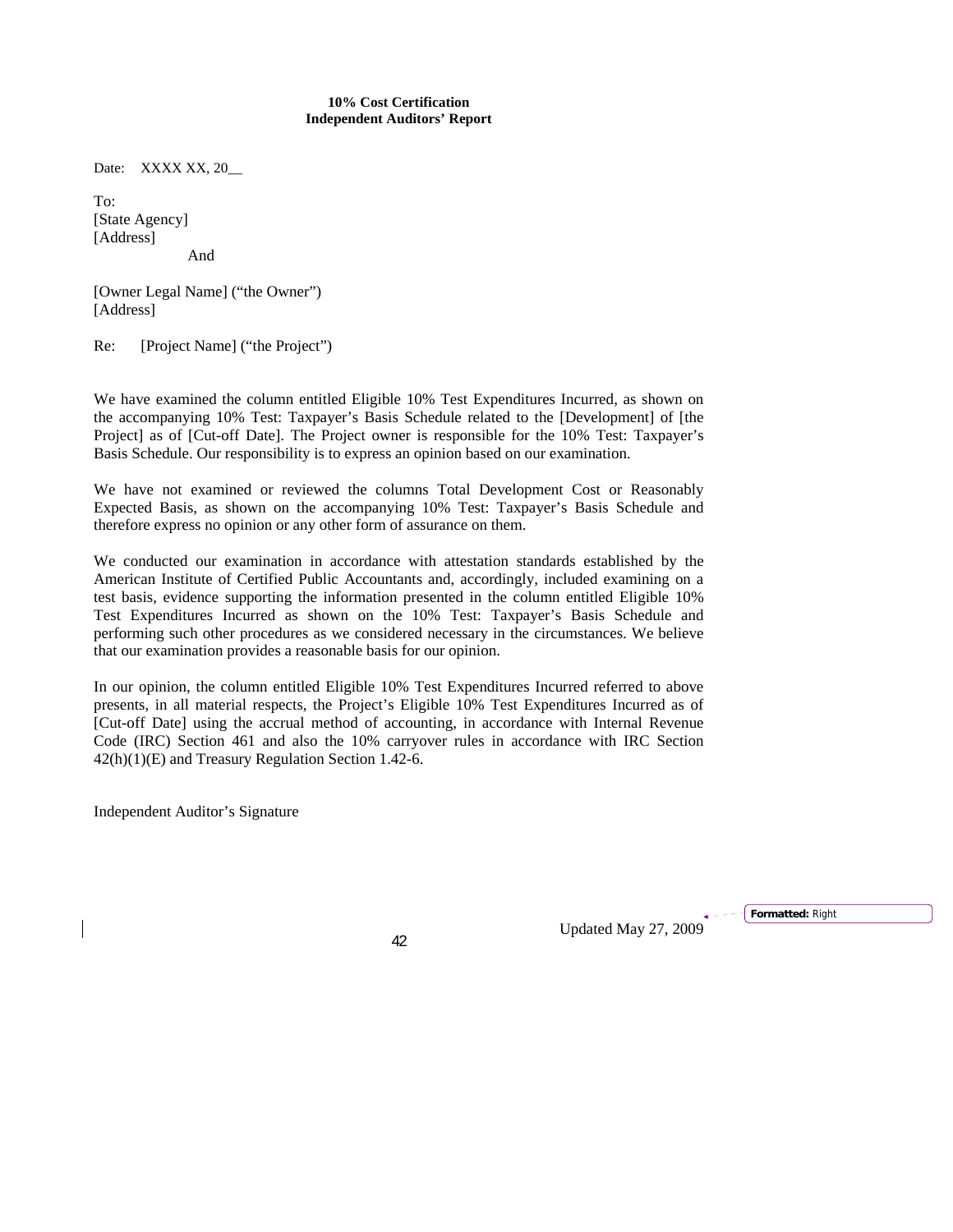#### **OWNER'S STATEMENT 10% CERTIFICATION**

**Deleted: CARRYOVER**

|             | Project (the "Project").                                                                                                                                                                                                               |
|-------------|----------------------------------------------------------------------------------------------------------------------------------------------------------------------------------------------------------------------------------------|
| 1)          |                                                                                                                                                                                                                                        |
|             |                                                                                                                                                                                                                                        |
|             | The Owner's reasonable expected basis in the Project as of December 31, 20 is:                                                                                                                                                         |
|             | Reasonably Expected Basis \$                                                                                                                                                                                                           |
| 2)          | The Owner's basis in the Project as of April 30, 20___ will exceed 10% of the reasonable<br>expected basis in the project as of April 30, 20____ (All within the meaning of Section<br>$42(h)(1)(E)(ii)$ of the Internal Revenue Code. |
| 3)          | The Owner will place the building in service no later than December 31, 20                                                                                                                                                             |
| 4)          | The Owner anticipates that the building will be completed in ____________________ of ________. (Such<br>date is, however, subject to unanticipated delays in commencement of, or progress during,<br>development.)                     |
| Owner:      |                                                                                                                                                                                                                                        |
| Address:    |                                                                                                                                                                                                                                        |
|             |                                                                                                                                                                                                                                        |
| Tax I.D. #: |                                                                                                                                                                                                                                        |
|             | Street Address of Project:                                                                                                                                                                                                             |
|             |                                                                                                                                                                                                                                        |
|             |                                                                                                                                                                                                                                        |
|             | There will be NO tax exempt bond financing or grant financing utilized in the development of the Project.                                                                                                                              |
|             | Under penalties of perjury, I declare that to the best of my knowledge and belief, the information<br>presented herein is true, correct and complete.                                                                                  |

 ${\rm BY} \qquad :$ 

ITS :

DATE :

Updated May 27, 2009

**Formatted:** Right

L,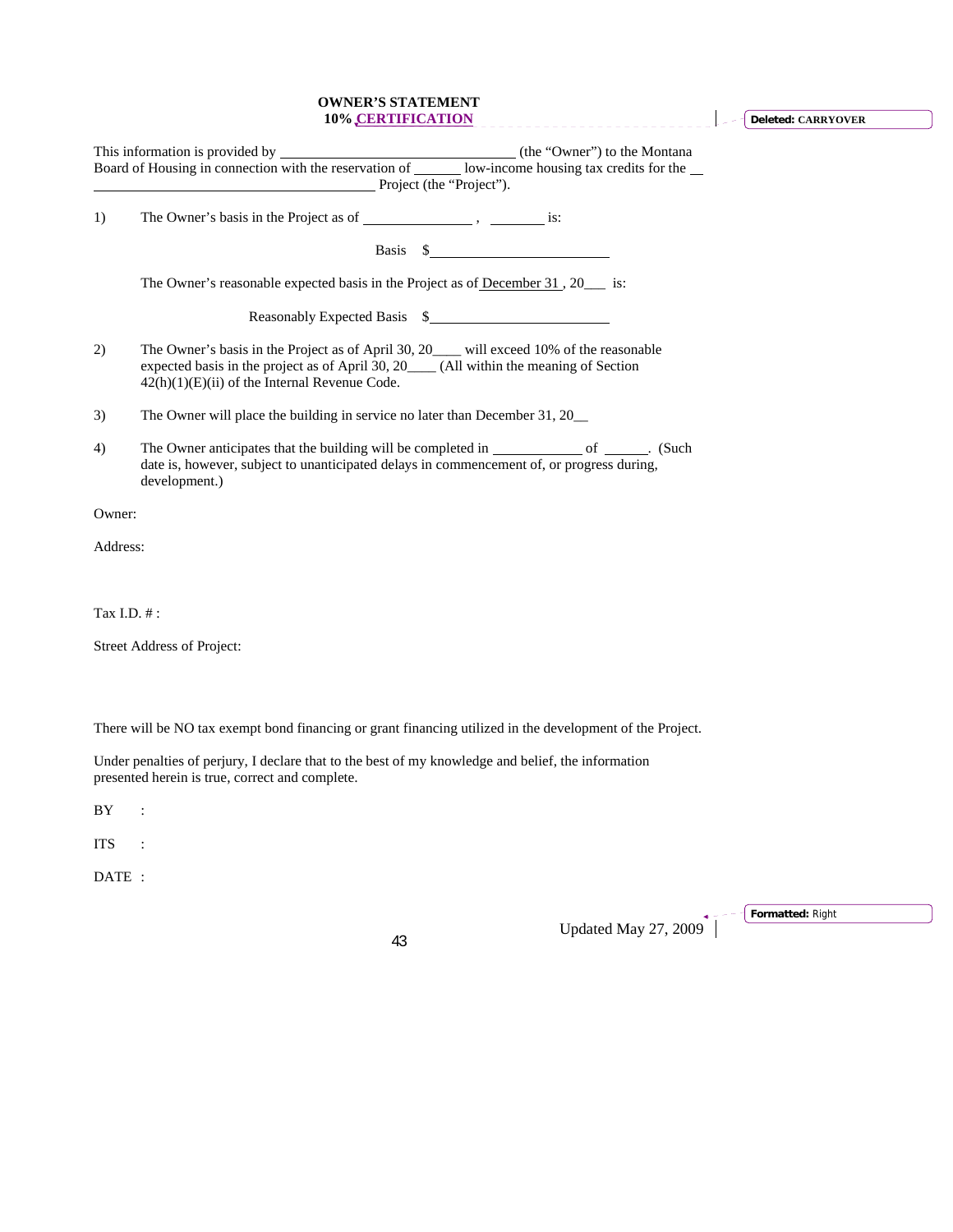#### **Final Cost Certification Independent Auditors' Report**

Owner's Name: XXXX

Project Name: XXXX

Project Number: TCAA # XX-XXX

We have audited the costs included in the accompanying Tax Credit Allocation Agency ("TCAA") Final Cost Certification (the "Final Cost Certification") of XXXX (the "Owner") for XXXX ("the Project") as of XXXX XX, 20\_\_. The Final Cost Certification is the responsibility of the Owner's management. Our responsibility is to express an opinion on the Final Cost Certification based on our audit.

We conducted our audit in accordance with generally accepted auditing standards. Those standards require that we plan and perform the audit to obtain reasonable assurance about whether the Final Cost Certification is free of material misstatement. An audit includes examining, on a test basis, evidence supporting the amounts and disclosures in the Final Cost Certification. An audit also includes assessing the accounting principles used and significant estimates made by management, as well as evaluating the overall Final Cost Certification presentation. We believe that our audit provides a reasonable basis for our opinion.

The accompanying Final Cost Certification was prepared in conformity with the accounting practices prescribed by the Internal Revenue Service, under the accrual method of accounting, and in conformity with the format and qualified allocation plan rules set by TCAA, which is a comprehensive basis of accounting other than generally accepted accounting principles.

In our opinion the Final Cost Certification presents fairly, in all material respects, the actual costs and eligible basis of the Owner for the Project as of XXXX XX, 20\_\_, on the basis of accounting described above.

This report is intended solely for the information and use of management of the Owner and for filing with TCAA and should not be used for any other purpose.

We have no financial interest in the Project other than in the practice of our profession.

City, State XXXX XX, 20\_\_

Updated May 27, 2009 <sup>44</sup>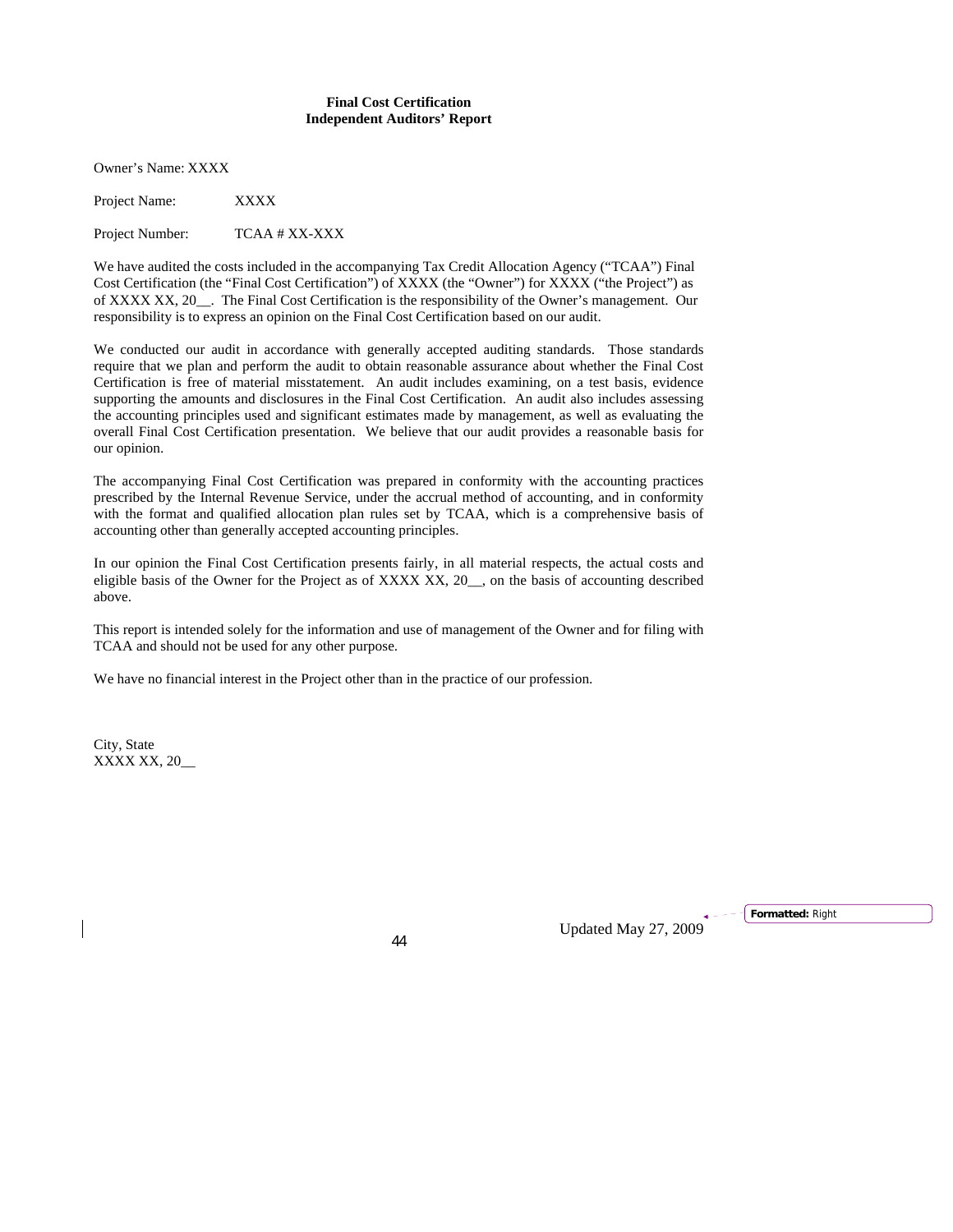# **OWNER'S STATEMENT FINAL ALLOCATION**

| This information is provided by <b>Alternation</b> (the "Owner") to the Montana |                                                                                                                                                                                                                     |  |  |  |  |
|---------------------------------------------------------------------------------|---------------------------------------------------------------------------------------------------------------------------------------------------------------------------------------------------------------------|--|--|--|--|
|                                                                                 | housing tax credits for the same service of the service of the "Project".                                                                                                                                           |  |  |  |  |
| 1)                                                                              | The Owner's Eligible and Qualified basis in the project as of ____________, _______ within the<br>meaning of Section $42(h)(1)(E)(ii)$ of the Internal Revenue Code, is:<br>Eligible Basis \$<br>Qualified Basis \$ |  |  |  |  |
| 2)                                                                              | The Owner placed the building(s) in service on $\_\_\_\_\_\_\_\_\_\_\_\_\_\_\_\_\_\_\_\_\_\_\_\_\_\_\_\_\_\_\_$                                                                                                     |  |  |  |  |
| Owner:                                                                          |                                                                                                                                                                                                                     |  |  |  |  |
| Address:                                                                        |                                                                                                                                                                                                                     |  |  |  |  |
| Tax I.D. $#$ :                                                                  |                                                                                                                                                                                                                     |  |  |  |  |
|                                                                                 | Street Address of Project:                                                                                                                                                                                          |  |  |  |  |

There will be NO tax exempt bond financing or grant financing utilized in the development of the Project.

Under penalties of perjury, I declare that to the best of my knowledge and belief, the information presented herein is true, correct and complete.

BY :

ITS :

DATE :

Updated May 27, 2009 <sup>45</sup>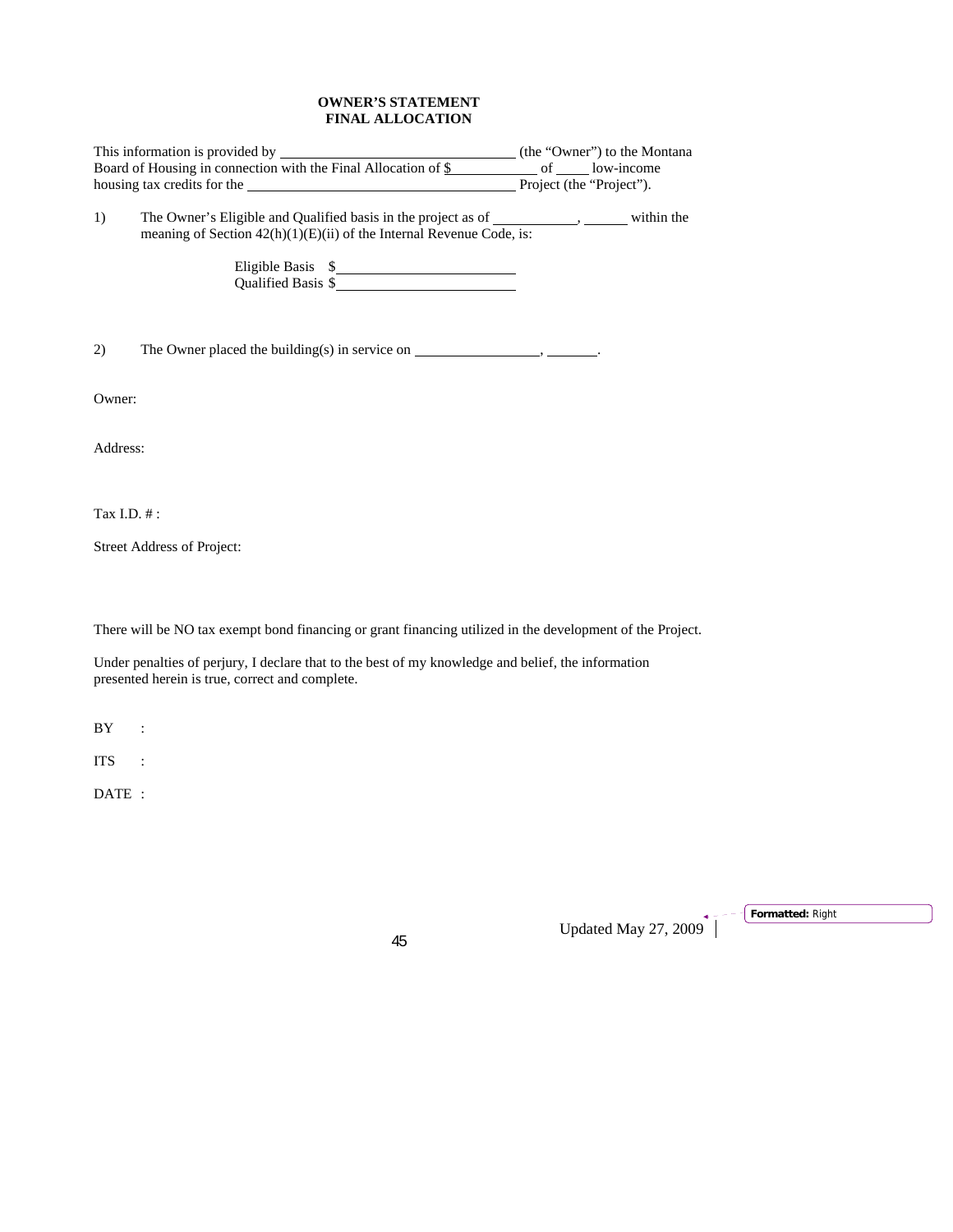#### **OWNER'S STATEMENT (Acquisition and Rehabilitation) FINAL ALLOCATION**

| Board of Housing in connection with the Final Allocation of $\frac{1}{2}$ of ____________ low-income |                                                                                                                                                                        |  |
|------------------------------------------------------------------------------------------------------|------------------------------------------------------------------------------------------------------------------------------------------------------------------------|--|
|                                                                                                      |                                                                                                                                                                        |  |
| 1)                                                                                                   | The Owner's Eligible and Qualified basis in the project as of ___________, ______ within the<br>meaning of Section $42(h)(1)(E)(ii)$ of the Internal Revenue Code, is: |  |
|                                                                                                      | Acquisition:<br>Eligible Basis \$<br>Qualified Basis \$                                                                                                                |  |
|                                                                                                      | Rehabilitation:                                                                                                                                                        |  |
| 2)                                                                                                   |                                                                                                                                                                        |  |
| Owner:                                                                                               |                                                                                                                                                                        |  |
| Address:                                                                                             |                                                                                                                                                                        |  |
| Tax I.D. #:                                                                                          |                                                                                                                                                                        |  |
|                                                                                                      | Street Address of Project:                                                                                                                                             |  |
|                                                                                                      |                                                                                                                                                                        |  |
|                                                                                                      | There will be NO tax exempt bond financing or grant financing utilized in the development of the Project.                                                              |  |
|                                                                                                      | Under penalties of perjury, I declare that to the best of my knowledge and belief, the information<br>presented herein is true, correct and complete.                  |  |
| BY                                                                                                   | $\ddot{\cdot}$                                                                                                                                                         |  |
| <b>ITS</b>                                                                                           |                                                                                                                                                                        |  |

DATE :

 $\begin{array}{c} \hline \end{array}$ 

Updated May 27, 2009 <sup>46</sup> **Formatted:** Right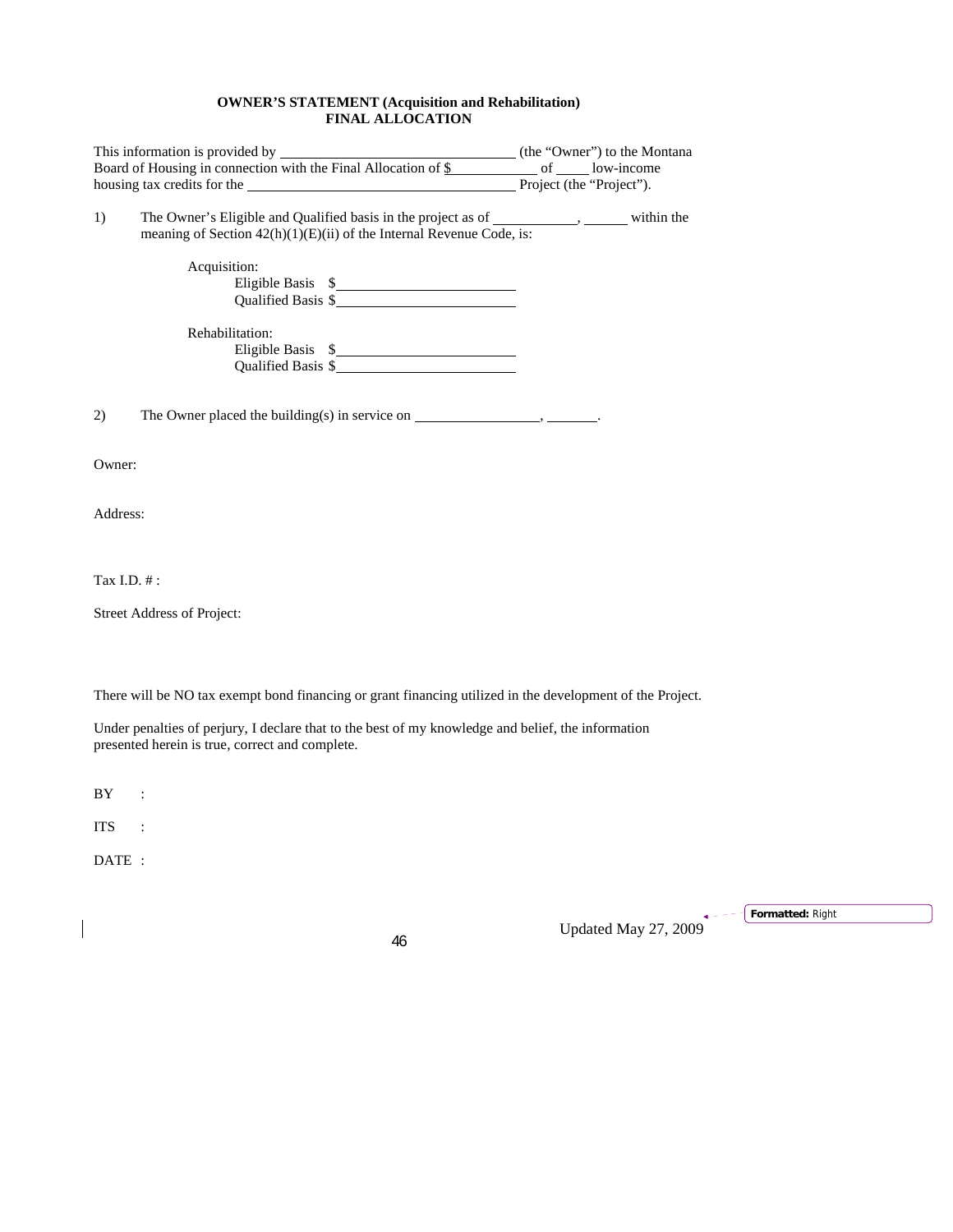\_\_\_ 10% certification (mark one) \_\_\_ 8609 certification

 $\begin{array}{c} \hline \end{array}$ 

#### **EXHIBIT "A" Itemized Actual Cost and Eligible Basis**

| <b>Itemized Cost</b>                                                                                                                                                                                                                                                      | Costs<br><b>Incurred</b> | Reasonably<br><b>Expected Cost</b> | <b>Eligible Basis by Credit Type</b><br><b>Fed. Subsidies</b><br>4% Credit | <b>List and Indicate</b><br>w/o Fed. Subsidies<br>9% Credits |
|---------------------------------------------------------------------------------------------------------------------------------------------------------------------------------------------------------------------------------------------------------------------------|--------------------------|------------------------------------|----------------------------------------------------------------------------|--------------------------------------------------------------|
| <b>Land and Buildings:</b><br>Land<br><b>Existing Structure</b><br><b>Demolition</b><br>Other                                                                                                                                                                             |                          |                                    |                                                                            |                                                              |
| Site Work:<br>Site Work<br>Off Site Improvements<br>Environmental<br>Other                                                                                                                                                                                                |                          |                                    |                                                                            |                                                              |
| <b>Rehabilitation and New Const:</b><br>New Building<br>Rehabilitation<br><b>Accessory Structures</b><br><b>General Requirements</b><br><b>Contractor Overhead</b><br><b>Contractor Profit</b><br><b>Construction Contingency</b><br>Other<br>Other                       |                          | <u> 1999 - Johann John</u>         | <u> Tanzania (</u>                                                         |                                                              |
| <b>Professional Work and Fees:</b><br><b>Architect Design</b><br>Architect supervision<br>Attorney, Real Estate<br>Consultant/Agent<br>Engineer/Surveyor<br>Other<br>Other                                                                                                |                          |                                    |                                                                            |                                                              |
| <b>Construction Interim Costs:</b><br>Hazard & Liability Insurance<br><b>Credit Report</b><br><b>Construction Interest</b><br><b>Origination Points</b><br><b>Discount Points</b><br><b>Inspection Fees</b><br>Title & Recording<br>Legal fees<br>Taxes<br>Other<br>Other |                          |                                    |                                                                            |                                                              |
| <b>SUBTOTAL THIS PAGE</b>                                                                                                                                                                                                                                                 |                          |                                    |                                                                            |                                                              |

Page 1 of 6

Updated May 27, 2009<sup>+</sup>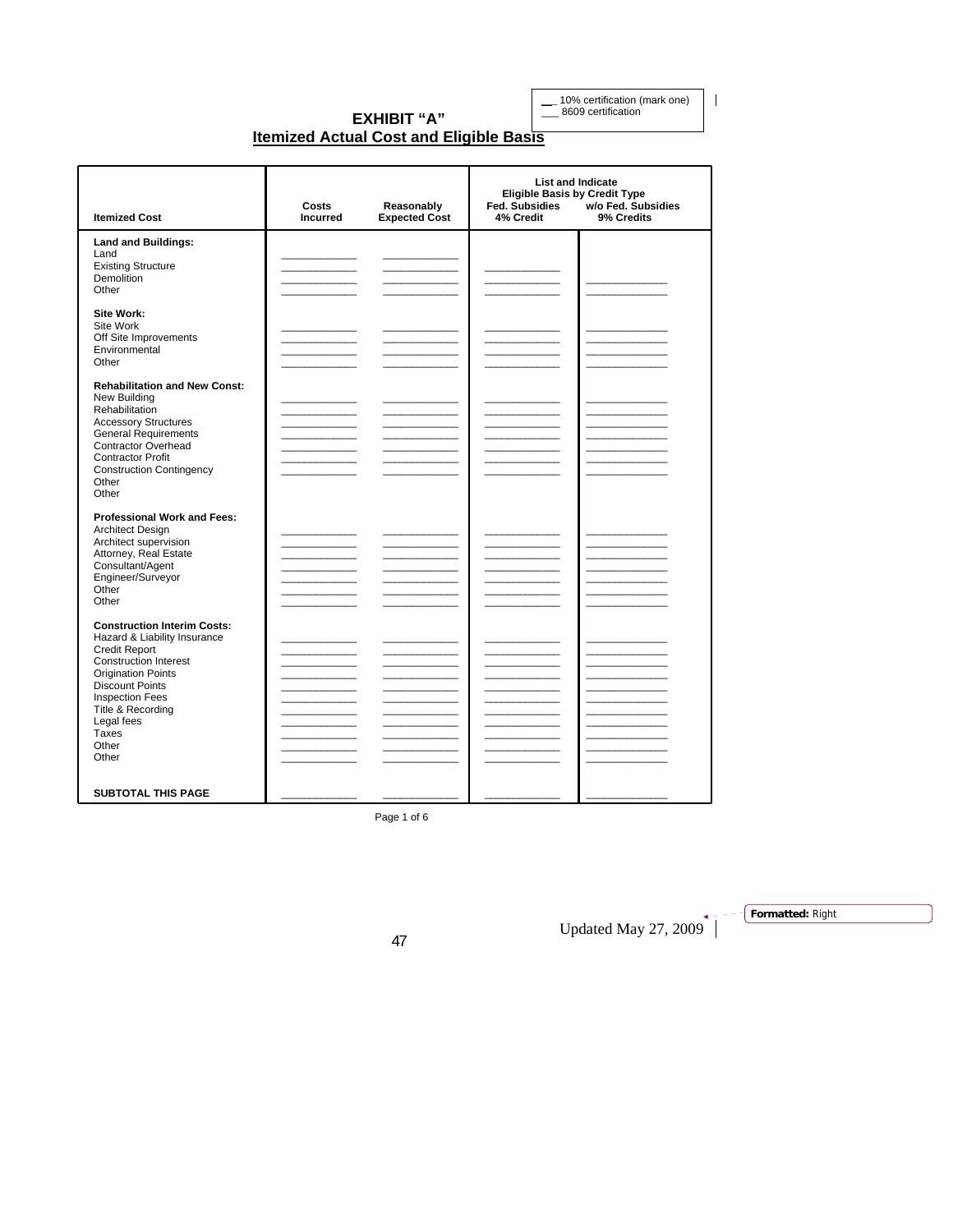\_\_\_ 10% certification (mark one) \_\_\_ 8609 certification

# **EXHIBIT "A" Itemized Actual Cost and Eligible Basis**

| <b>Itemized Cost</b>                                                                                                                                                                          | Costs<br><b>Incurred</b>                    | Reasonably<br><b>Expected Cost</b>                                                                                   | Fed. Subsidies<br>4% Credit | <b>List and Indicate</b><br><b>Eligible Basis by Credit Type</b><br>w/o Fed. Subsidies<br>9% Credits |
|-----------------------------------------------------------------------------------------------------------------------------------------------------------------------------------------------|---------------------------------------------|----------------------------------------------------------------------------------------------------------------------|-----------------------------|------------------------------------------------------------------------------------------------------|
| <b>Financing Fees and Expenses:</b><br><b>Credit Report</b><br><b>Discount Points</b><br><b>Origination Fees</b><br><b>Title and Recording</b><br>Legal Fees<br>Prepaid MIP<br>Other<br>Other | the company of the company                  | <u> 1989 - Jan Jawa Barat, prima prima prima prima prima prima prima prima prima prima prima prima prima prima p</u> |                             |                                                                                                      |
| Soft Cost:<br><b>Feasibility Appraisal</b><br>Market Study<br><b>Environmental Study</b><br><b>Tax Credit Fees</b><br>Cost Certification<br>Other<br>Other                                    |                                             | <u> 1999 - Johann John Barns</u>                                                                                     |                             |                                                                                                      |
| <b>Syndication Costs:</b><br>Organizational (Partnership)<br>Bridge Loan Fees and Expenses<br><b>Tax Opinion</b><br>Other                                                                     |                                             |                                                                                                                      |                             |                                                                                                      |
| <b>Developer's Fees:</b><br>Developer's Fees-New Construction<br>Developer's Fees-Acquisition<br>Developer's Fees-Rehabilitation<br><b>Consultant Fees</b><br>Other                           | <u> 1989 - Johann Barnett, fransk konge</u> |                                                                                                                      |                             |                                                                                                      |
| <b>Project Reserves:</b><br>Rent-up Reserves<br><b>Operating Reserves</b><br><b>Replacement Reserves</b><br>Escrows<br>Other<br>Other                                                         |                                             | <u> 1989 - Jan Jawa Barat, prima prima prima prima prima prima prima prima prima prima prima prima prima prima p</u> |                             |                                                                                                      |
| <b>SUBTOTAL THIS PAGE</b><br>plus<br><b>SUBTOTAL FROM PAGE 1</b><br><b>Totals</b>                                                                                                             |                                             |                                                                                                                      |                             |                                                                                                      |
| Less<br><b>Permanent Financing Fees</b><br><b>Tax Credit Fees</b><br>Rent-up Reserves<br>Organizational Costs<br><b>Totals</b><br>Percentage                                                  |                                             | %                                                                                                                    |                             |                                                                                                      |

Page 2 of 6

Updated May 27, 2009 <sup>48</sup>

**Formatted:** Right

L.

 $\overline{\phantom{a}}$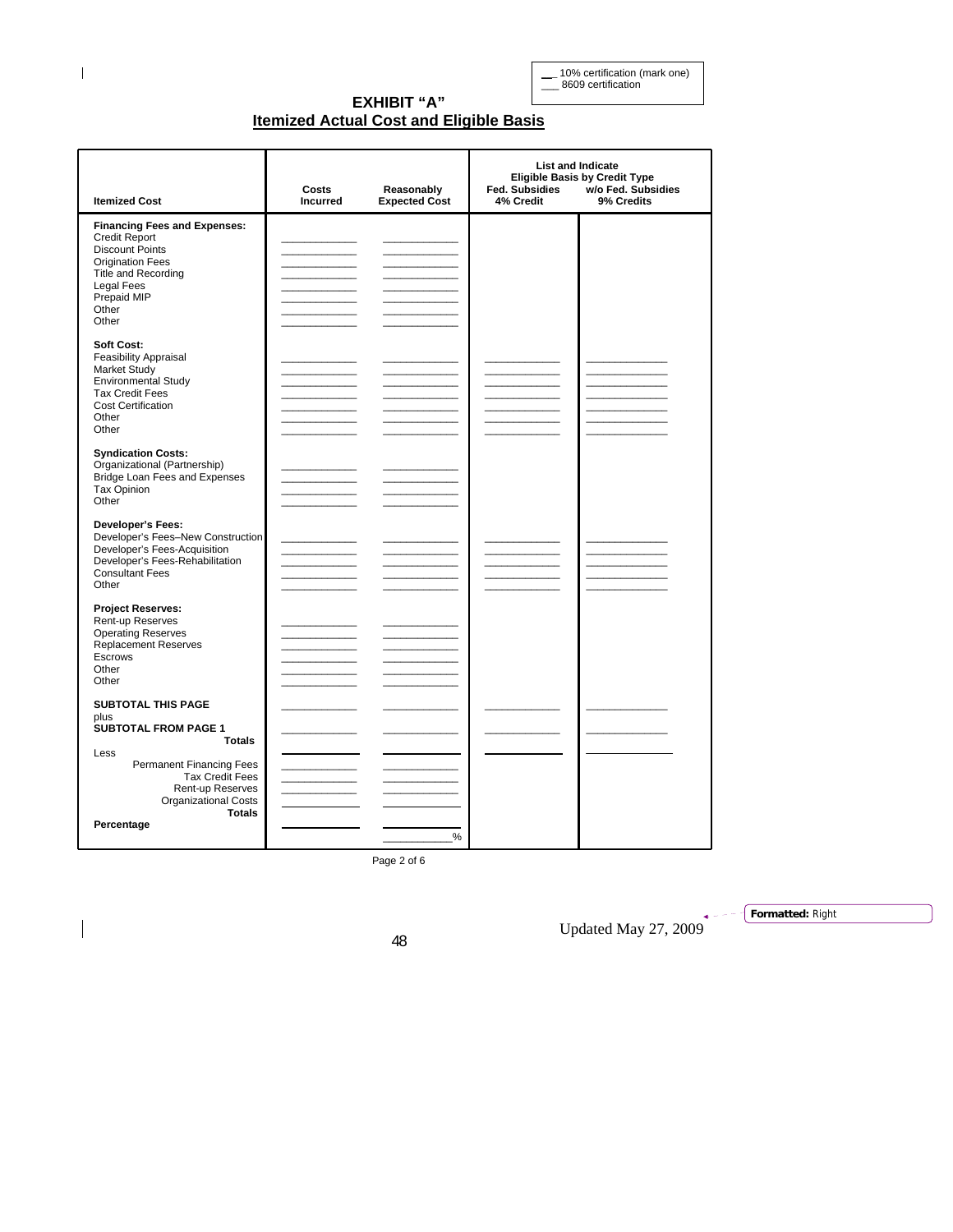\_\_\_ 10% certification (mark one)  $\frac{1}{2}$  8609 certification

**EXHIBIT "A" Maximum Credits Based on Qualified Basis**

|                                                                                     | <b>List and Indicate</b><br><b>Fed. Subsidies</b><br>4% Credit | <b>Eligible Basis by Credit Type</b><br>w/o Fed. Subsidies<br>9% Credits |
|-------------------------------------------------------------------------------------|----------------------------------------------------------------|--------------------------------------------------------------------------|
| Total Eligible Basis (from previous page)                                           |                                                                |                                                                          |
| Less portion of grants used to finance qualified development<br>Costs. List Grants: |                                                                |                                                                          |
| Less amount of nonqualified non-recourse financing                                  |                                                                |                                                                          |
| Less Historic Tax Credits (Residential Portion Only                                 |                                                                |                                                                          |
| Less other nonqualified costs                                                       |                                                                |                                                                          |
| <b>Total Adjusted Eligible Basis</b>                                                |                                                                |                                                                          |
| Is project in QCT* or DDA*? If Yes enter 130%. If No enter 100%.                    | $\%$<br>X                                                      | $\times$                                                                 |
| Total Adjusted Eligible Basis (Includes high cost adjustment)                       |                                                                |                                                                          |
| Applicable Fraction (smaller of Unit or Floor Space Fraction)                       | $\frac{0}{2}$                                                  | $\frac{0}{0}$                                                            |
| <b>Total Qualified Basis</b>                                                        |                                                                |                                                                          |
| IRS Applicable Fraction (per reservation agreement)                                 | $\%$<br>X                                                      | $\times$<br>%                                                            |
| Total Maximum Annual Credit (by type)                                               |                                                                |                                                                          |
| Total Maximum Annual Credit (Combined)                                              |                                                                |                                                                          |

# **Maximum Credits per Reservation Agreement**

Total Maximum Annual Credit **\$** 

# **Tax Credit Sales Price**

| Tax Credit Sales Price per agreement with equity investors.<br>(ie \$0.70, \$0.75) |  |
|------------------------------------------------------------------------------------|--|
|                                                                                    |  |

\*QCT = Qualified Census Tract \*DDA = Difficult to Develop Area

Page 3 of 6

|    | 10% certification (mark one)<br>8609 certification | <b>T</b> Formatted: Right |
|----|----------------------------------------------------|---------------------------|
| 49 |                                                    |                           |

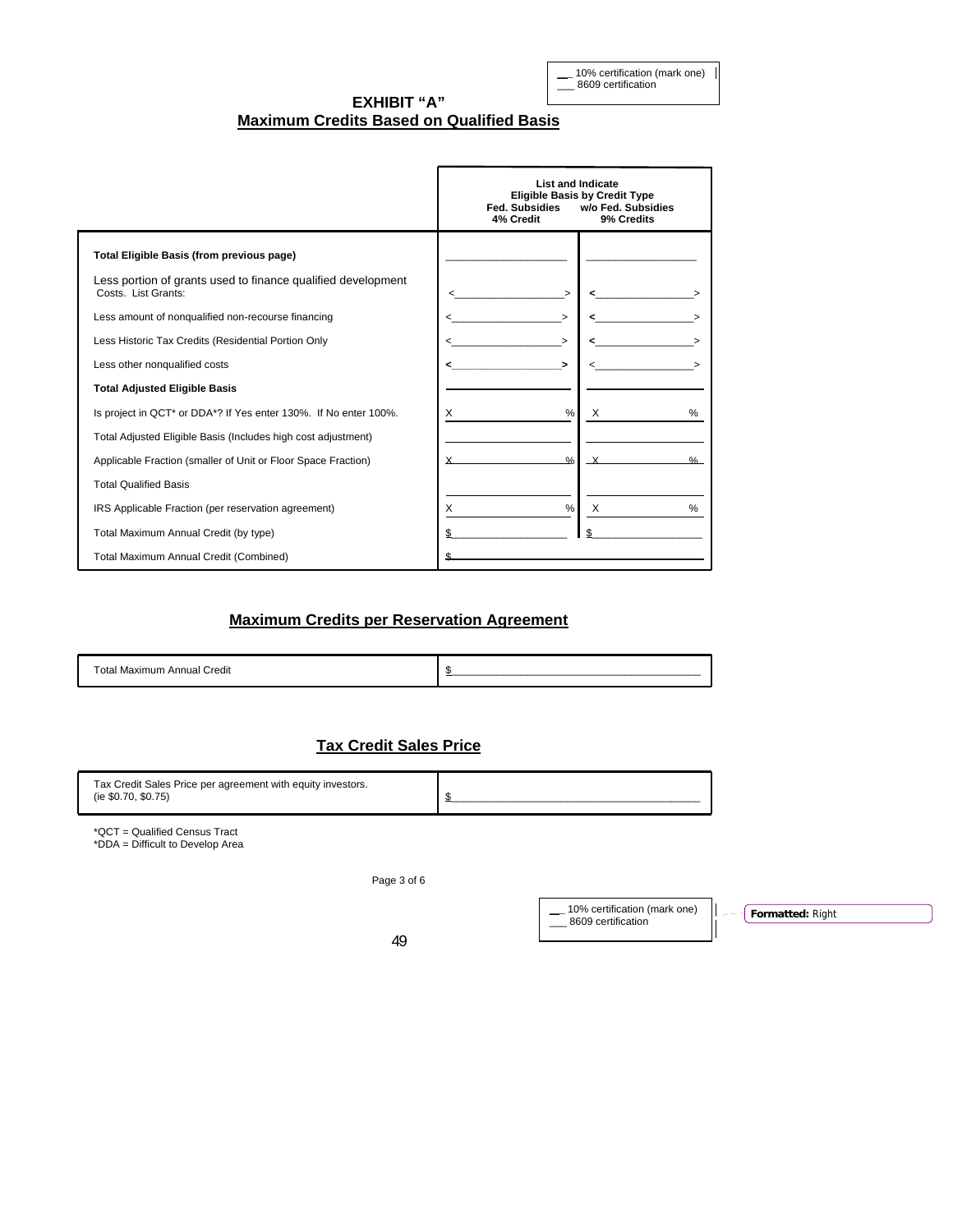# **EXHIBIT "A" Maximum Credits Based on Qualified Basis**

| Loans:<br>Name of Lender                                                 | Amount        |                                          | Rate | Loan<br>Term                | Amort.<br>Period                                                                                                                                                                                                                             | Annual<br><b>Debt Service</b> |
|--------------------------------------------------------------------------|---------------|------------------------------------------|------|-----------------------------|----------------------------------------------------------------------------------------------------------------------------------------------------------------------------------------------------------------------------------------------|-------------------------------|
|                                                                          | $\mathsf{\$}$ |                                          | $\%$ | $\mathcal{L} = \mathcal{L}$ | $\frac{\partial \mathcal{L}_{\mathcal{A}}}{\partial \mathcal{L}_{\mathcal{A}}}\left( \mathcal{L}_{\mathcal{A}}\right) =\frac{\partial \mathcal{L}_{\mathcal{A}}}{\partial \mathcal{L}_{\mathcal{A}}}\left( \mathcal{L}_{\mathcal{A}}\right)$ | \$                            |
|                                                                          | $\sim$        |                                          | %    |                             |                                                                                                                                                                                                                                              | $\sim$                        |
|                                                                          | $\sim$        |                                          | %    |                             |                                                                                                                                                                                                                                              | $\sim$                        |
|                                                                          | $\mathbb{S}$  |                                          | %    |                             | <u> 1999 - Johann Barnett, p</u>                                                                                                                                                                                                             | $\sim$                        |
| the control of the control of the control of                             | $\sim$        |                                          |      |                             |                                                                                                                                                                                                                                              | $\frac{1}{2}$                 |
|                                                                          | $\sim$        |                                          |      |                             |                                                                                                                                                                                                                                              | $\mathbb{S}$                  |
| <b>Total Loans</b>                                                       |               | \$                                       |      |                             |                                                                                                                                                                                                                                              |                               |
| Grants:                                                                  |               |                                          |      |                             |                                                                                                                                                                                                                                              |                               |
| Name of Grantor                                                          | Amount<br>\$  |                                          |      |                             |                                                                                                                                                                                                                                              |                               |
|                                                                          | $\mathbb{S}$  |                                          |      |                             |                                                                                                                                                                                                                                              |                               |
| <b>Total Grants</b>                                                      |               | $\mathbb{S}$<br><b>Contract Contract</b> |      |                             |                                                                                                                                                                                                                                              |                               |
|                                                                          |               |                                          |      |                             |                                                                                                                                                                                                                                              |                               |
| <b>Other Sources:</b><br>(i.e. owners equity, deferred developer fees)** |               |                                          |      |                             |                                                                                                                                                                                                                                              |                               |
| Name                                                                     | Amount        |                                          |      |                             |                                                                                                                                                                                                                                              |                               |
|                                                                          | $\mathbb{S}$  |                                          |      |                             |                                                                                                                                                                                                                                              |                               |
|                                                                          | $\sim$        |                                          |      |                             |                                                                                                                                                                                                                                              |                               |
|                                                                          | $\mathbb{S}$  |                                          |      |                             |                                                                                                                                                                                                                                              |                               |
| <b>Total Other Sources</b>                                               |               | $\frac{1}{2}$                            |      |                             |                                                                                                                                                                                                                                              |                               |
| <b>TAX CREDIT EQUITY</b>                                                 |               | $\sim$                                   |      |                             |                                                                                                                                                                                                                                              |                               |
|                                                                          |               |                                          |      |                             |                                                                                                                                                                                                                                              |                               |
| <b>TOTAL SOURCES:</b>                                                    |               | $\sim$                                   |      |                             |                                                                                                                                                                                                                                              |                               |
| TOTAL USES: (from page 2)                                                |               | \$                                       |      |                             |                                                                                                                                                                                                                                              |                               |
|                                                                          |               | Sources must equal Uses                  |      |                             |                                                                                                                                                                                                                                              |                               |
|                                                                          |               |                                          |      |                             |                                                                                                                                                                                                                                              |                               |

Page 4 of 6

Updated May 27,  $2009$ <sup> $\star$ </sup>

**Formatted:** Right

 $\overline{\phantom{a}}$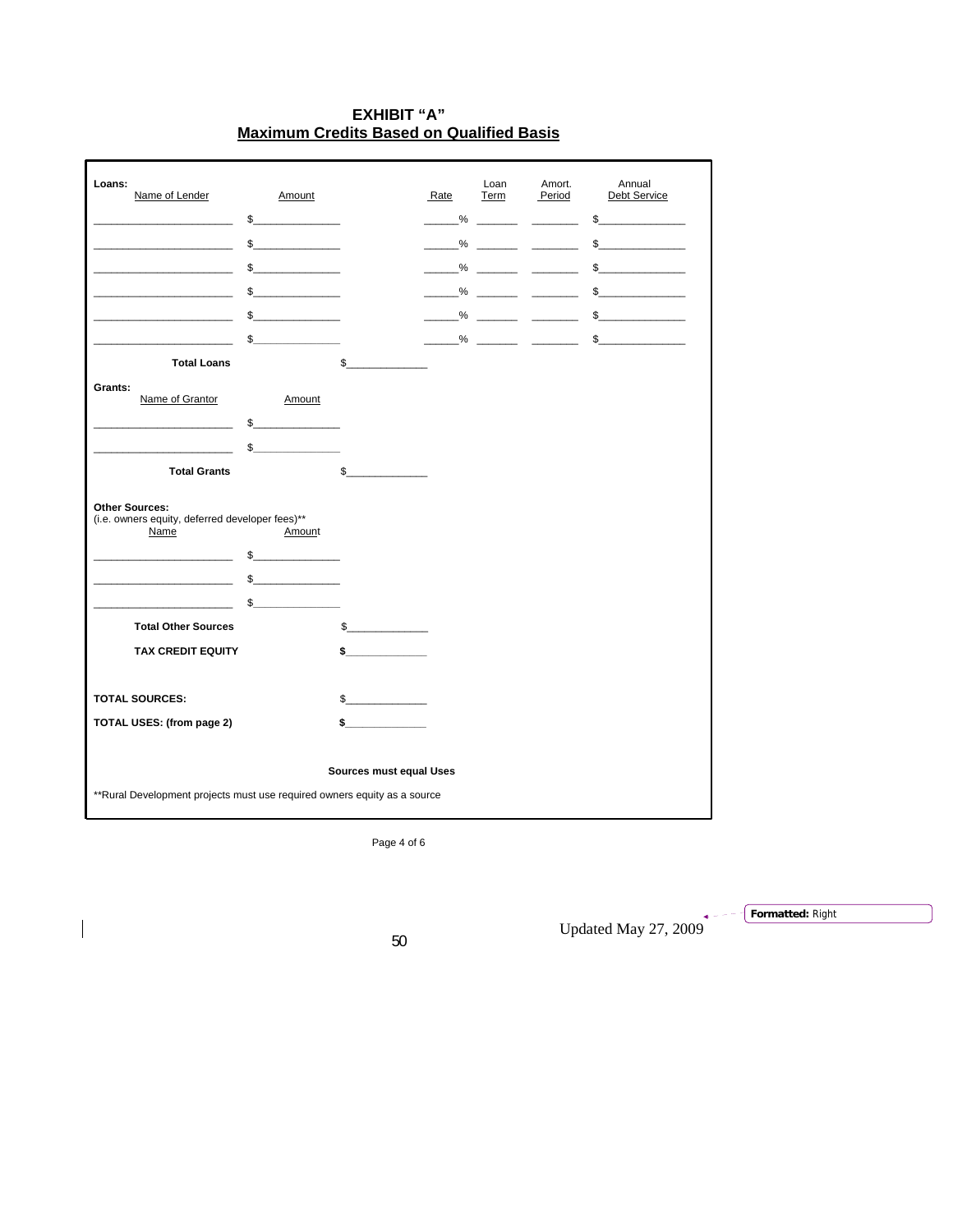|                                                                                     | EXHIBIT "A"<br><b>Final Credit Calculation</b> | 10% certification (mark one)<br>8609 certification |
|-------------------------------------------------------------------------------------|------------------------------------------------|----------------------------------------------------|
| Tax Credit Equity (from page 4)                                                     | \$                                             |                                                    |
| Tax Credit Sales Price (from page 3)                                                |                                                | $\%$                                               |
| <b>Maximum Annual Credit Calculation:</b>                                           |                                                |                                                    |
| <b>Methods</b>                                                                      |                                                |                                                    |
| 1. Maximum Credit Based on Tax Credit Equity<br>((Equity / Sales Price) / 10 years) | \$                                             |                                                    |
| 2. Maximum Credits Based on Qualified Basis<br>(from page 3)                        | \$                                             |                                                    |
| 3. Maximum Credits per Reservation Agreement<br>(from page 3)                       |                                                |                                                    |
| <b>Maximum Annual Credit Amount</b><br>(lesser of the above three methods)          |                                                |                                                    |

# **Tax Credit Net Proceeds**

| <b>Gross Proceeds from Sale of Tax Credits</b>                                                                                                                                                                                                   |                                                                                                                |
|--------------------------------------------------------------------------------------------------------------------------------------------------------------------------------------------------------------------------------------------------|----------------------------------------------------------------------------------------------------------------|
| <b>Intermediary Costs:</b><br>Organizational/Partnership Expenses<br>Tax Opinion<br>Commissions<br><b>Bridge Loan Fees</b><br><b>Bridge Loan Interest</b><br>Fees to Owner or related party<br>Other<br>Other<br><b>Total Intermediary Costs</b> |                                                                                                                |
| Net Proceeds from Sales of Tax Credits                                                                                                                                                                                                           |                                                                                                                |
| (reduce the gross proceeds form the sale of the tax credits<br>by the costs the project would not have incurred if it had<br>not used tax credits as funding source.)                                                                            | (this will be analyzed for reasonableness to determine if<br>tax credits proceeds are being used effectively.) |

Notes:

Ï

Page 5 of 6

Updated May 27, 2009  $\overline{)}$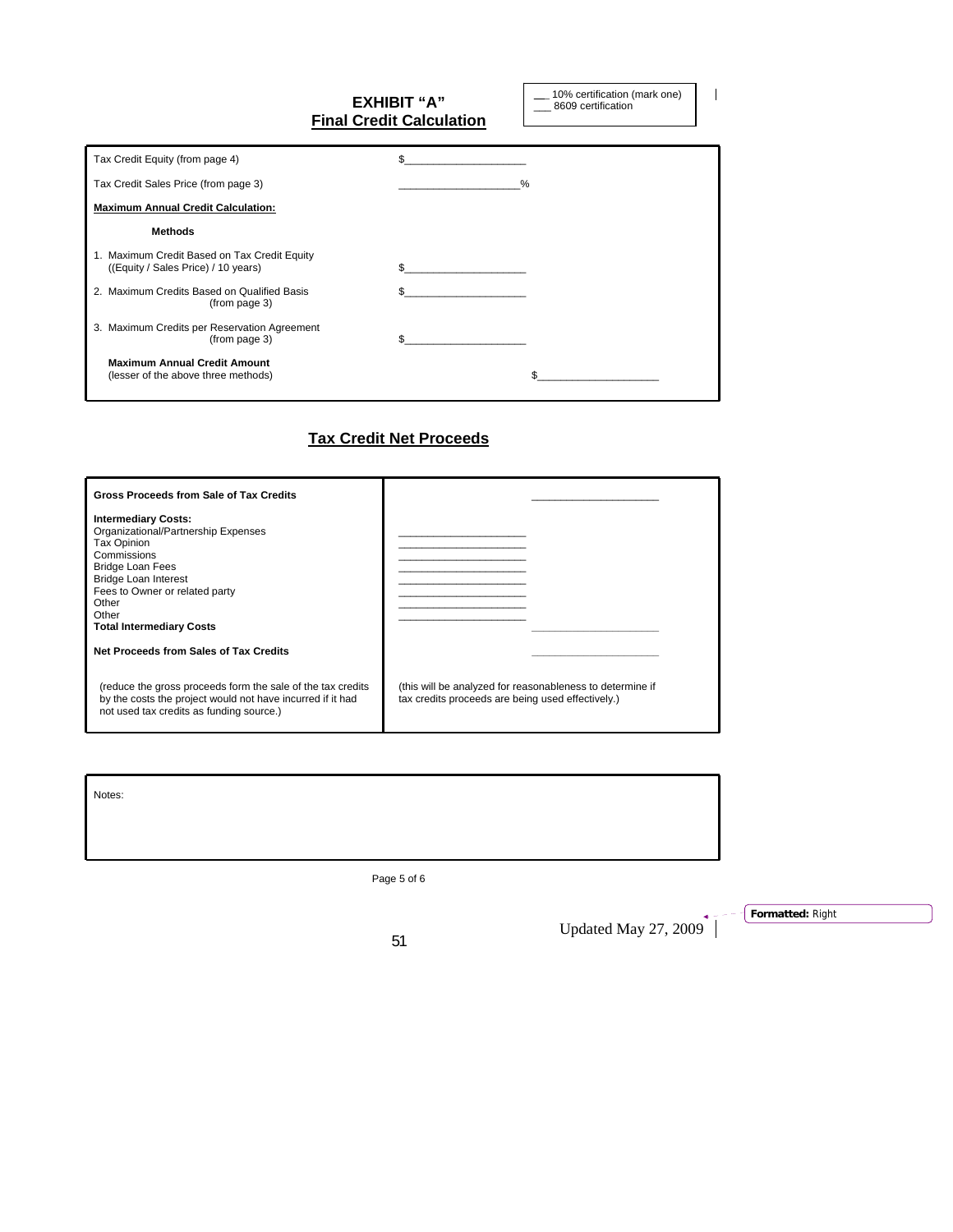\_\_\_ 10% certification (mark one) \_\_\_ 8609 certification

| <b>Building Address</b>                                                           | Eligible Basis<br>by Building | Applicable<br>Fraction | <b>Qualified Basis</b><br>by Building | % Qualified Basis<br>by Building | <b>Tax Credits</b><br>by Building | Placed-in-Service<br>Date |
|-----------------------------------------------------------------------------------|-------------------------------|------------------------|---------------------------------------|----------------------------------|-----------------------------------|---------------------------|
| 1.                                                                                |                               |                        |                                       |                                  |                                   |                           |
| 2.                                                                                |                               |                        |                                       |                                  |                                   |                           |
| 3.                                                                                |                               |                        |                                       |                                  |                                   |                           |
| 4.                                                                                |                               |                        |                                       |                                  |                                   |                           |
| 5.                                                                                |                               |                        |                                       |                                  |                                   |                           |
| 6.                                                                                |                               |                        |                                       |                                  |                                   |                           |
| 7.                                                                                |                               |                        |                                       |                                  |                                   |                           |
| 8.                                                                                |                               |                        |                                       |                                  |                                   |                           |
| 9.                                                                                |                               |                        |                                       |                                  |                                   |                           |
| 10.                                                                               |                               |                        |                                       |                                  |                                   |                           |
| 11.                                                                               |                               |                        |                                       |                                  |                                   |                           |
| 12.                                                                               |                               |                        |                                       |                                  |                                   |                           |
| 13.                                                                               |                               |                        |                                       |                                  |                                   |                           |
| 14.                                                                               |                               |                        |                                       |                                  |                                   |                           |
| 15.                                                                               |                               |                        |                                       |                                  |                                   |                           |
| 16.                                                                               |                               |                        |                                       |                                  |                                   |                           |
| 17.                                                                               |                               |                        |                                       |                                  |                                   |                           |
| 18.                                                                               |                               |                        |                                       |                                  |                                   |                           |
| 19.                                                                               |                               |                        |                                       |                                  |                                   |                           |
| 20.                                                                               |                               |                        |                                       |                                  |                                   |                           |
| 21.                                                                               |                               |                        |                                       |                                  |                                   |                           |
|                                                                                   |                               |                        |                                       |                                  |                                   |                           |
| 22.<br>23.                                                                        |                               |                        |                                       |                                  |                                   |                           |
| 24.                                                                               |                               |                        |                                       |                                  |                                   |                           |
| 25.                                                                               |                               |                        |                                       |                                  |                                   |                           |
|                                                                                   |                               |                        |                                       |                                  |                                   |                           |
| Totals                                                                            | $\mathsf{s}_-$                |                        | $\frac{1}{2}$                         |                                  | s                                 |                           |
| Separate sheet will need to be completed for both acquisition and rehabilitation. |                               |                        |                                       |                                  |                                   |                           |

#### **EXHIBIT "A" Qualified Basis on a Building-by-Building Basis**

Page 6 of 6

Updated May 27, 2009 <sup>52</sup>

**Formatted:** Right

 $\begin{array}{c} \hline \end{array}$ 

 $\overline{\phantom{a}}$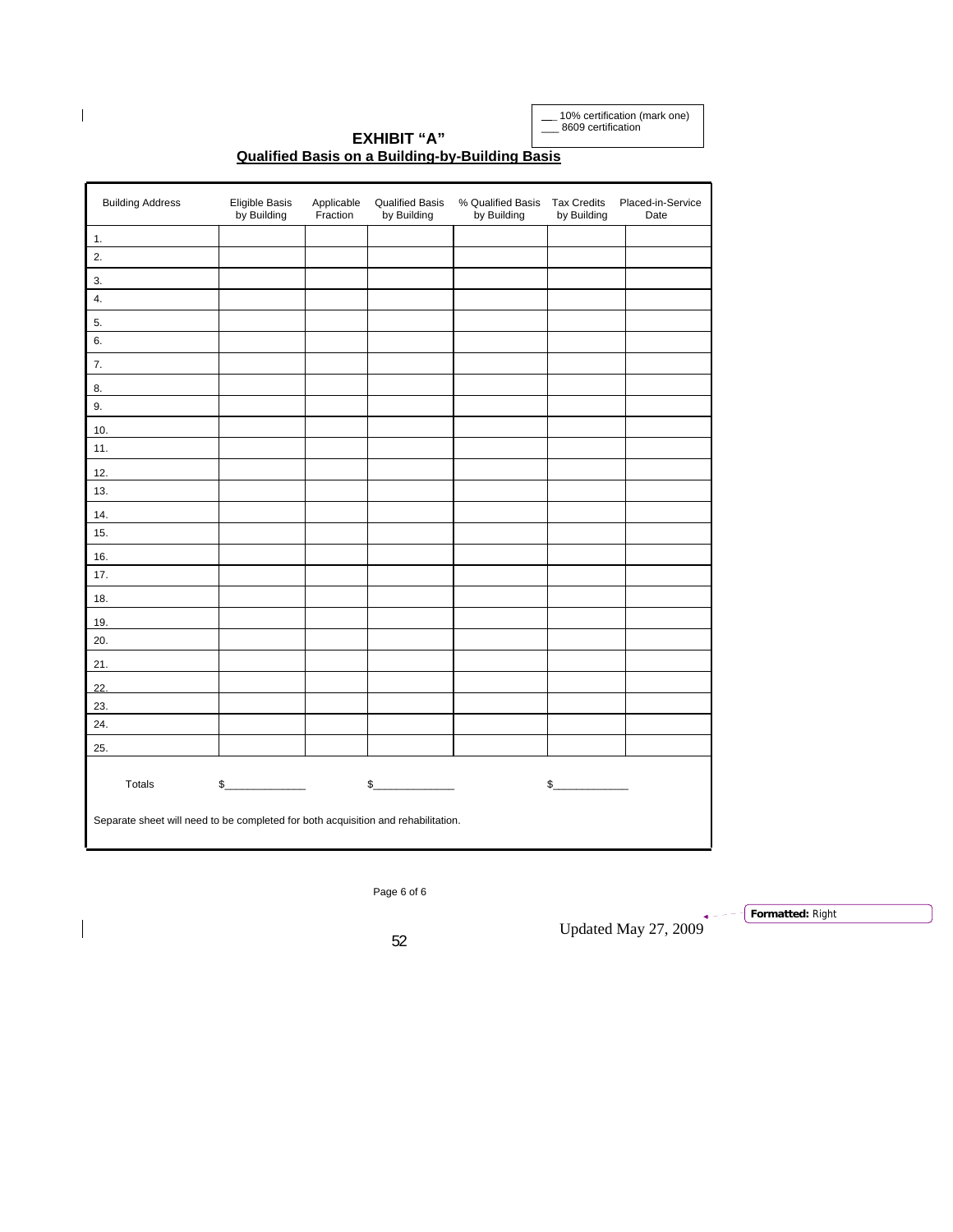# **Owners Statement Attachment Tenant Paid Utility Information**

\_\_\_ 10% certification (mark one) \_\_\_ 8609 certification

|                           | <b>Type of Utility</b> | O=Owner Pd         | <b>Bedroom Size:</b> |        |        |        |       |
|---------------------------|------------------------|--------------------|----------------------|--------|--------|--------|-------|
| <b>Utility of Service</b> | (ie. Gas, Elec)        | <b>T=Tenant Pd</b> | 0-bdrm               | 1-bdrm | 2-bdrm | 3-bdrm | -bdrm |
| Heating                   |                        |                    |                      |        |        |        |       |
| Air Conditioning          |                        |                    |                      |        |        |        |       |
| Cooking                   |                        |                    |                      |        |        |        |       |
| Electricity               |                        |                    |                      |        |        |        |       |
| Hot Water                 |                        |                    |                      |        |        |        |       |
| Water                     |                        |                    |                      |        |        |        |       |
| Sewer                     |                        |                    |                      |        |        |        |       |
| Trash                     |                        |                    |                      |        |        |        |       |
| <b>Totals</b>             |                        |                    |                      | \$     | \$     | \$.    | \$    |

# **Income and Rent Schedule**

| Number of<br><b>Bedrooms</b> | Number of<br><b>Units</b> | <b>Contract or</b><br><b>Base Rent</b>                                          | Utility<br>Allowance | <b>Gross</b><br>Rent | <b>Total monthly</b><br>Contract<br>Rent | <b>Median</b><br>Income<br>Rent | Average<br>Sq. Ft<br>Per Unit |
|------------------------------|---------------------------|---------------------------------------------------------------------------------|----------------------|----------------------|------------------------------------------|---------------------------------|-------------------------------|
|                              |                           |                                                                                 |                      |                      |                                          |                                 |                               |
|                              |                           |                                                                                 |                      |                      |                                          |                                 |                               |
|                              |                           |                                                                                 |                      |                      |                                          |                                 |                               |
|                              |                           |                                                                                 |                      |                      |                                          |                                 |                               |
|                              |                           |                                                                                 |                      |                      |                                          |                                 |                               |
|                              |                           | Vacancy Factor<br>Other Project Income (monthly)<br><b>Total Monthly Income</b> | %                    |                      | $*12=$                                   |                                 | /yearly                       |

# **Annual Operating Expenses**

| 1. Administrative:                  | 3. Maintenance:                                            |
|-------------------------------------|------------------------------------------------------------|
|                                     | Decorating ________________<br>Advertising _______________ |
| Management ______________           | Repairs _________________                                  |
| Legal/Partnership                   | Exterminating ________________                             |
| Accounting/Audit                    | Ground Expense                                             |
|                                     | Other ______________<br>Snow removal _______________       |
| <b>Total Administrative</b>         |                                                            |
|                                     | <b>Total Maintenance</b>                                   |
| 2. Operating:                       |                                                            |
|                                     | Fuel ______________                                        |
| Lighting & Misc Power ____________  | 4. Taxes:                                                  |
| Water/Sewer                         | Real Estate Taxes _______________                          |
|                                     | Gas _______________                                        |
| Trash Removal _____________         | <b>Total Taxes</b>                                         |
| Payroll/Payroll Taxes _____________ |                                                            |
|                                     | 5. Total Operating Expenses<br>Insurance                   |
|                                     | 6. Total Replacement Reserves                              |
|                                     | 7. Total Expenses                                          |
| <b>Total Operating</b>              |                                                            |

Page 1 of 2

Updated May 27,  $2009$ <sup> $*$ </sup>